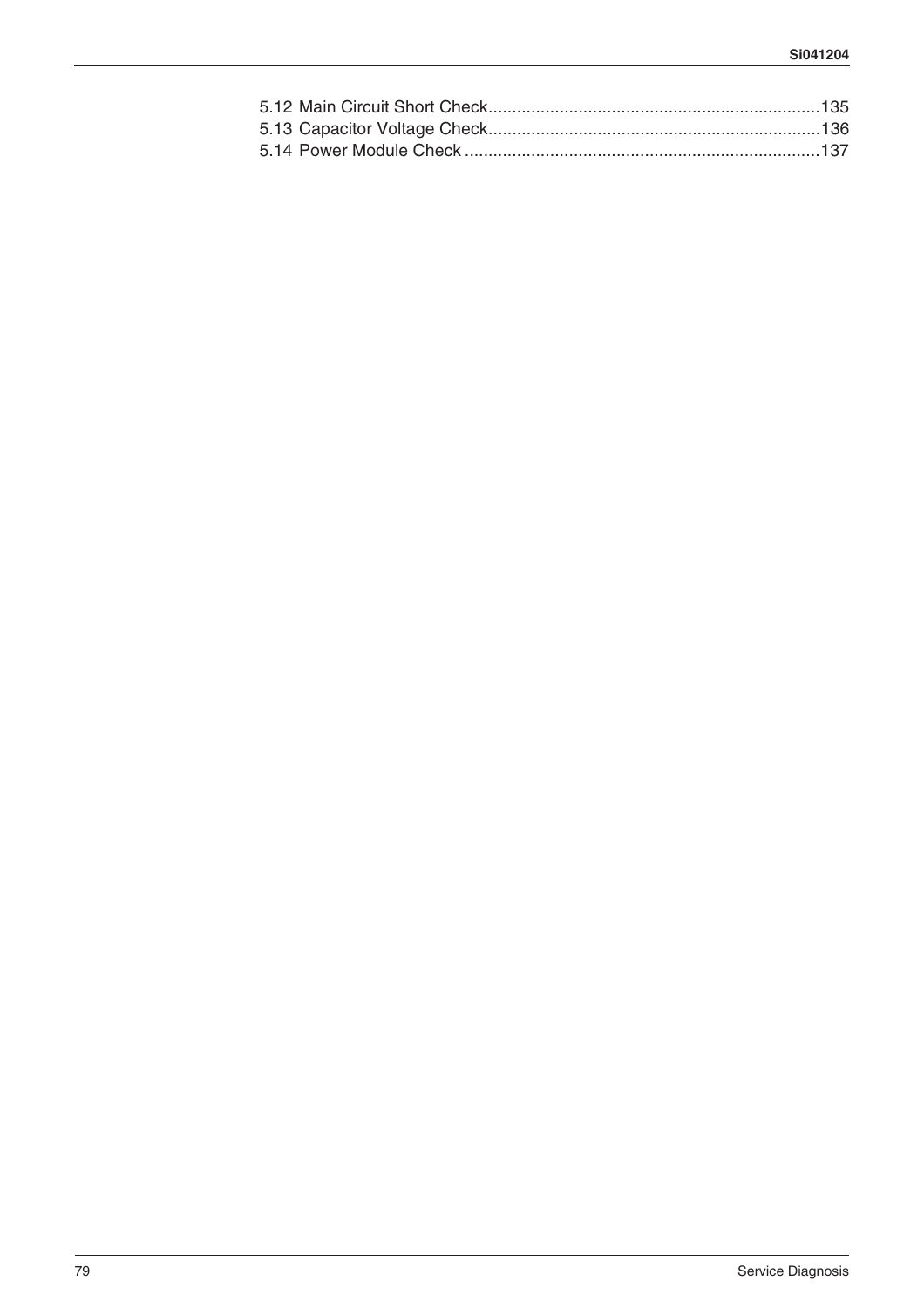### **1. Troubleshooting with LED 1.1 Indoor Unit**

**Operation Lamp** The operation lamp blinks when any of the following errors is detected.

- 1. When a protection device of the indoor or outdoor unit is activated, or when the thermistor malfunctions.
- 2. When a signal transmission error occurs between the indoor and outdoor units.

In either case, conduct the diagnostic procedure described in the following pages.



∗ The design of the indoor unit varies depending on the class.

**Service Monitor** The indoor unit has one green LED (LED A) on the control PCB. When the microcomputer works in order, the LED A blinks.

### **1.2 Outdoor Unit**

The outdoor unit has one green LED (LED A) on the PCB. When the microcomputer works in order, the LED A blinks.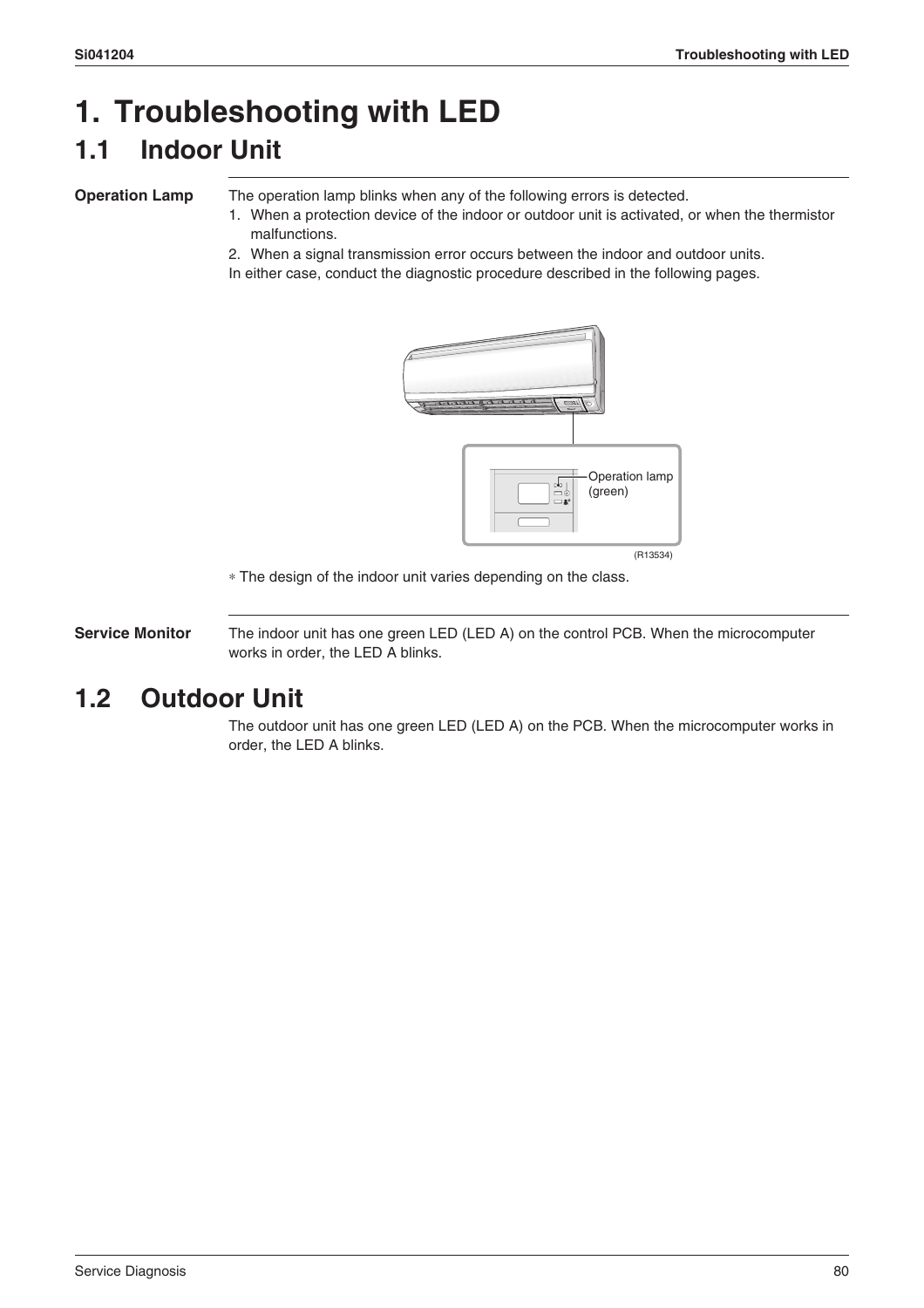## **2. Problem Symptoms and Measures**

| Symptom                                                   | <b>Check Item</b>                                                                                    | Details of Measure<br>Reference                                                                                                                                            |     |
|-----------------------------------------------------------|------------------------------------------------------------------------------------------------------|----------------------------------------------------------------------------------------------------------------------------------------------------------------------------|-----|
| The unit does not operate.                                | Check the power supply.                                                                              | Check if the rated voltage is supplied.                                                                                                                                    |     |
|                                                           | Check the type of the indoor unit.                                                                   | Check if the indoor unit type is compatible with<br>the outdoor unit.                                                                                                      |     |
|                                                           | Check the outdoor temperature.                                                                       | Heating operation cannot be used when the<br>outdoor temperature is 24°C or higher, and<br>cooling operation cannot be used when the<br>outdoor temperature is below 10°C. |     |
|                                                           | Diagnose with remote controller<br>indication.                                                       |                                                                                                                                                                            | 85  |
|                                                           | Check the remote controller<br>addresses.                                                            | Check if address settings for the remote<br>controller and indoor unit are correct.                                                                                        | 349 |
| Operation sometimes<br>stops.                             | Check the power supply.                                                                              | A power failure of 2 to 10 cycles stops air<br>conditioner operation. (Operation lamp OFF)                                                                                 |     |
|                                                           | Check the outdoor temperature.                                                                       | Heating operation cannot be used when the<br>outdoor temperature is 24°C or higher, and<br>cooling operation cannot be used when the<br>outdoor temperature is below 10°C. |     |
|                                                           | Diagnose with remote controller<br>indication.                                                       |                                                                                                                                                                            | 85  |
| The unit operates but does<br>not cool, or does not heat. | Check for wiring and piping errors in<br>the connection between the indoor<br>unit and outdoor unit. |                                                                                                                                                                            |     |
|                                                           | Check for thermistor detection errors.                                                               | Check if the thermistor is mounted securely.                                                                                                                               |     |
|                                                           | Check for faulty operation of the<br>electronic expansion valve.                                     | Set the unit to cooling operation, and check the<br>temperature of the liquid pipe to see if the<br>electronic expansion valve works.                                      |     |
|                                                           | Diagnose with remote controller<br>indication.                                                       |                                                                                                                                                                            | 85  |
|                                                           | Diagnose by service port pressure<br>and operating current.                                          | Check for refrigerant shortage.                                                                                                                                            | 93  |
| Large operating noise and<br>vibrations                   | Check the output voltage of the<br>power module.                                                     |                                                                                                                                                                            | 137 |
|                                                           | Check the power module.                                                                              |                                                                                                                                                                            |     |
|                                                           | Check the installation condition.                                                                    | Check if the required spaces for installation<br>(specified in the installation manual) are<br>provided.                                                                   |     |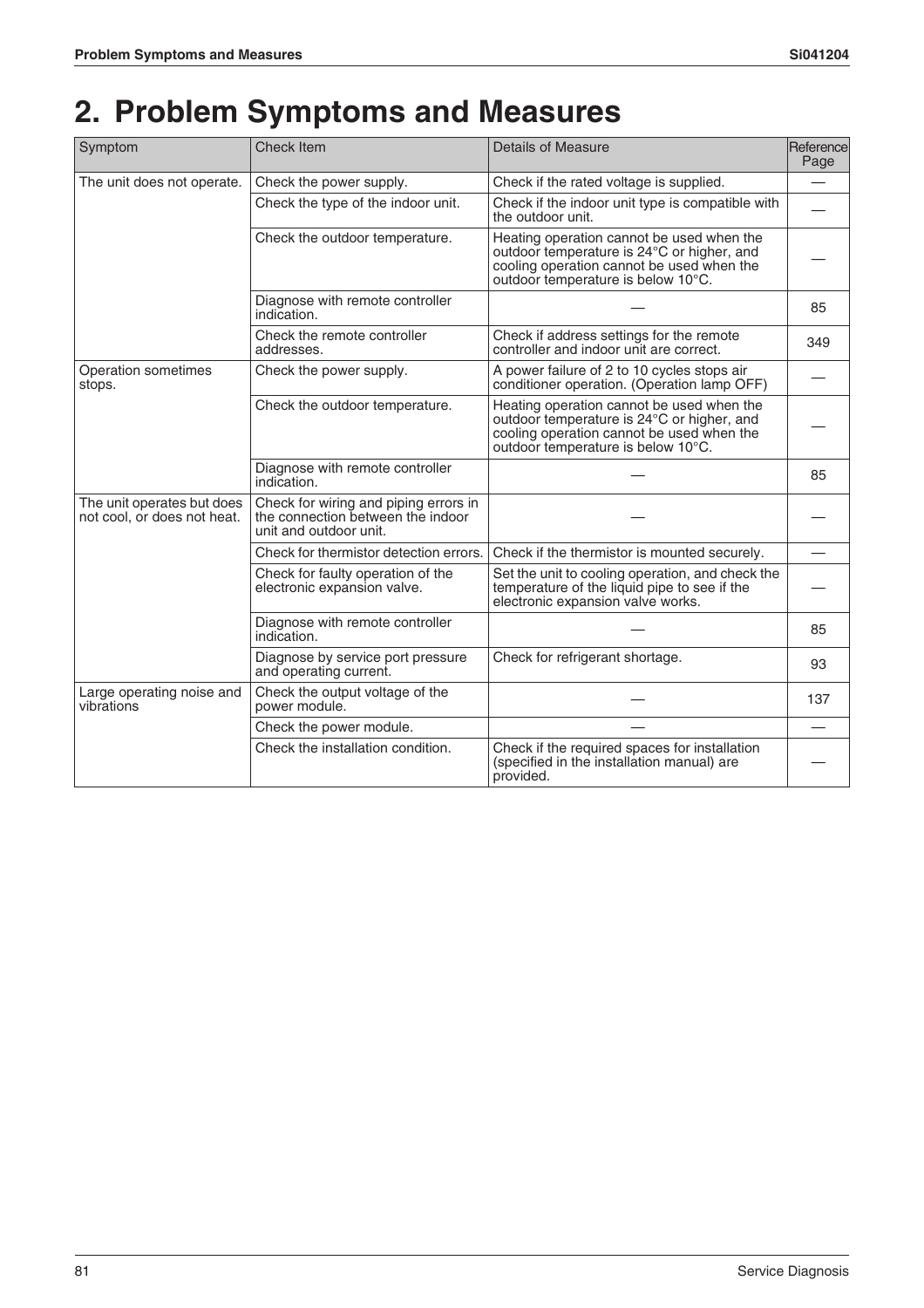## **3. Service Check Function**

**Check Method 1** 1. When the timer cancel button is held down for 5 seconds, 00 is displayed on the temperature display screen.



(R14554)

2. Press the timer cancel button repeatedly until a long beep sounds.

|  | The code indication changes in the sequence shown below. |  |  |  |
|--|----------------------------------------------------------|--|--|--|
|--|----------------------------------------------------------|--|--|--|

| No. | Code | No. | Code  | No. | Code  |
|-----|------|-----|-------|-----|-------|
| 1   | СG   | 13  | εg    | 25  | UЯ    |
| 2   | 많    | 14  | 83.   | 26  | UК    |
| 3   | LS.  | 15  | 88    | 27  | PЧ    |
| 4   | 88   | 16  | 83    | 28  | $L$ 3 |
| 5   | 85   | 17  | t9    | 29  | tЧ    |
| 6   | 80   | 18  | EЧ    | 30  | 89    |
| 7   | 85.  | 19  | £S.   | 31  | us.   |
| 8   | 89   | 20  | 33    | 32  | 88    |
| 9   | Ш    | 21  | d6    | 33  | 88    |
| 10  | 83   | 22  | ٤S.   | 34  | FR.   |
| 11  | 85   | 23  | $R +$ |     |       |
| 12  | 86   | 24  | εt    |     |       |



- **1** Note: 1. A short beep or two consecutive beeps indicate non-corresponding codes.
	- 2. To return to the normal mode, hold the timer cancel button down for 5 seconds. When the remote controller is left untouched for 60 seconds, it also returns to the normal mode.
	- 3. Not all the error codes are displayed. When you cannot find the error code, try the check method 2.  $(\rightarrow$  Refer to page 83.)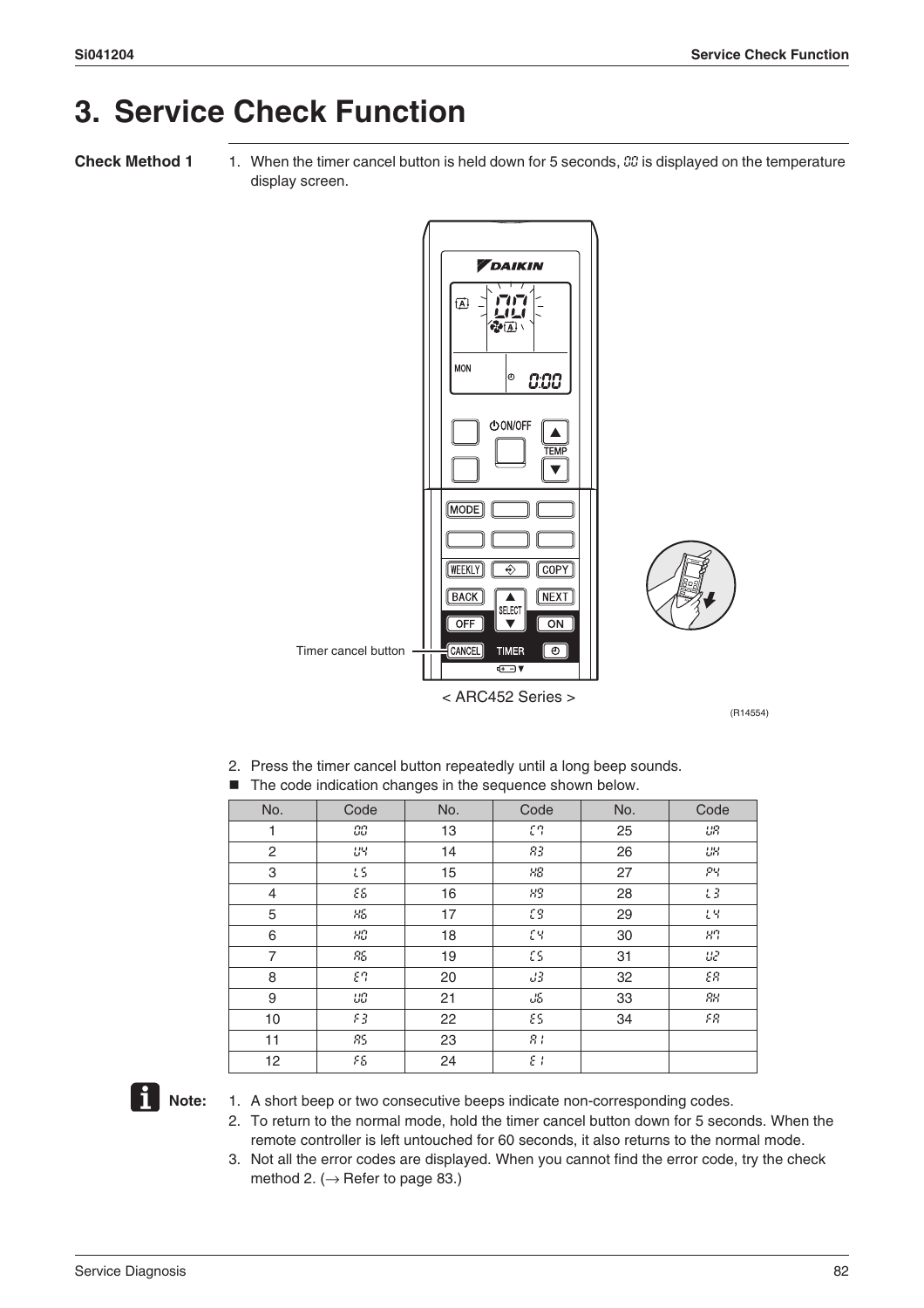#### **Check Method 2**

1. Press the 3 buttons (TEMP▲, TEMP▼, MODE) at the same time to enter the diagnosis mode.



The left-side number blinks.



2. Press the [TEMP] ▲ or ▼ button and change the number until you hear the two consecutive beeps or the long beep.



3. Diagnose by the sound.

★beep : The left-side number does not correspond with the error code. ★two consecutive beeps : The left-side number corresponds with the error code but the right-side number does not.

★long beep : Both the left-side and right-side number correspond with the error code. The numbers indicated when you hear the long beep are the error code.  $\rightarrow$  Refer to page 85.

4. Press the [MODE] button.



The right-side number blinks.



(R8385)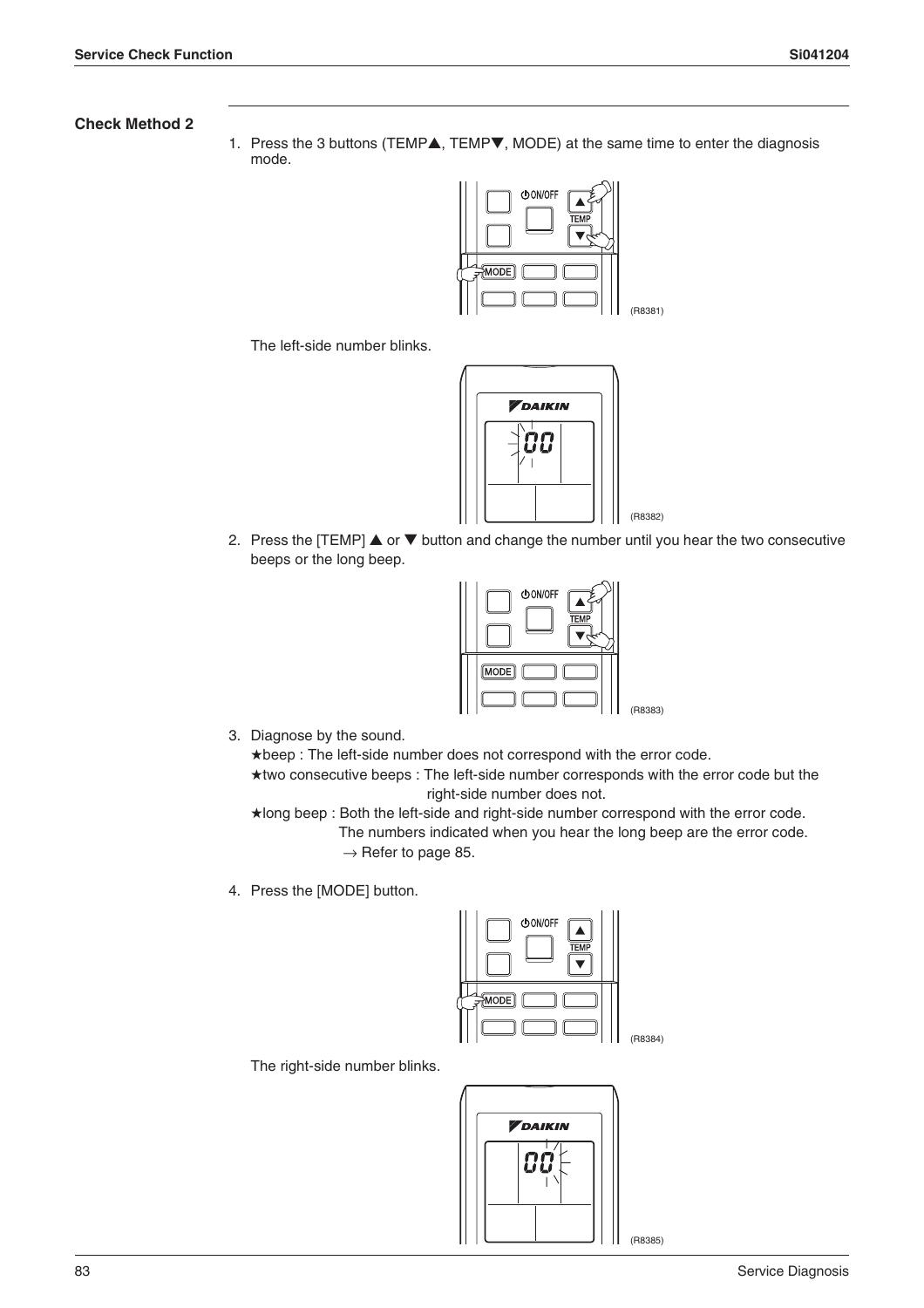5. Press the [TEMP]  $\triangle$  or  $\nabla$  button and change the number until you hear the long beep.



6. Diagnose by the sound.

★beep : The left-side number does not correspond with the error code. ★two consecutive beeps : The left-side number corresponds with the error code but the right-side number does not.

★long beep : Both the left-side and right-side number corresponds with the error code.

- 7. Determine the error code. The numbers indicated when you hear the long beep are the error code. Error codes and description  $\rightarrow$  Refer to page 85.
- 8. Press the [MODE] button to exit from the diagnosis mode.



The display  $7$  means the trial operation mode. Refer to page 348 for trial operation.



9. Press the [ON/OFF] button twice to return to the normal mode.

| <b>心ON/OFF</b><br><b>TEMP</b> |         |
|-------------------------------|---------|
| $[\overline{\text{MODE}}]$    |         |
|                               | (R9660) |

**Note:** When the remote controller is left untouched for 60 seconds, it returns to the normal mode.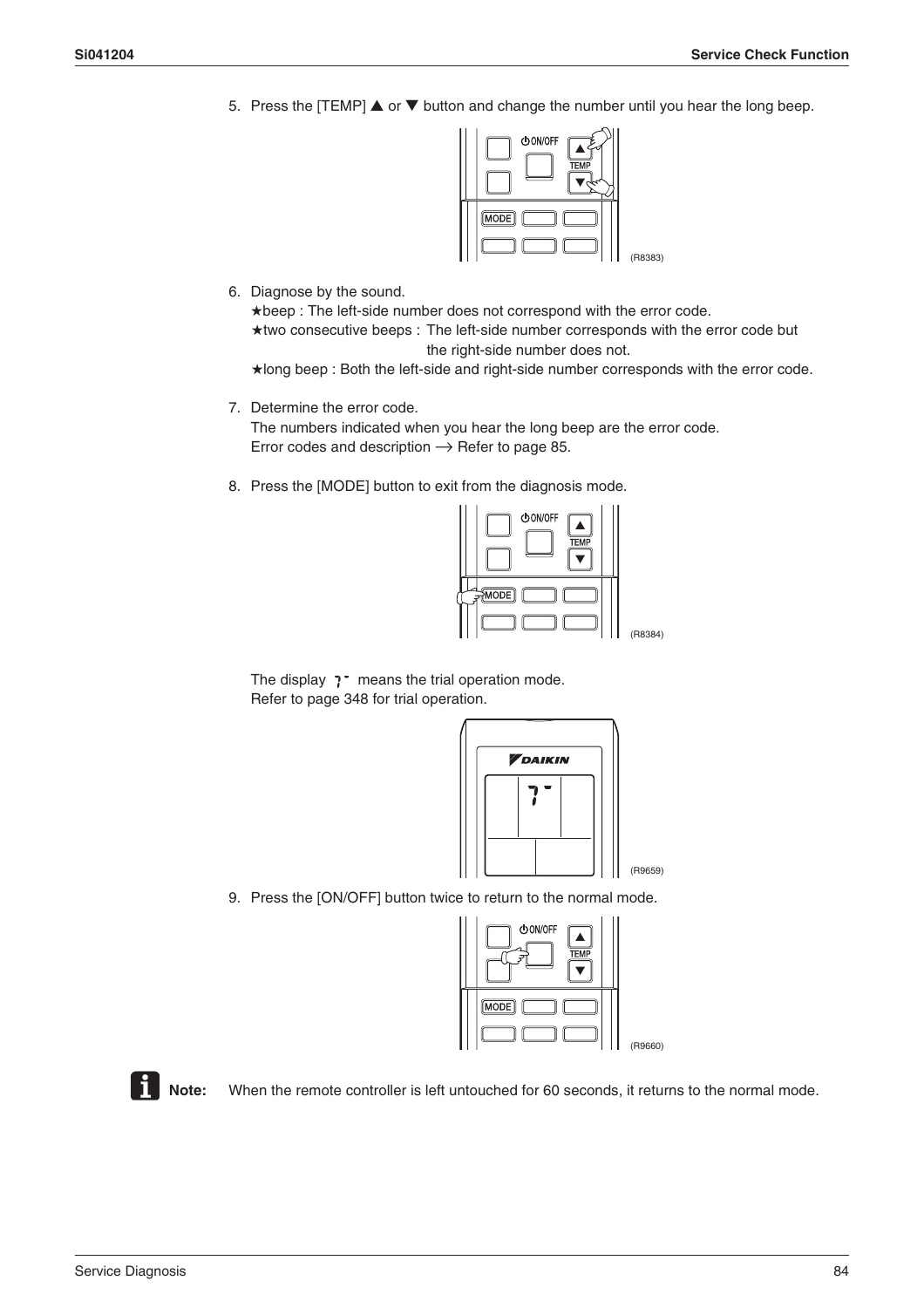## **4. Troubleshooting**

### **4.1 Error Codes and Description**

|                 | <b>Error Codes</b> | Description                                                            | Reference<br>Page |
|-----------------|--------------------|------------------------------------------------------------------------|-------------------|
| System          | CO                 | Normal                                                                 |                   |
|                 | 出版大                | Refrigerant shortage                                                   | 93                |
|                 | ua                 | Low-voltage detection or over-voltage detection                        | 96                |
|                 | 많                  | Signal transmission error (between indoor unit and outdoor unit)       | 98                |
|                 | UR.                | Unspecified voltage (between indoor unit and outdoor unit)             | 100               |
| Indoor<br>Unit  | 异于                 | Indoor unit PCB abnormality                                            | 86                |
|                 | 85                 | Freeze-up protection control or heating peak-cut control               | 88                |
|                 | 85                 | Fan motor (DC motor) or related abnormality                            | 90                |
|                 | EЧ                 | Indoor heat exchanger thermistor or related abnormality                | 92                |
|                 | t9                 | Room temperature thermistor or related abnormality                     | 92                |
| Outdoor<br>Unit | $\epsilon$ :       | Outdoor unit PCB abnormality                                           | 101               |
|                 | $ES+$              | OL activation (compressor overload)                                    | 103               |
|                 | 86★                | Compressor lock                                                        | 104               |
|                 | $E\uparrow\star$   | DC fan lock                                                            | 105               |
|                 | 88                 | Input overcurrent detection                                            | 106               |
|                 | ЕЯ.                | Four way valve abnormality                                             | 107               |
|                 | ЯB                 | Discharge pipe temperature control                                     | 109               |
|                 | ۶S                 | High pressure control in cooling                                       | 110               |
|                 | ЯŌ                 | Compressor system sensor abnormality                                   | 111               |
|                 | 85                 | Position sensor abnormality                                            | 113               |
|                 | 88                 | DC voltage / current sensor abnormality (20/25/35 class only)          | 116               |
|                 |                    | CT or related abnormality (71/85/95 class only)                        | 117               |
|                 | 89                 | Outdoor temperature thermistor or related abnormality                  | 119               |
|                 | 出头                 | Discharge pipe thermistor or related abnormality                       | 119               |
|                 | US.                | Outdoor heat exchanger thermistor or related abnormality               | 119               |
|                 | LΒ                 | Electrical box temperature rise                                        | 121               |
|                 | 1박                 | Radiation fin temperature rise                                         | 123               |
|                 | 15★                | Output overcurrent detection                                           | 125               |
|                 | 99                 | Radiation fin thermistor or related abnormality                        | 119               |
|                 | 비밀                 | Signal transmission error on outdoor unit PCB<br>(71/85/95 class only) | 99                |

★: Displayed only when system-down occurs.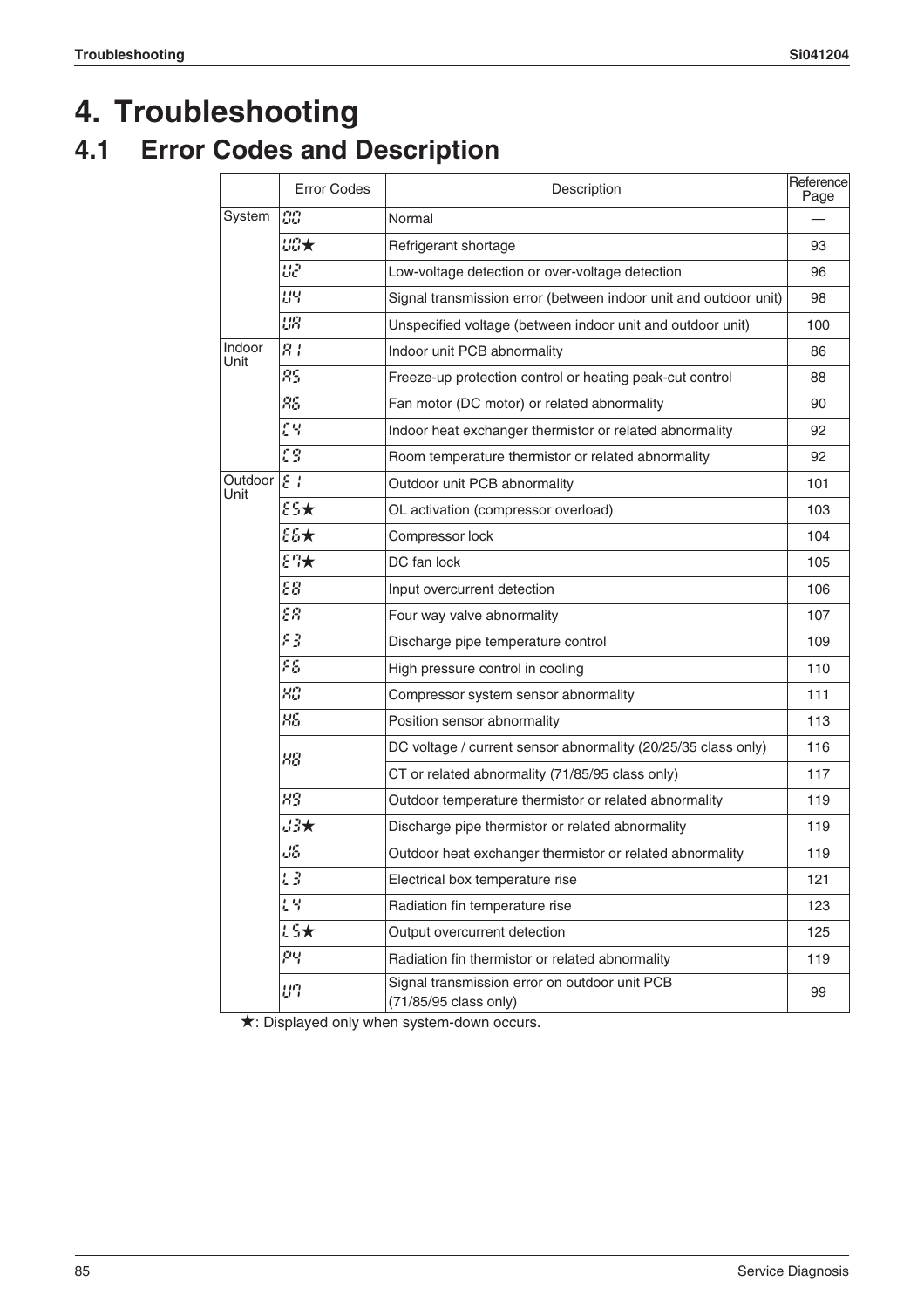### **4.2 Indoor Unit PCB Abnormality**

| Remote<br><b>Controller</b><br><b>Display</b>              | R <sub>i</sub>                                                                                                              |
|------------------------------------------------------------|-----------------------------------------------------------------------------------------------------------------------------|
| Method of<br><b>Malfunction</b><br><b>Detection</b>        | The system checks if the circuit works properly within the microcomputer of the indoor unit.                                |
| <b>Malfunction</b><br><b>Decision</b><br><b>Conditions</b> | The system cannot set the internal settings.                                                                                |
| <b>Supposed</b><br><b>Causes</b>                           | Wrong models interconnected<br>Defective indoor unit PCB<br>Disconnection of connector<br>Reduction of power supply voltage |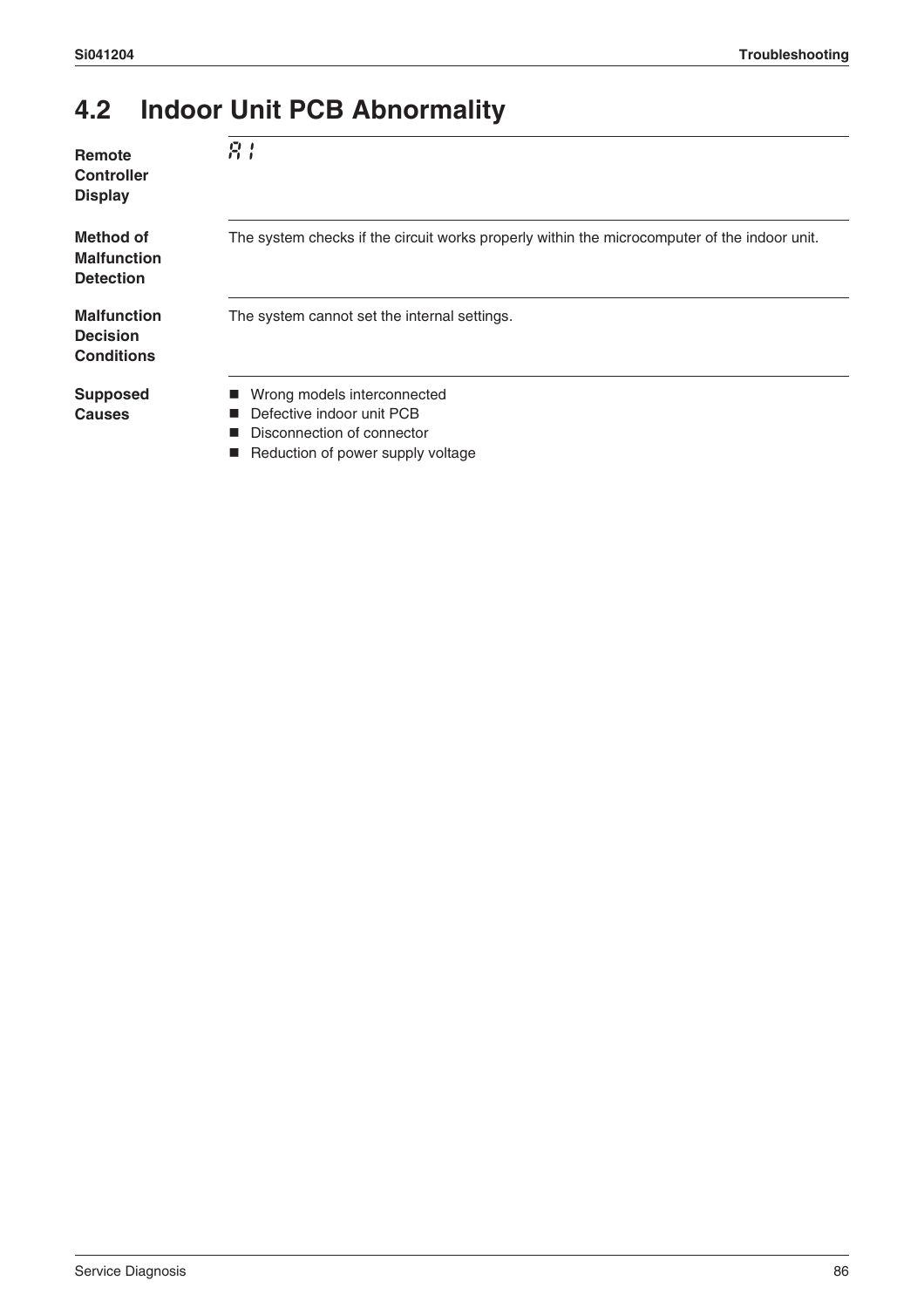### **Troubleshooting**





### **Note:** Check the following connector.

| Model Type        | Connector                    |
|-------------------|------------------------------|
| Wall Mounted Type | Terminal board ~ Control PCB |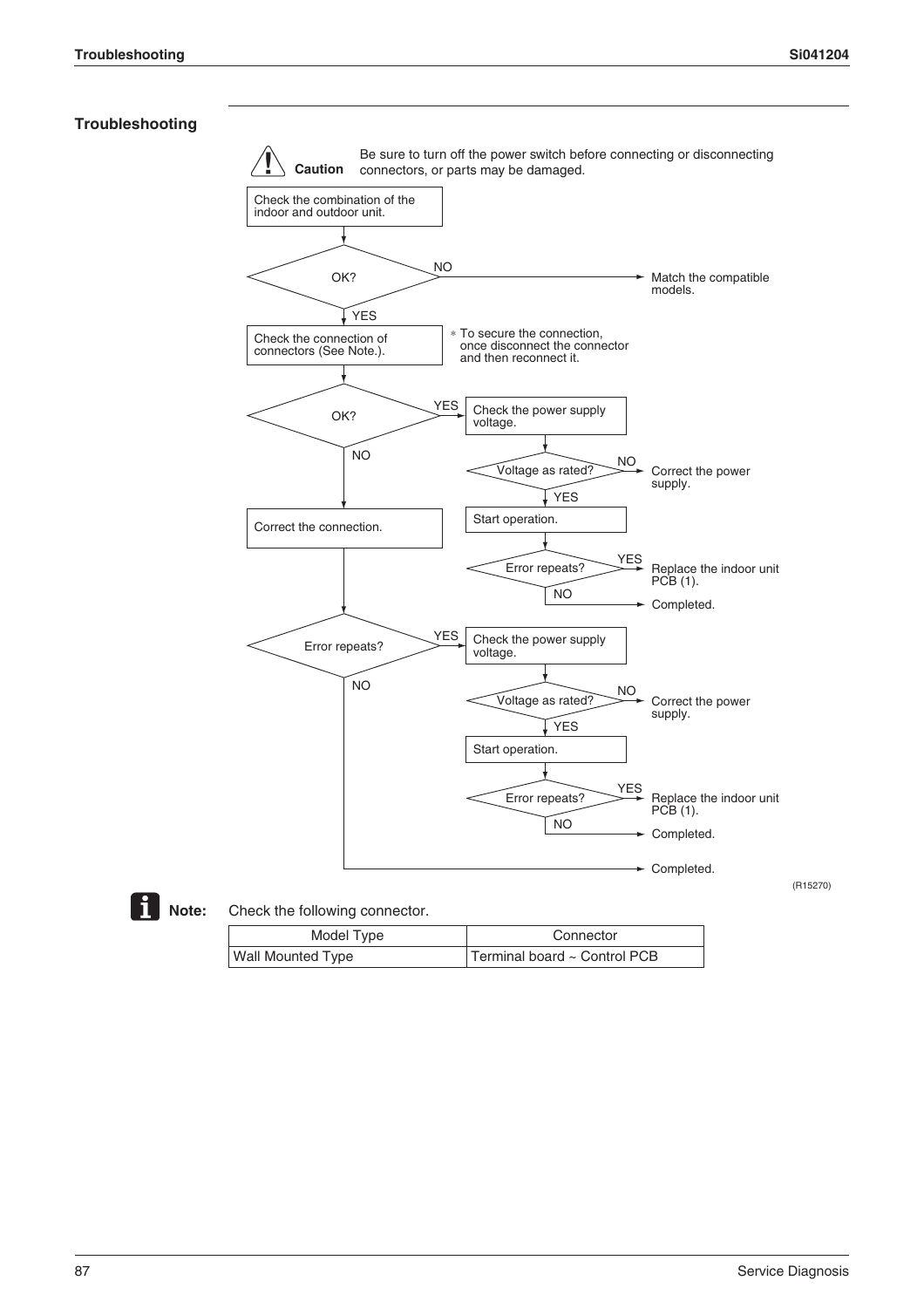### **4.3 Freeze-up Protection Control or Heating Peak-cut Control**

| Remote<br><b>Controller</b><br><b>Display</b>              | 85                                                                                                                                                                                                                                                                                                                                                                                                                          |
|------------------------------------------------------------|-----------------------------------------------------------------------------------------------------------------------------------------------------------------------------------------------------------------------------------------------------------------------------------------------------------------------------------------------------------------------------------------------------------------------------|
| <b>Method of</b><br><b>Malfunction</b><br><b>Detection</b> | ■ Freeze-up protection control<br>During cooling operation, the freeze-up protection control (operation halt) is activated<br>according to the temperature detected by the indoor heat exchanger thermistor.<br>Heating peak-cut control<br>During heating operation, the temperature detected by the indoor heat exchanger thermistor<br>is used for the heating peak-cut control (operation halt, outdoor fan stop, etc.) |
| <b>Malfunction</b><br><b>Decision</b><br><b>Conditions</b> | Freeze-up protection control<br>During cooling operation, the indoor heat exchanger temperature is below 0°C.<br>Heating peak-cut control<br>During heating operation, the indoor heat exchanger temperature is above 60 $\sim$ 65 $\degree$ C<br>(depending on the model).                                                                                                                                                 |
| <b>Supposed</b><br><b>Causes</b>                           | Short-circuited air<br>Clogged air filter of the indoor unit<br>Dust accumulation on the indoor heat exchanger<br>Defective indoor heat exchanger thermistor<br>Defective indoor unit PCB                                                                                                                                                                                                                                   |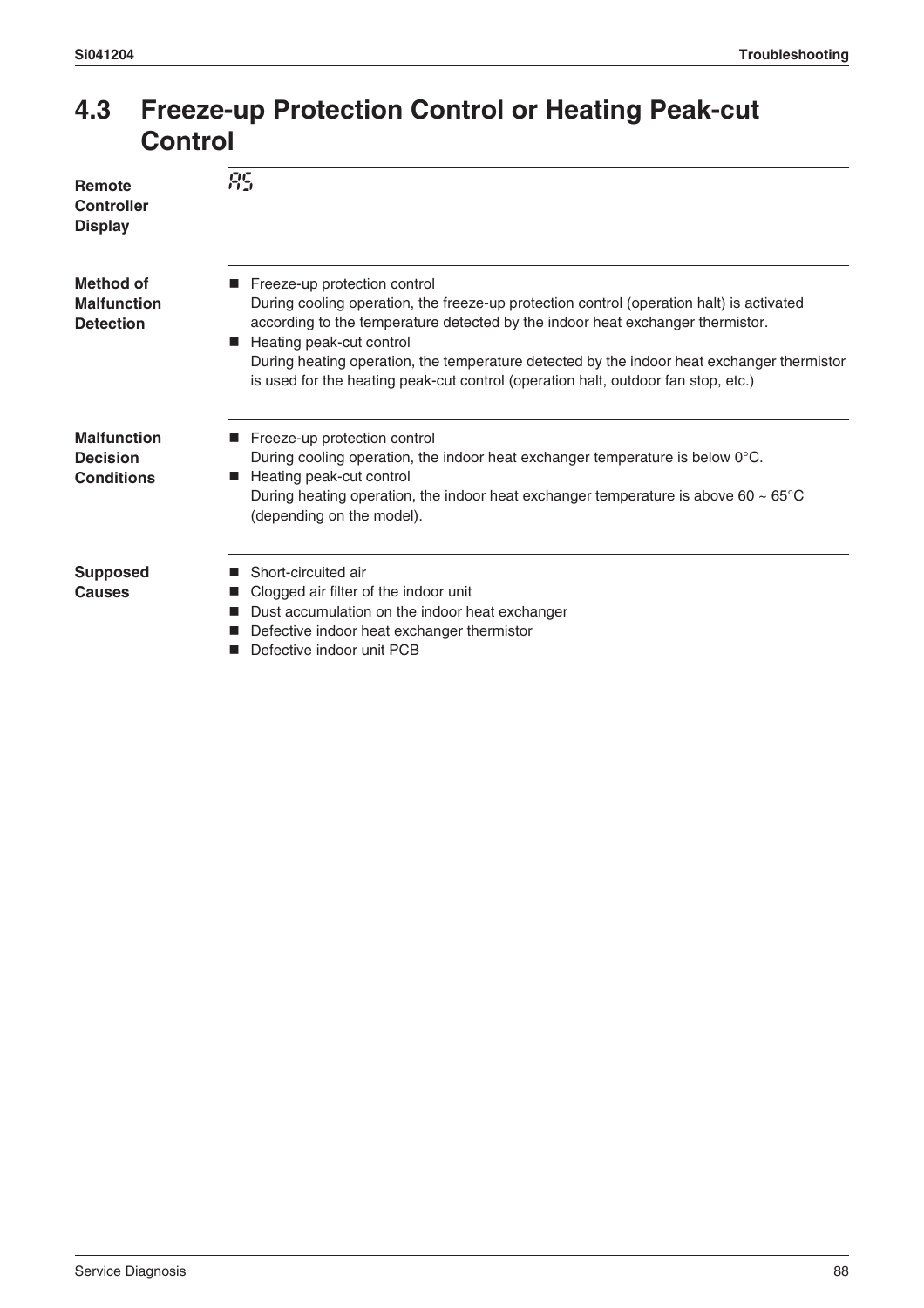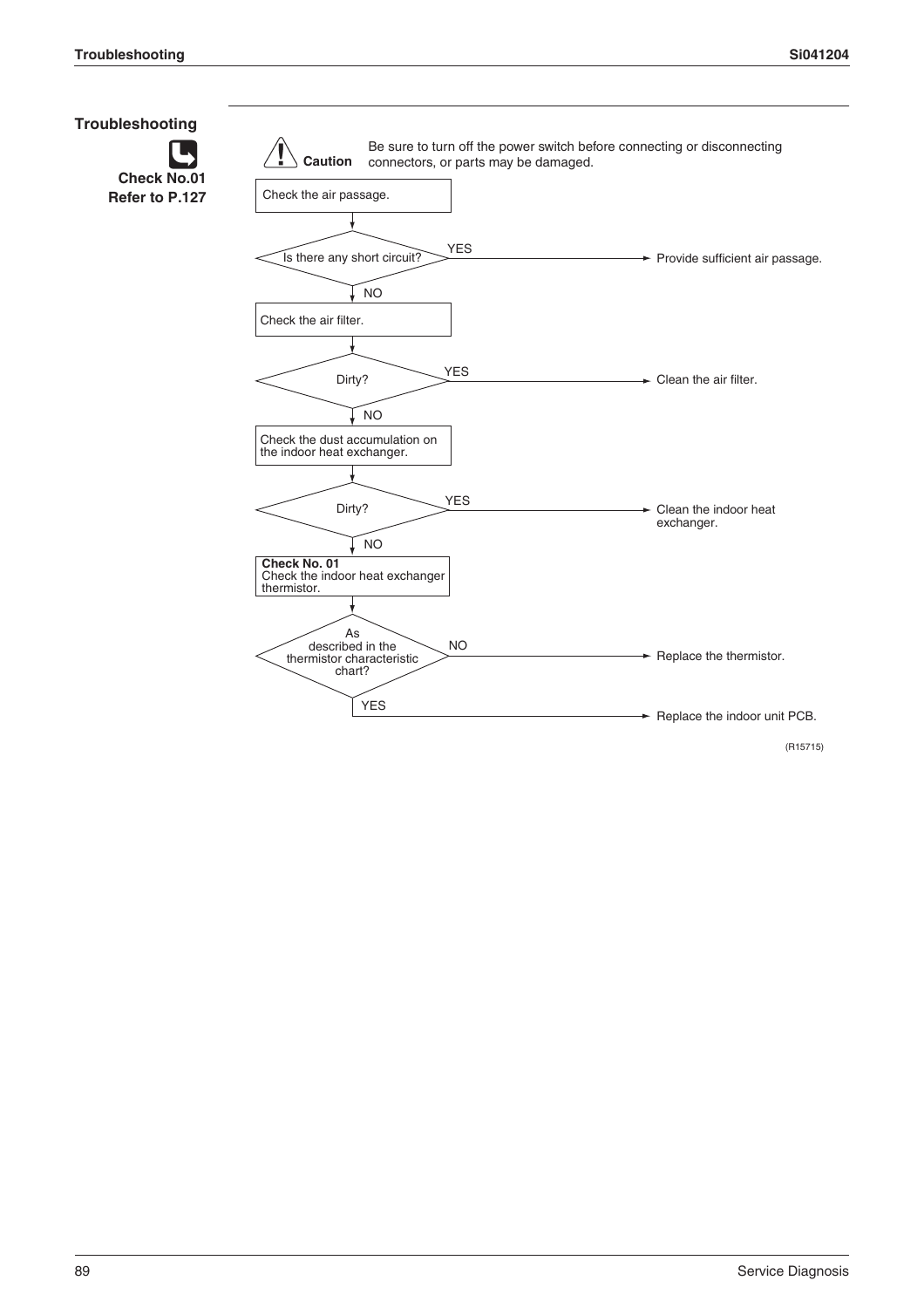### **4.4 Fan Motor (DC Motor) or Related Abnormality**

| Remote            |
|-------------------|
| <b>Controller</b> |
| <b>Display</b>    |

**RG** 

**Method of Malfunction Detection**

**Malfunction Decision Conditions**

**Supposed Causes**

The rotation speed detected by the Hall IC during fan motor operation is used to determine abnormal fan motor operation.

The detected rotation speed does not reach the demanded rotation speed of the target tap, and is less than 50% of the maximum fan motor rotation speed.

- **Layer short inside the fan motor winding**
- $\blacksquare$  Breaking of wire inside the fan motor
- **Breaking of the fan motor lead wires**
- Defective capacitor of the fan motor
- Defective indoor unit PCB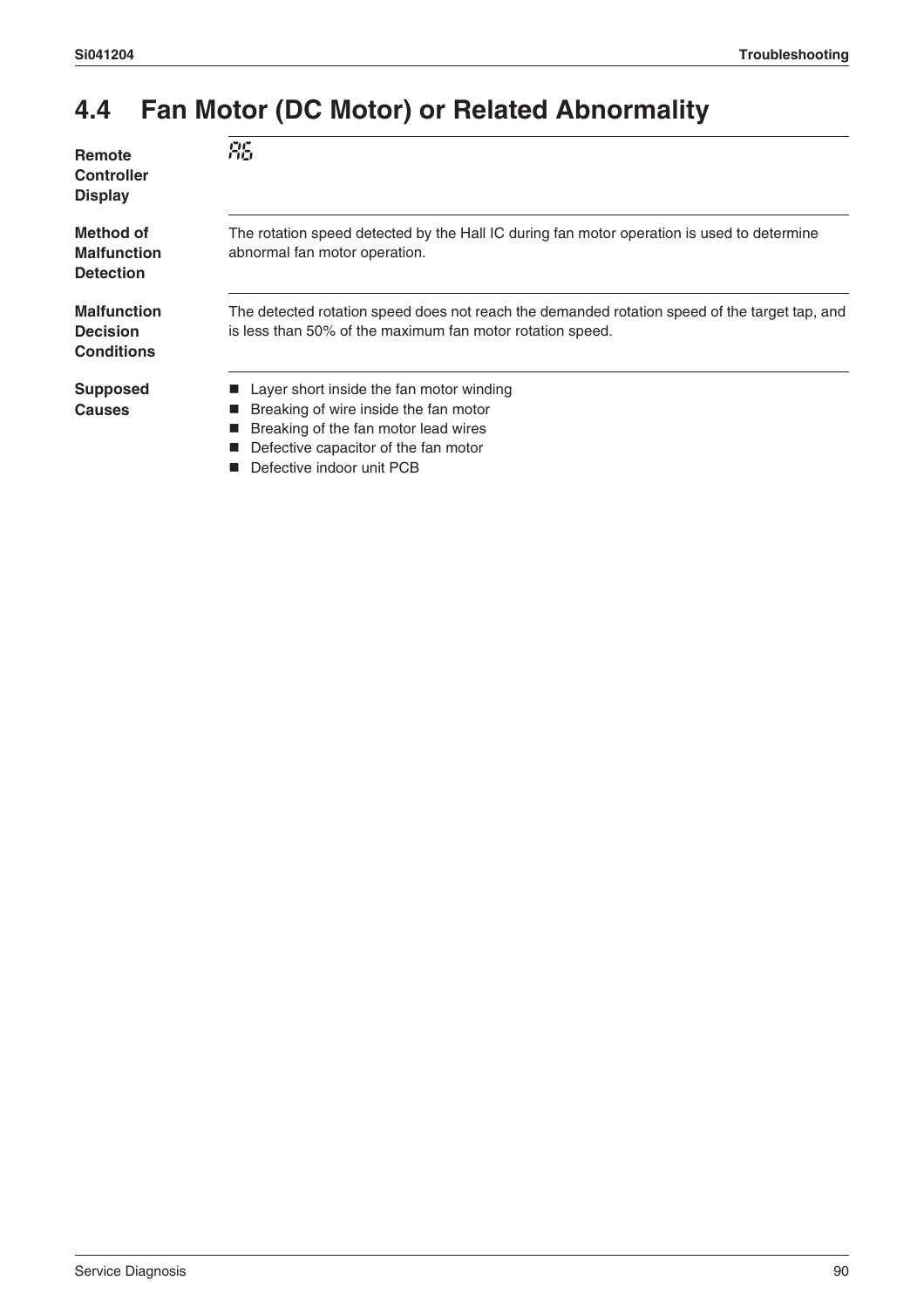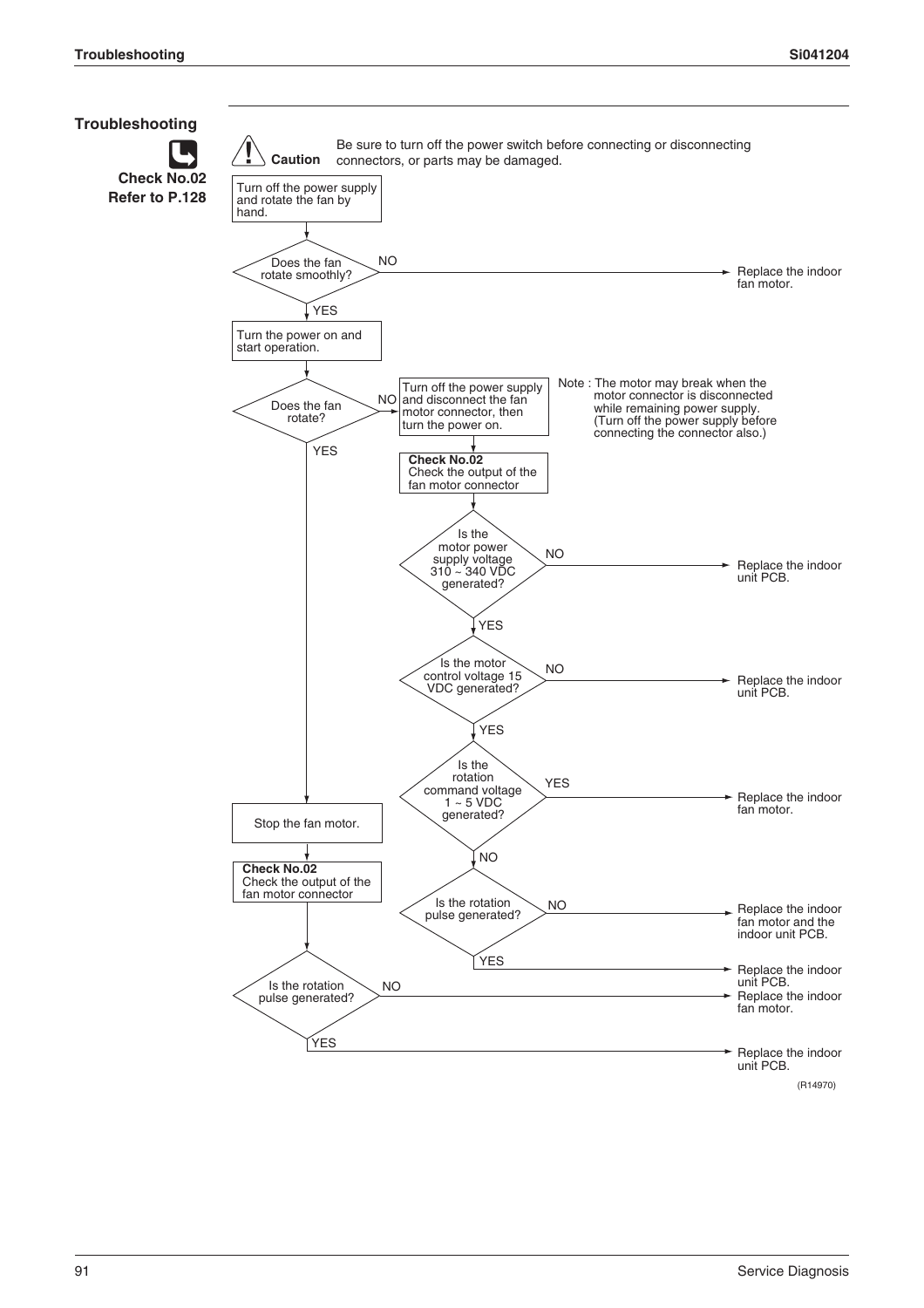### **4.5 Thermistor or Related Abnormality (Indoor Unit)**



- C4 : Indoor heat exchanger thermistor
- C9 : Room temperature thermistor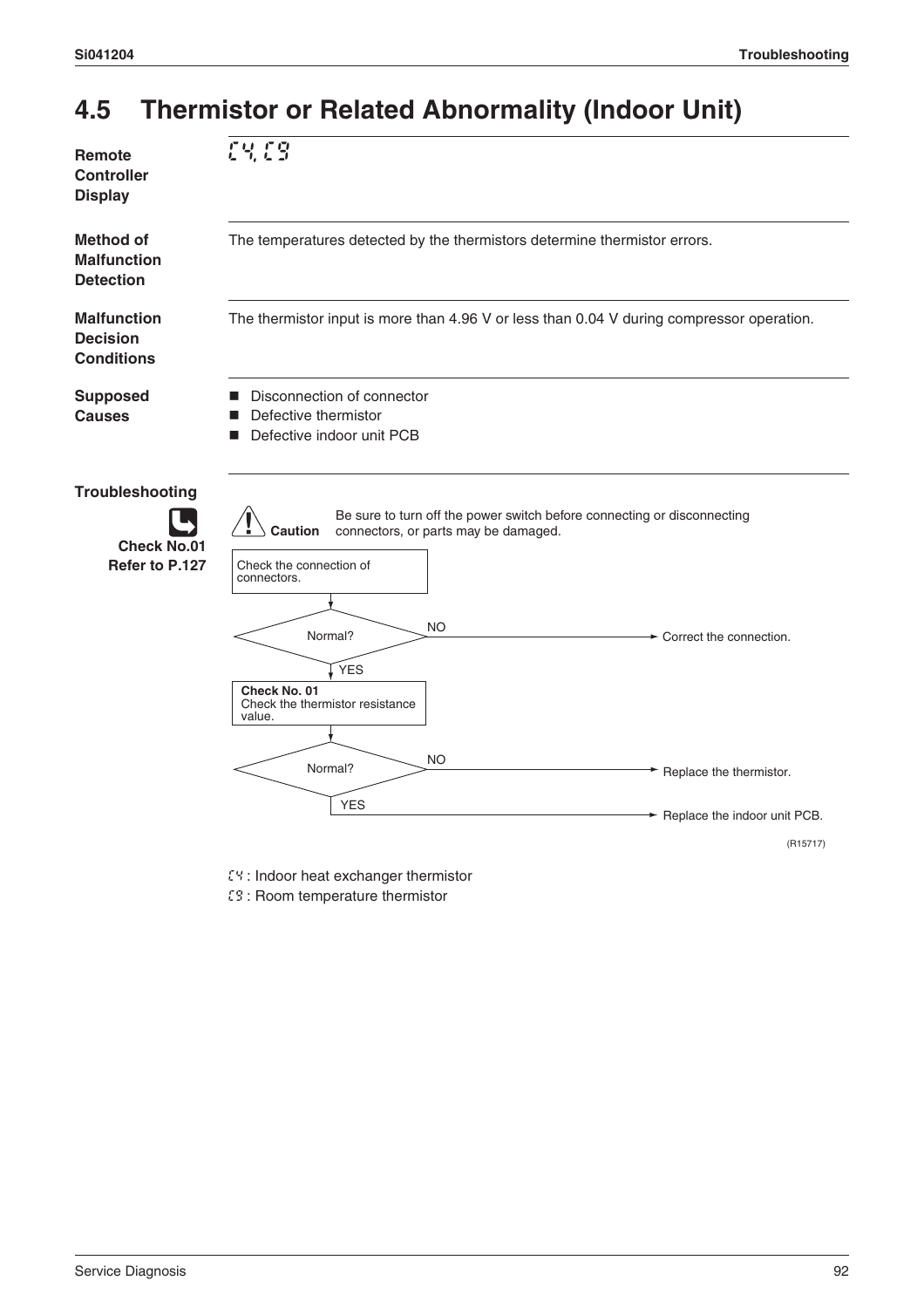### **4.6 Refrigerant Shortage**

**Remote Controller Display**

**Method of Malfunction Detection**

**Malfunction Decision Conditions**

#### **Refrigerant shortage detection I:**

Refrigerant shortage is detected by checking the input current value and the compressor running frequency. If the refrigerant is short, the input current is lower than the normal value.

#### **Refrigerant shortage detection II:**

Refrigerant shortage is detected by checking the discharge pipe temperature and the opening of the electronic expansion valve. If the refrigerant is short, the discharge pipe temperature tends to rise.

#### **Refrigerant shortage detection III:**

Refrigerant shortage is detected by checking the difference between suction and discharge temperature.

### **Refrigerant shortage detection I:**

The following conditions continue for 7 minutes.

#### **<20/25/35 class>**

- Input current × input voltage ≤ **A** × output frequency + **B**
- Output frequency > **C**

|                | <u>гч</u> | (W<br>D | $(H_{71})$<br>⌒<br>ı∠ |
|----------------|-----------|---------|-----------------------|
| 20/25/35 class | 640/256   |         | 55                    |

#### **<46/50/60/71/85/95 class>**

- Input current ≤ **D** × output frequency + **E**
- Output frequency > **F**

|                | D (<br>$\overline{\phantom{0}}$ | E(A)   | F(Hz) |
|----------------|---------------------------------|--------|-------|
| 46/50/60 class | 2000/256                        | $-181$ | 55    |
| 71/85/95 class | 27/1000                         | 2.0    | 40    |

#### **Refrigerant shortage detection II:**

- The following conditions continue for 80 seconds.
- Opening of the electronic expansion valve ≥ **G**
- Discharge pipe temperature > **H** × target discharge pipe temperature + **J**

|                | <b>G</b> (pulse) | $H(-)$  | J (°C)                     |
|----------------|------------------|---------|----------------------------|
| 20 class       | 480              | 128/128 | 30                         |
| 25/35 class    | 480              | 128/128 | cooling: 63.5, heating: 30 |
| 46/50/60 class | 480              | 128/128 | cooling: 60, heating: 45   |
| 71 class       | 450              | 128/128 | 60                         |
| 85/95 class    | 480              | 128/128 | cooling: 50, heating: 45   |

### U0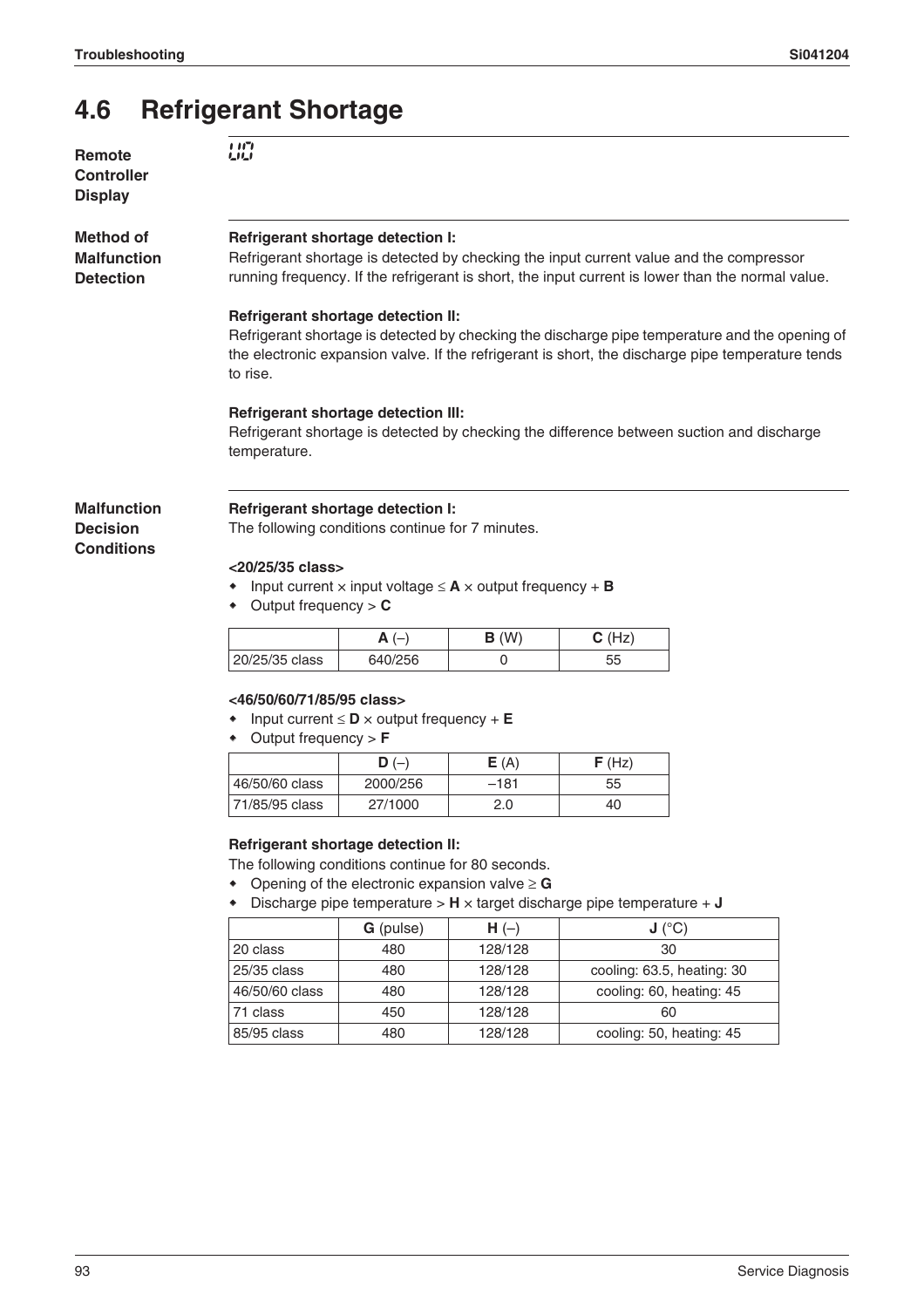#### **Refrigerant shortage detection III: (20/25/35 class only)**

When the difference of the temperature is smaller than **K**°C, it is regarded as refrigerant shortage.

|         |                                                                 | $K(^{\circ}C)$ |
|---------|-----------------------------------------------------------------|----------------|
| Cooling | room thermistor temperature – indoor heat exchanger temperature | 4.0            |
|         | outdoor heat exchanger temperature - outdoor temperature        |                |
| Heating | indoor heat exchanger temperature - room thermistor temperature | 3.0            |
|         | outdoor temperature - outdoor heat exchanger temperature        | 3.0            |

 $\blacksquare$  If the error repeats, the system is shut down.

Reset condition: Continuous run for about 60 minutes without any other error

#### **Supposed Causes**

- Disconnection of the discharge pipe thermistor, indoor or outdoor heat exchanger thermistor, room or outdoor temperature thermistor
- Closed stop valve
- Refrigerant shortage (refrigerant leakage)
- Poor compression performance of compressor
- Defective electronic expansion valve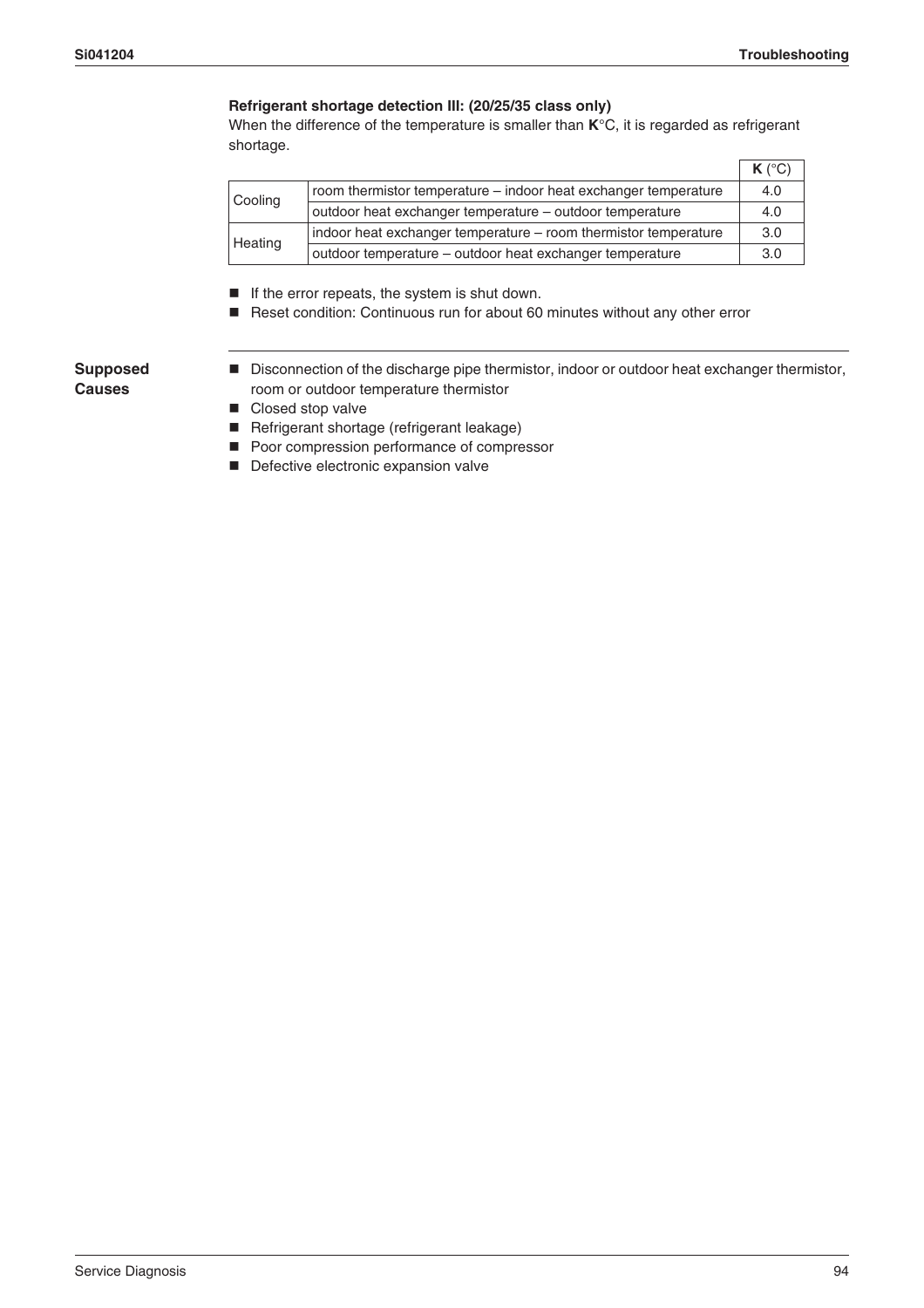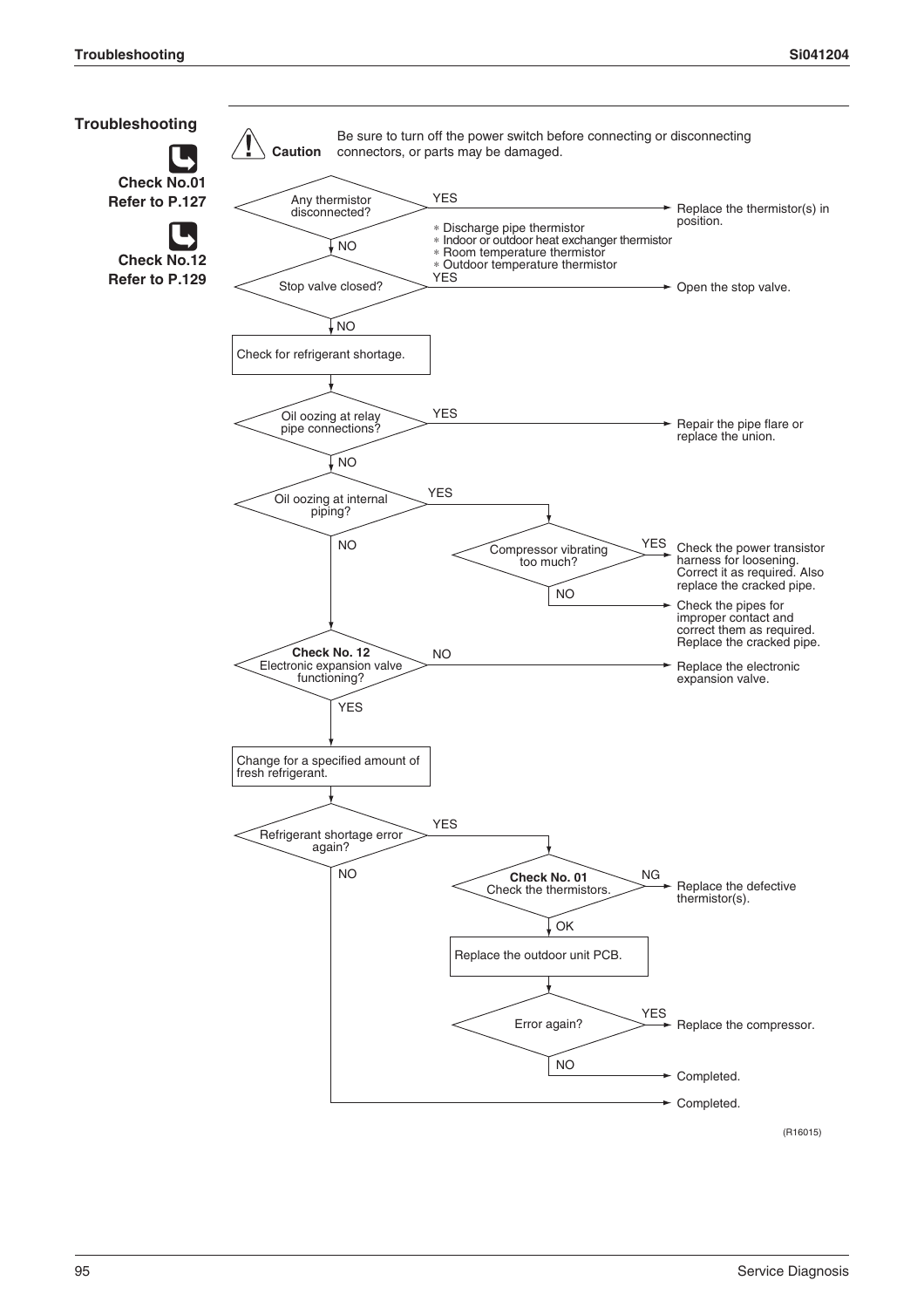### **4.7 Low-voltage Detection or Over-voltage Detection**

| Remote<br><b>Controller</b><br>Display | 品                                                                                                                                                                                                                                                                                                 |
|----------------------------------------|---------------------------------------------------------------------------------------------------------------------------------------------------------------------------------------------------------------------------------------------------------------------------------------------------|
| Method of<br><b>Malfunction</b>        | $\star$ Indoor Unit                                                                                                                                                                                                                                                                               |
| <b>Detection</b>                       | The zero-cross detection of the power supply is evaluated by the indoor unit PCB.                                                                                                                                                                                                                 |
|                                        | $\star$ Outdoor Unit                                                                                                                                                                                                                                                                              |
|                                        | Low-voltage detection:<br>An abnormal voltage drop is detected by the DC voltage detection circuit.                                                                                                                                                                                               |
|                                        | <b>Over-voltage detection:</b><br>An abnormal voltage rise is detected by the over-voltage detection circuit.                                                                                                                                                                                     |
| <b>Malfunction</b><br><b>Decision</b>  | ★ Indoor Unit                                                                                                                                                                                                                                                                                     |
| <b>Conditions</b>                      | There is no zero-cross detection in approximately 10 seconds.                                                                                                                                                                                                                                     |
|                                        | ★ Outdoor Unit                                                                                                                                                                                                                                                                                    |
|                                        | Low-voltage detection:<br>The voltage detected by the DC voltage detection circuit is below 150 $\sim$ 200 V (depending on<br>the model).<br>The compressor stops if the error occurs, and restarts automatically after 3-minute standby.<br>ш                                                    |
|                                        | <b>Over-voltage detection:</b><br>An over-voltage signal is fed from the over-voltage detection circuit to the microcomputer.<br>The compressor stops if the error occurs, and restarts automatically after 3-minute standby.                                                                     |
| Supposed<br>Causes                     | Supply voltage is not as specified.<br>Defective DC voltage detection circuit<br>Defective over-voltage detection circuit<br>Defective PAM control part<br>Disconnection of compressor harness<br>Noise<br>Momentary fall of voltage<br>ш<br>Momentary power failure<br>Defective indoor unit PCB |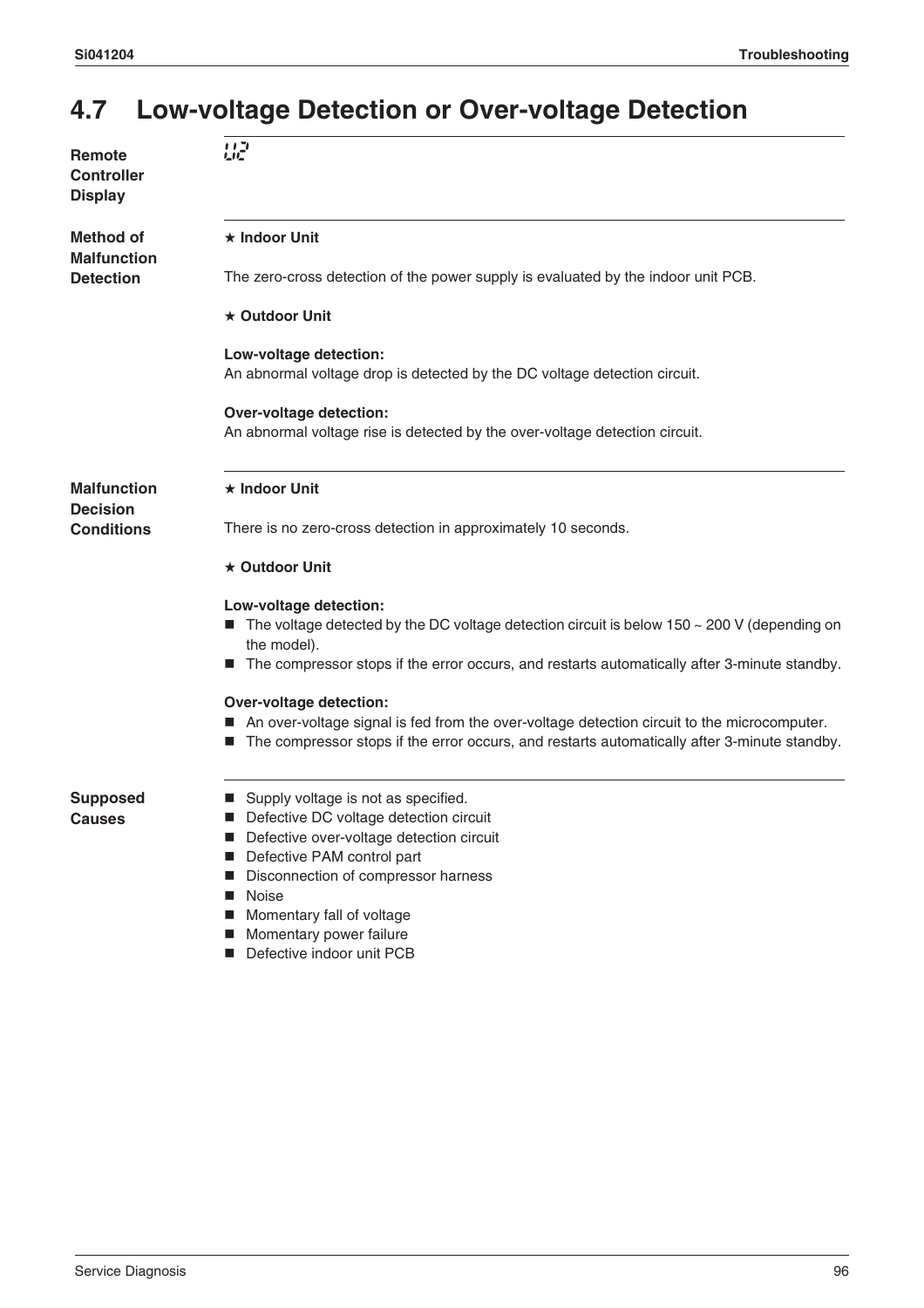#### **Troubleshooting**

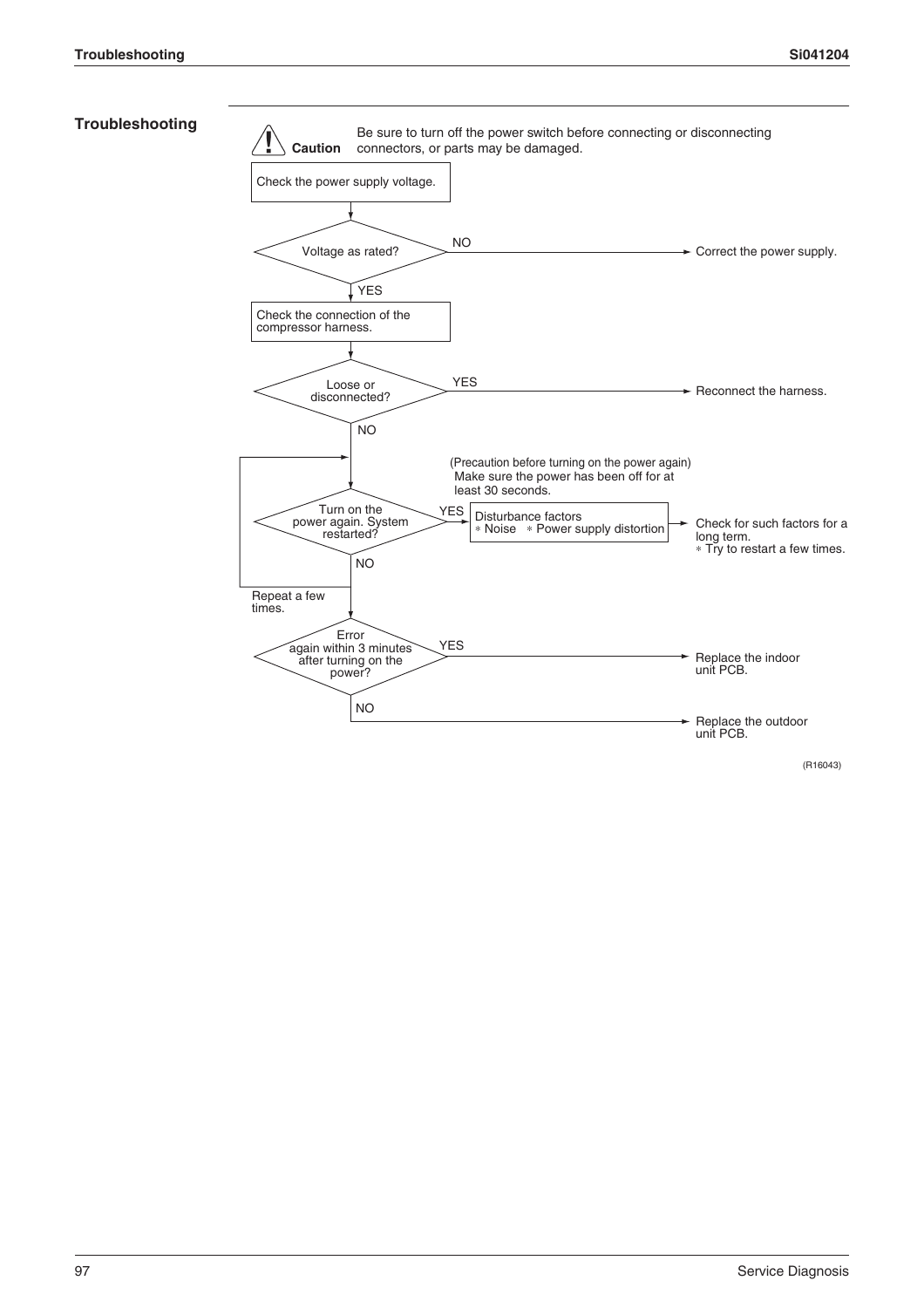### **4.8 Signal Transmission Error (between Indoor Unit and Outdoor Unit)**

| Remote<br><b>Controller</b><br><b>Display</b>              | 내부                                                                                                                                                                                                                                                                                                                                                                                                                                                                                                                                                                                                                                                                                                                                                                                            |                                                                                                                                                                                                    |  |
|------------------------------------------------------------|-----------------------------------------------------------------------------------------------------------------------------------------------------------------------------------------------------------------------------------------------------------------------------------------------------------------------------------------------------------------------------------------------------------------------------------------------------------------------------------------------------------------------------------------------------------------------------------------------------------------------------------------------------------------------------------------------------------------------------------------------------------------------------------------------|----------------------------------------------------------------------------------------------------------------------------------------------------------------------------------------------------|--|
| <b>Method of</b><br><b>Malfunction</b><br><b>Detection</b> | The data received from the outdoor unit in indoor unit-outdoor unit signal transmission is<br>checked whether it is normal.                                                                                                                                                                                                                                                                                                                                                                                                                                                                                                                                                                                                                                                                   |                                                                                                                                                                                                    |  |
| <b>Malfunction</b><br><b>Decision</b><br><b>Conditions</b> | The data sent from the outdoor unit cannot be received normally, or the content of the data is<br>abnormal.                                                                                                                                                                                                                                                                                                                                                                                                                                                                                                                                                                                                                                                                                   |                                                                                                                                                                                                    |  |
| <b>Supposed</b><br><b>Causes</b>                           | Wiring error<br>Breaking of the connecting wires between the indoor and outdoor units (wire No. 3)<br>Defective outdoor unit PCB<br>Defective indoor unit PCB<br>Disturbed power supply waveform                                                                                                                                                                                                                                                                                                                                                                                                                                                                                                                                                                                              |                                                                                                                                                                                                    |  |
| Troubleshooting<br><b>Check No.11</b><br>Refer to P.128    | Be sure to turn off the power switch before connecting or disconnecting<br>Caution<br>connectors, or parts may be damaged.<br>Check the indoor unit - outdoor<br>unit connecting wires.<br><b>YES</b><br>Is there any wiring error?<br>↓ NO<br>Check the voltage of the<br>connecting wires on the indoor<br>terminal board between No. 1<br>and No. 3, and between No. 2<br>and No. 3.<br>YES<br>Properly insulated?<br>* Before you check the LED A,<br>cancel the standby electricity<br>, NO<br>saving function by starting fan<br>Check the LED A on the outdoor<br>operation with the remote<br>unit PCB.<br>controller.<br>* Wait at least for 7 sec. after<br>turning on the power.<br>ΝO<br>Is LED A blinking?<br>√ YES<br><b>Check No.11</b><br>Check the power supply<br>waveform. | Correct the indoor unit - outdoor<br>unit connecting wires.<br>$\rightarrow$ Replace the connecting wires<br>between the indoor unit and<br>the outdoor unit.<br>Diagnose the outdoor unit<br>PCB. |  |
|                                                            | NO<br>Is there any disturbance?<br><b>YES</b>                                                                                                                                                                                                                                                                                                                                                                                                                                                                                                                                                                                                                                                                                                                                                 | $\rightarrow$ Replace the indoor unit PCB.<br>- Locate the cause of the<br>disturbance of the power supply                                                                                         |  |
|                                                            |                                                                                                                                                                                                                                                                                                                                                                                                                                                                                                                                                                                                                                                                                                                                                                                               | waveform, and correct it.<br>(R16914)                                                                                                                                                              |  |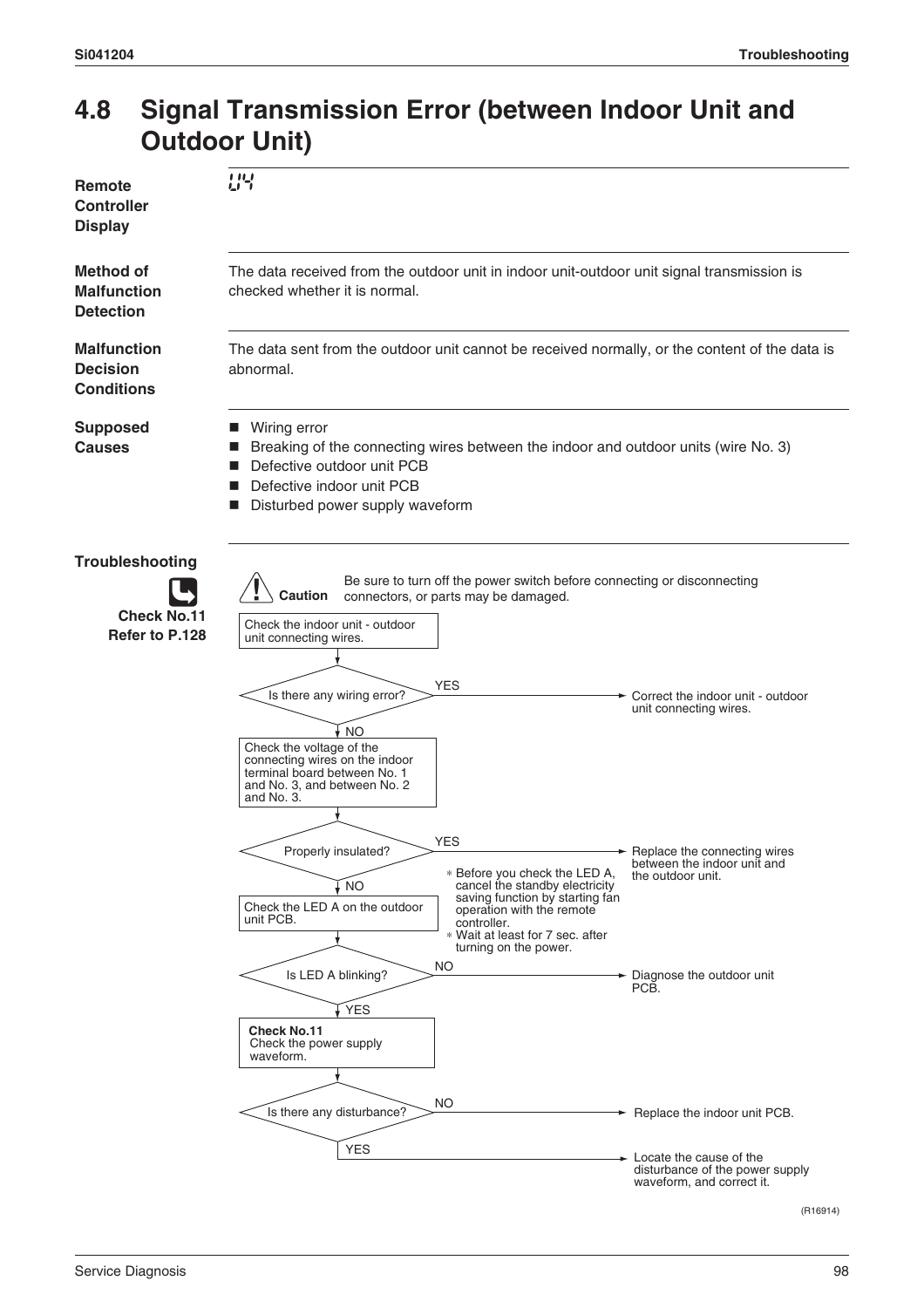### **4.9 Signal Transmission Error on Outdoor Unit PCB (71/85/95 Class Only)**

| Remote<br><b>Controller</b><br><b>Display</b>              | 117<br>LI 1                                                                                                                                                                                                                                                                                                                                                                                  |
|------------------------------------------------------------|----------------------------------------------------------------------------------------------------------------------------------------------------------------------------------------------------------------------------------------------------------------------------------------------------------------------------------------------------------------------------------------------|
| <b>Method of</b><br><b>Malfunction</b><br><b>Detection</b> | Communication error between microcomputer mounted on the main microcomputer and PM1.                                                                                                                                                                                                                                                                                                         |
| <b>Malfunction</b><br><b>Decision</b><br><b>Conditions</b> | The abnormality is determined when the data sent from the PM1 can not be received for 9<br>seconds.<br>The error counter is reset when the data from the PM1 can be successfully received.                                                                                                                                                                                                   |
| <b>Supposed</b><br><b>Causes</b>                           | Defective outdoor unit PCB                                                                                                                                                                                                                                                                                                                                                                   |
| Troubleshooting                                            | Be sure to turn off the power switch before connecting or disconnecting<br><b>Caution</b><br>connectors, or parts may be damaged.<br>Turn off the power and turn it on<br>again.<br><b>YES</b><br>Error again?<br>Replace the outdoor unit<br>PCB.<br><b>NO</b><br>The cause can be an<br>external factor other than<br>the malfunction.<br>Observe the operating<br>condition in long term. |

(R7185)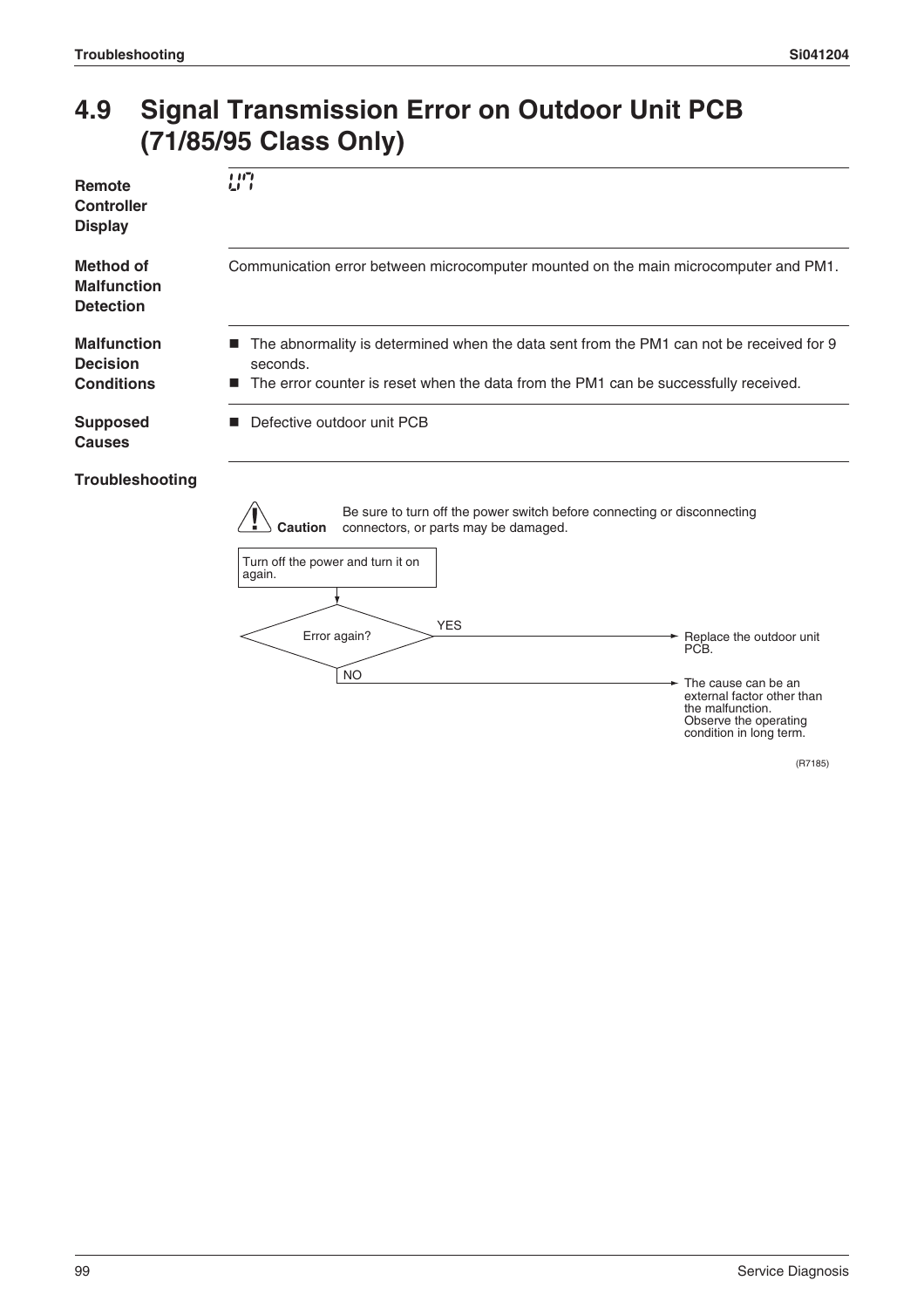### **4.10 Unspecified Voltage (between Indoor Unit and Outdoor Unit)**

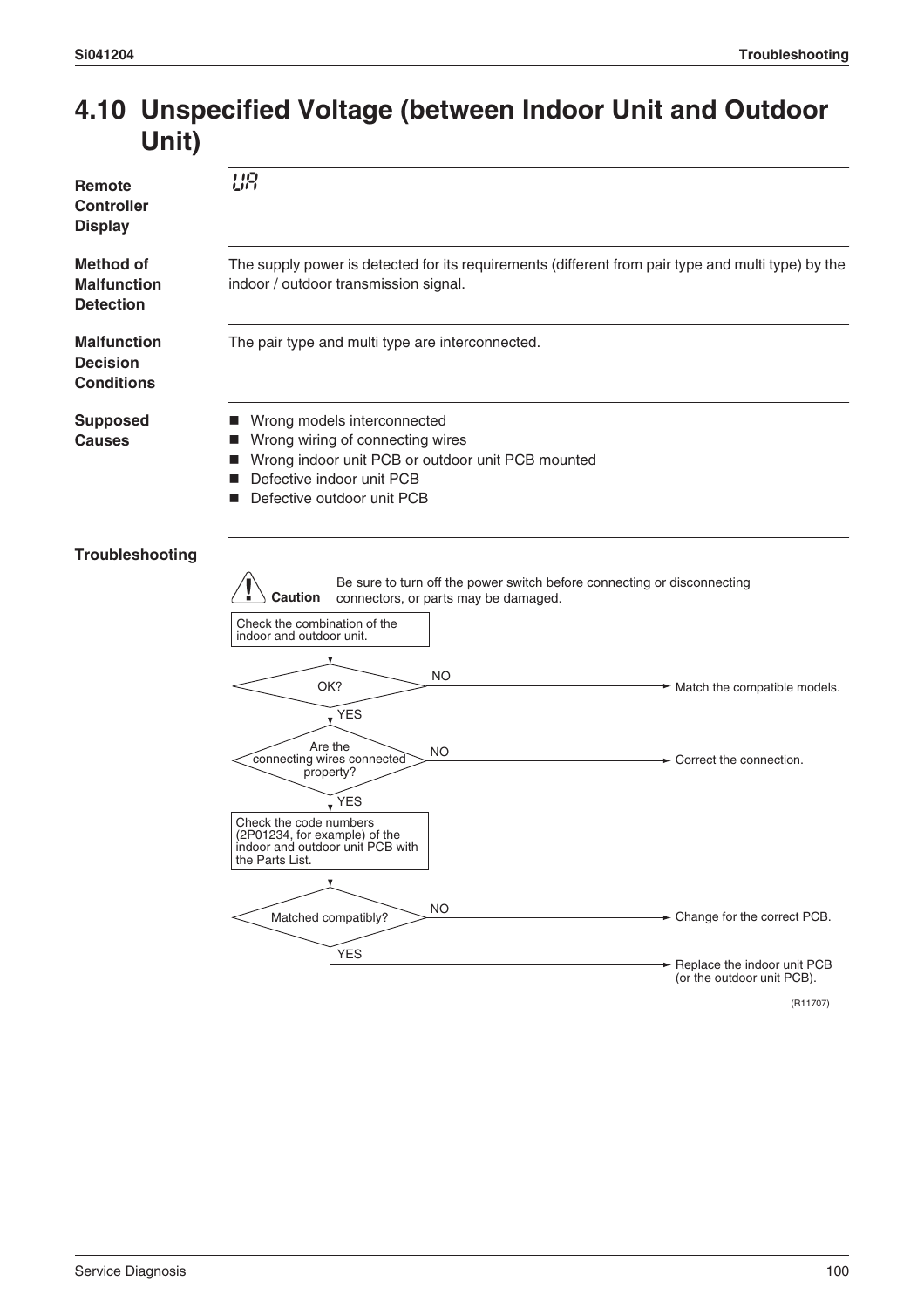### **4.11 Outdoor Unit PCB Abnormality**



YES

YES

NO

Is the harness broken?

(R16910)

Zero-cross signal abnormality. Replace the outdoor unit

Replace the harness.

 $PCB(1)$ .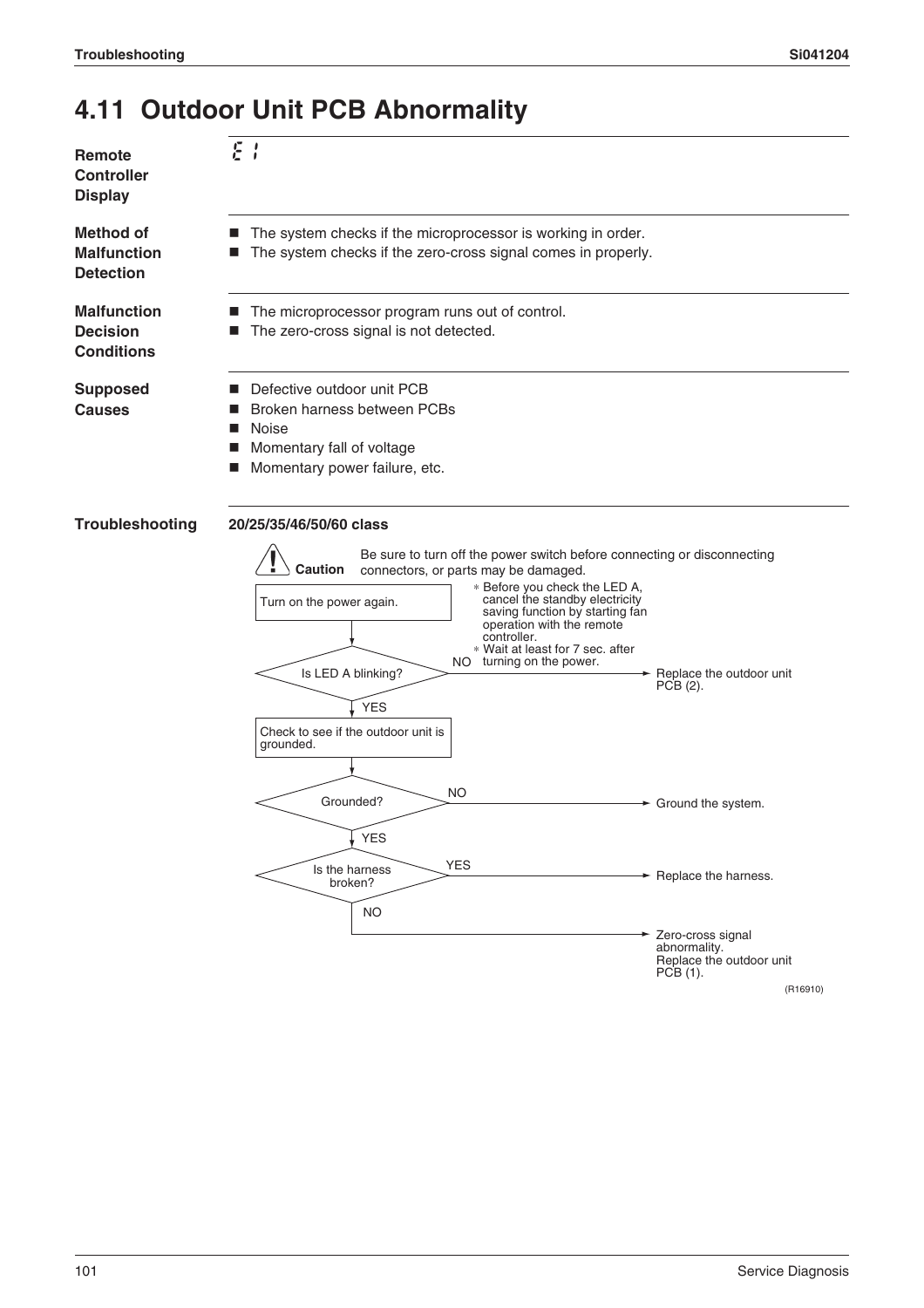#### **Troubleshooting 71/85/95 class**



(R16911)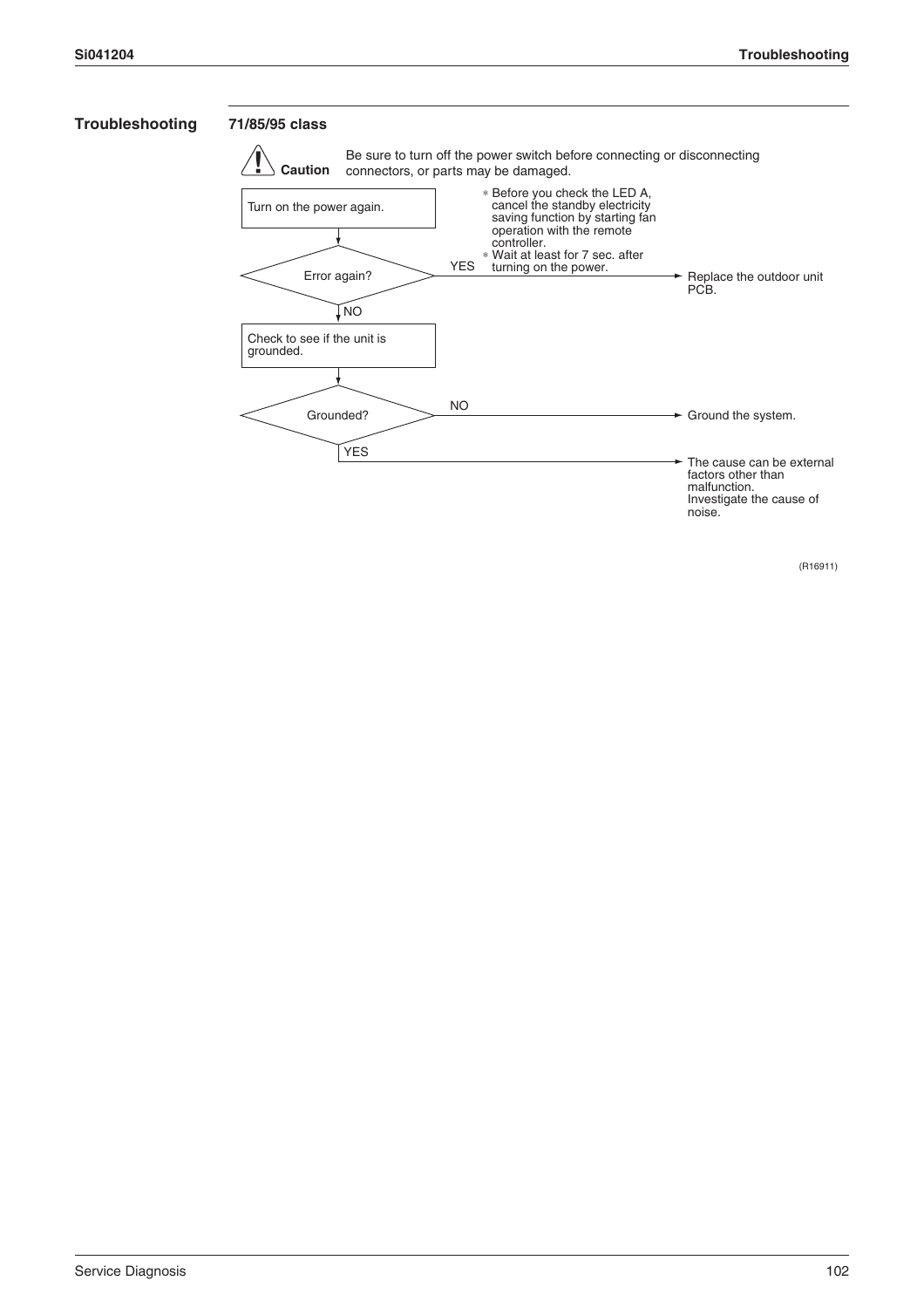## **4.12 OL Activation (Compressor Overload)**

| Remote<br><b>Controller</b><br><b>Display</b>              | εs                                                                                                                                                                                                                                            |                                                                                                                 |                                                                                |
|------------------------------------------------------------|-----------------------------------------------------------------------------------------------------------------------------------------------------------------------------------------------------------------------------------------------|-----------------------------------------------------------------------------------------------------------------|--------------------------------------------------------------------------------|
| <b>Method of</b><br><b>Malfunction</b><br><b>Detection</b> | A compressor overload is detected through compressor OL.                                                                                                                                                                                      |                                                                                                                 |                                                                                |
| <b>Malfunction</b><br><b>Decision</b><br><b>Conditions</b> | If the error repeats, the system is shut down.<br>Reset condition: Continuous run for about 60 minutes without any other error<br>* The operating temperature condition is not specified.                                                     |                                                                                                                 |                                                                                |
| <b>Supposed</b><br><b>Causes</b>                           | Defective discharge pipe thermistor<br>Defective electronic expansion valve or coil<br>Defective four way valve or coil<br>ш<br>Defective outdoor unit PCB<br>ш<br>Refrigerant shortage<br>Water mixed in refrigerant<br>Defective stop valve |                                                                                                                 |                                                                                |
| Troubleshooting<br><b>Check No.01</b>                      | <b>Caution</b>                                                                                                                                                                                                                                | Be sure to turn off the power switch before connecting or disconnecting<br>connectors, or parts may be damaged. |                                                                                |
| Refer to P.127                                             | Discharge<br>pipe thermistor<br>disconnected?                                                                                                                                                                                                 | <b>YES</b>                                                                                                      | Insert the thermistor in<br>position.                                          |
| <b>Check No.12</b>                                         | NO.                                                                                                                                                                                                                                           |                                                                                                                 |                                                                                |
| Refer to P.129                                             |                                                                                                                                                                                                                                               |                                                                                                                 |                                                                                |
|                                                            | Check No. 01<br>Check the thermistors.                                                                                                                                                                                                        | ΝG<br>* Discharge pipe thermistor                                                                               | Replace the discharge pipe<br>thermistor.                                      |
| <b>Check No.13</b>                                         | OK                                                                                                                                                                                                                                            |                                                                                                                 |                                                                                |
| Refer to P.130                                             |                                                                                                                                                                                                                                               |                                                                                                                 |                                                                                |
|                                                            | Check No. 12<br>Check the electronic<br>expansion valve.                                                                                                                                                                                      | ΝG                                                                                                              | $\rightarrow$ Replace the electronic<br>expansion valve or the coil.           |
| <b>Check No.14</b>                                         |                                                                                                                                                                                                                                               |                                                                                                                 |                                                                                |
| Refer to P.130                                             | OK                                                                                                                                                                                                                                            |                                                                                                                 |                                                                                |
|                                                            | Check No. 13<br>Check the four way<br>valve.<br>OK                                                                                                                                                                                            | ΝG                                                                                                              | Replace the four way valve<br>or the coil.<br>Replace the outdoor unit<br>PCB. |
|                                                            | Check No. 14<br>Check the refrigerant<br>line.<br>OK                                                                                                                                                                                          | NG<br>* Refrigerant shortage<br>* Water mixed<br>* Stop valve                                                   | Refer to the refrigerant line<br>check procedure.                              |
|                                                            |                                                                                                                                                                                                                                               |                                                                                                                 | Replace the outdoor unit<br>PCB.                                               |
|                                                            |                                                                                                                                                                                                                                               |                                                                                                                 | (R14438)                                                                       |
|                                                            |                                                                                                                                                                                                                                               |                                                                                                                 |                                                                                |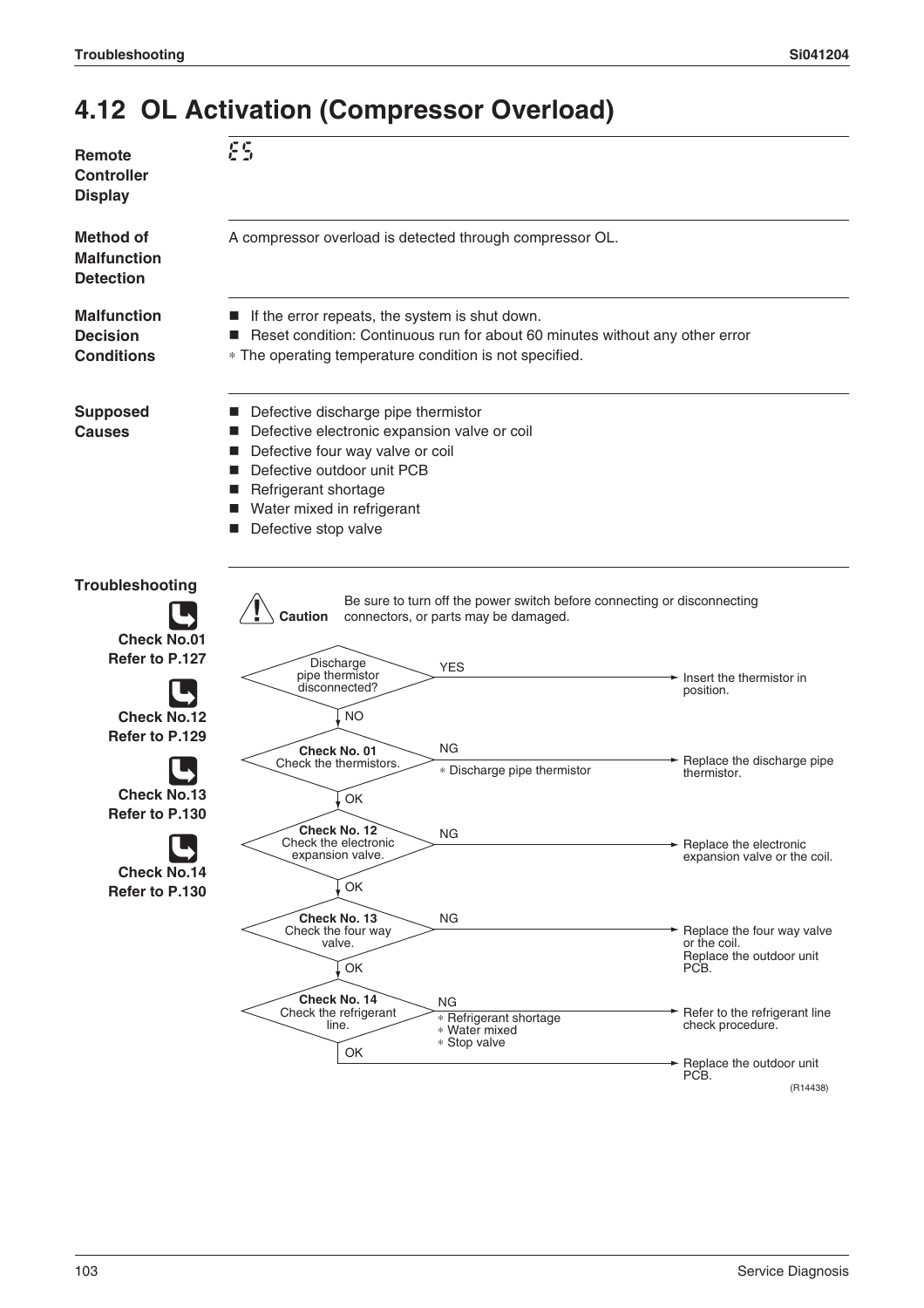### **4.13 Compressor Lock**

| Remote<br><b>Controller</b><br><b>Display</b>              | 85                                                                                                                                                                                                                                                                                                                                                                                                                                                                                                                                                                                                                                                       |                                                                                            |  |
|------------------------------------------------------------|----------------------------------------------------------------------------------------------------------------------------------------------------------------------------------------------------------------------------------------------------------------------------------------------------------------------------------------------------------------------------------------------------------------------------------------------------------------------------------------------------------------------------------------------------------------------------------------------------------------------------------------------------------|--------------------------------------------------------------------------------------------|--|
| Method of<br><b>Malfunction</b><br><b>Detection</b>        | A compressor lock is detected by checking the compressor running condition through the<br>position detection circuit.                                                                                                                                                                                                                                                                                                                                                                                                                                                                                                                                    |                                                                                            |  |
| <b>Malfunction</b><br><b>Decision</b><br><b>Conditions</b> | 20/25/35 class<br>Operation stops due to overcurrent.<br>If the error repeats, the system is shut down.<br>Reset condition: Continuous run for about 11 minutes without any other error                                                                                                                                                                                                                                                                                                                                                                                                                                                                  |                                                                                            |  |
|                                                            | 46/50/60/71/85/95 class<br>A compressor lock is detected by the current waveform generated when applying high-<br>frequency voltage to the motor.<br>If the error repeats, the system is shut down<br>Reset condition: Continuous run for about 5 minutes without any other error                                                                                                                                                                                                                                                                                                                                                                        |                                                                                            |  |
| <b>Supposed</b><br>Causes                                  | ■ Compressor locked<br>Compressor harness disconnected                                                                                                                                                                                                                                                                                                                                                                                                                                                                                                                                                                                                   |                                                                                            |  |
| Troubleshooting<br><b>Check No.15</b><br>Refer to P.131    | Be sure to turn off the power switch before connecting or disconnecting<br>Caution<br>connectors, or parts may be damaged.<br>(Precaution before turning on the power again)<br>Make sure the power has been off for at least 30 seconds.<br>Turn off the power. Disconnect the<br>harnesses U, V, and W.<br>* Inverter checker<br><b>Check No.15</b><br>Part No.: 1225477<br>Check with the inverter checker (*)<br><b>NO</b><br>Normal?<br>↓YES<br>Turn off the power and reconnect<br>the harnesses. Turn on the power<br>again and restart the system.<br>Emergency<br><b>YES</b><br>stop without compressor<br>running?<br><b>NO</b><br>System shut | Correct the power supply or<br>replace the outdoor unit<br>PĊB.<br>Replace the compressor. |  |
|                                                            | <b>NO</b><br>down after errors repeated<br>several times?<br><b>YES</b>                                                                                                                                                                                                                                                                                                                                                                                                                                                                                                                                                                                  | Check the outdoor electronic<br>expansion valve coil.<br>Replace it as required.           |  |
|                                                            |                                                                                                                                                                                                                                                                                                                                                                                                                                                                                                                                                                                                                                                          | $\rightarrow$ Replace the compressor.<br>(R14439)                                          |  |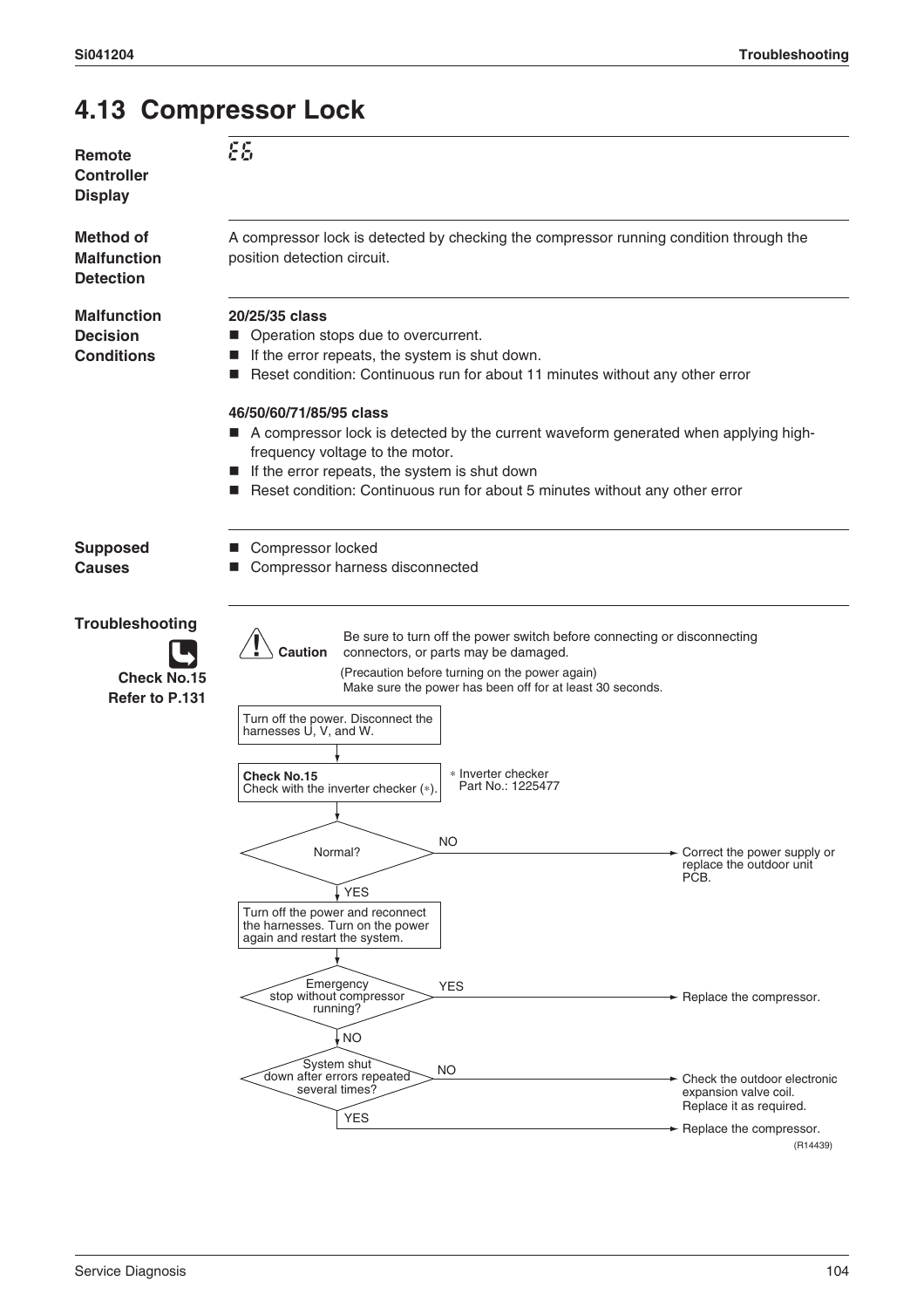### **4.14 DC Fan Lock**

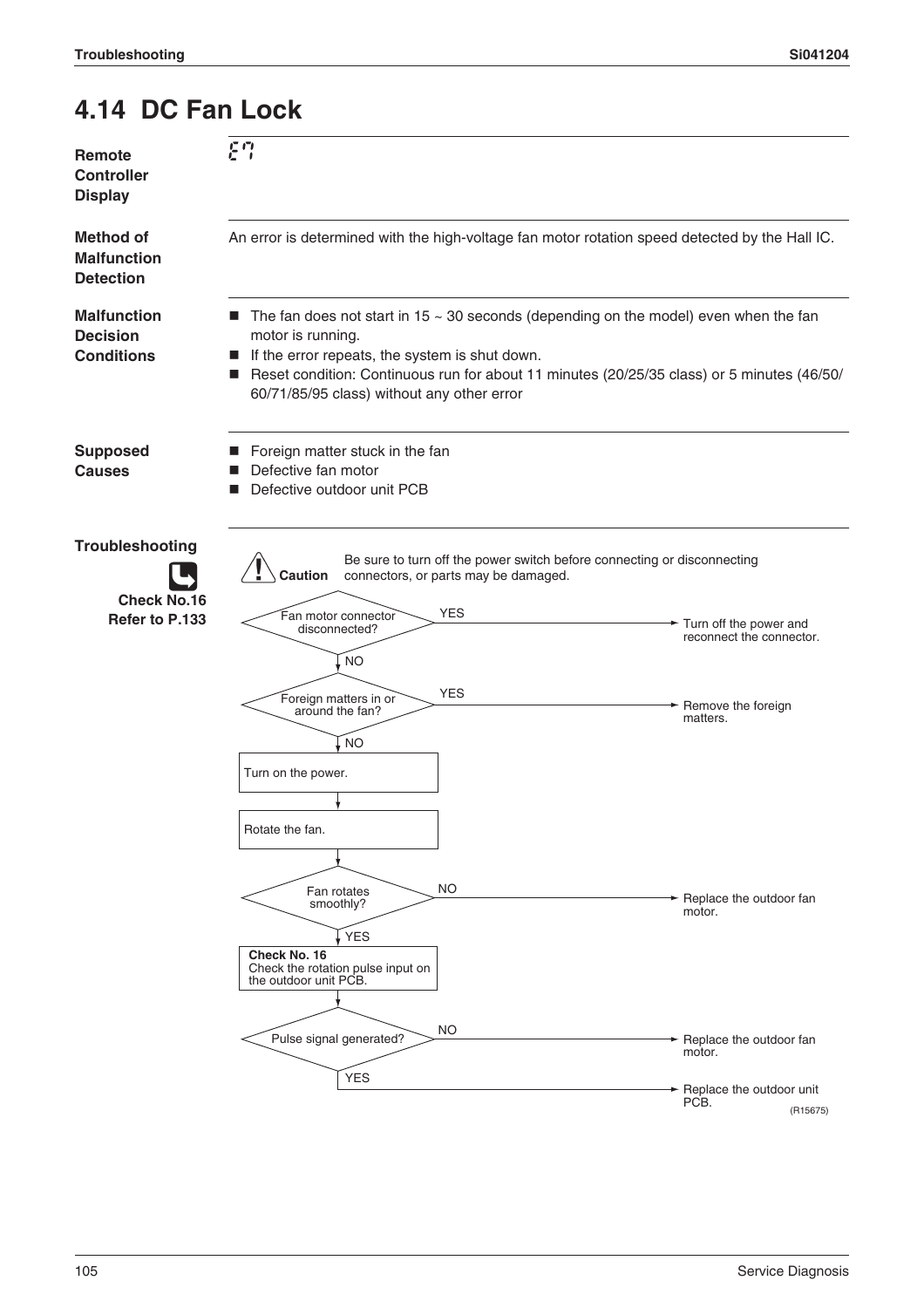### **4.15 Input Overcurrent Detection**

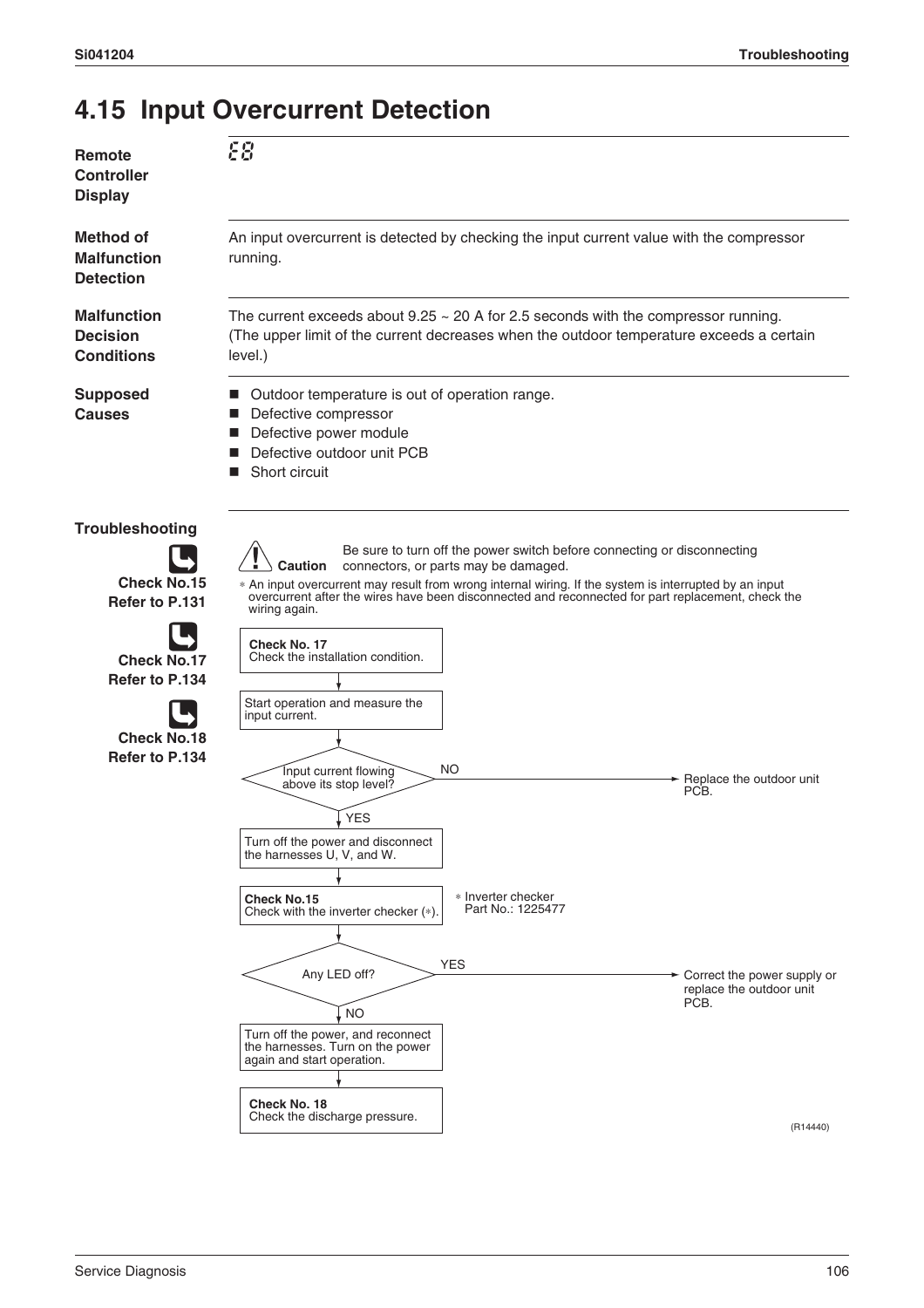### **4.16 Four Way Valve Abnormality**

| Remote<br><b>Controller</b><br><b>Display</b>              | EЯ                                                                                                                                                                                                                                                                                                                                                                                                                           |
|------------------------------------------------------------|------------------------------------------------------------------------------------------------------------------------------------------------------------------------------------------------------------------------------------------------------------------------------------------------------------------------------------------------------------------------------------------------------------------------------|
| <b>Method of</b><br><b>Malfunction</b><br><b>Detection</b> | The room temperature thermistor and the indoor heat exchanger thermistor are checked if they<br>function within their normal ranges in each operation mode.                                                                                                                                                                                                                                                                  |
| <b>Malfunction</b><br><b>Decision</b><br><b>Conditions</b> | A following condition continues over $1 \sim 10$ minutes after operating for $5 \sim 10$ minutes.<br>■ Cooling / Dry<br>(room thermistor temp. $-$ indoor heat exchanger temp.) $< -5^{\circ}C$<br>Heating<br>ш<br>(indoor heat exchanger temp. $-$ room thermistor temp.) $< -5^{\circ}C$<br>If the error repeats, the system is shut down.<br>Reset condition: Continuous run for about 60 minutes without any other error |
| <b>Supposed</b><br>Causes                                  | Disconnection of four way valve coil<br>Defective four way valve, coil, or harness<br>Defective outdoor unit PCB<br>Defective thermistor<br>Refrigerant shortage<br>Water mixed in refrigerant                                                                                                                                                                                                                               |

**Defective stop valve**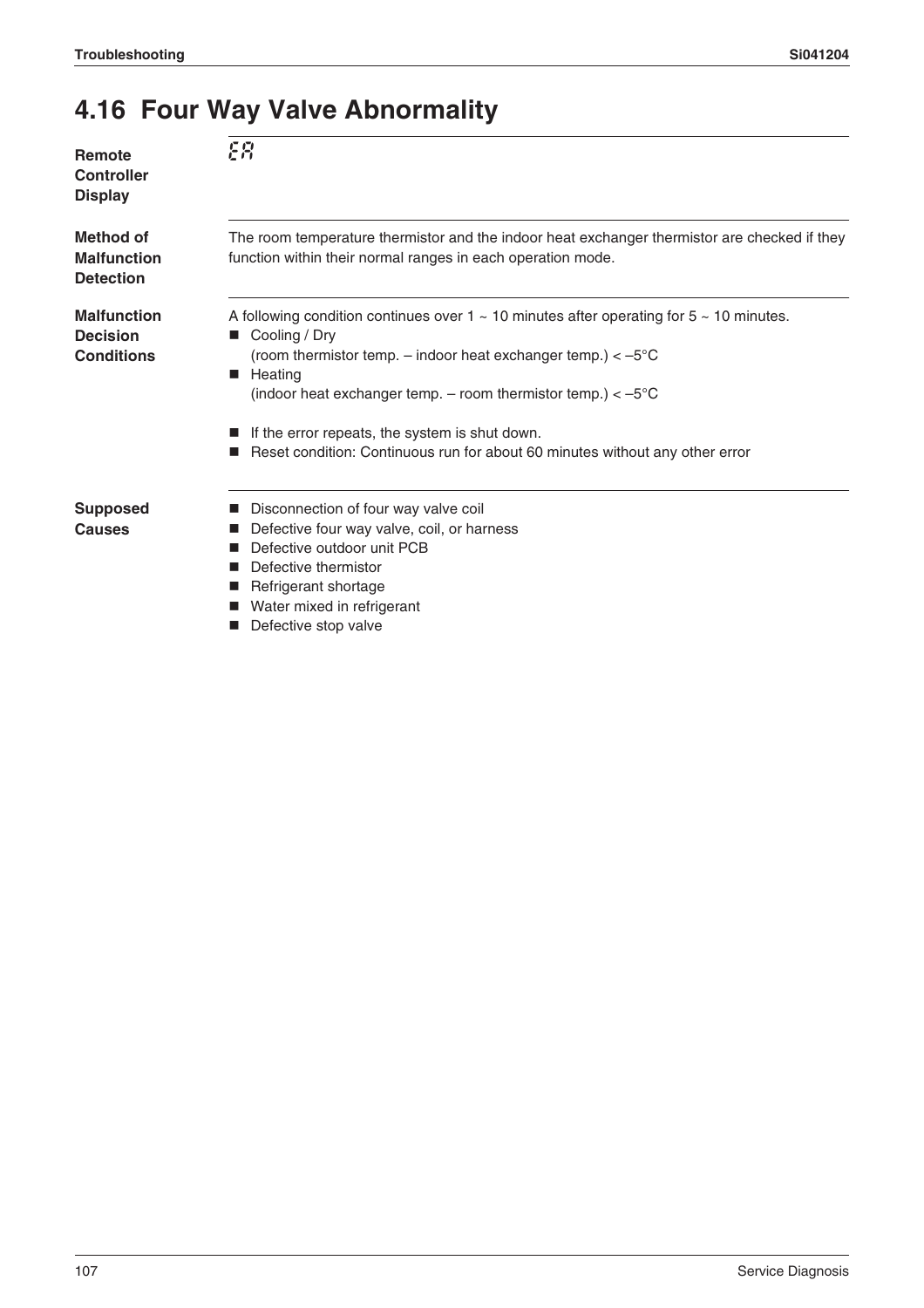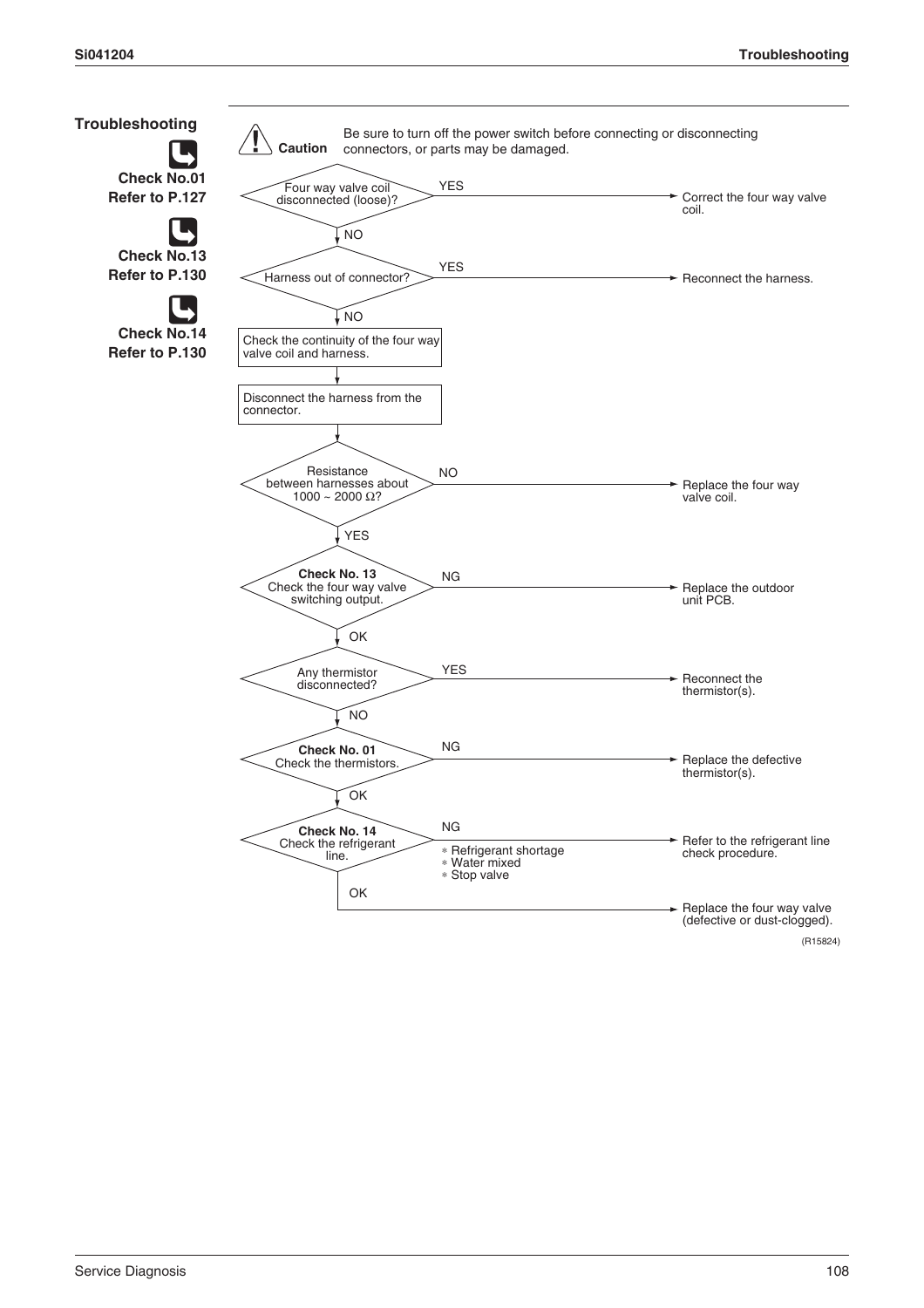### **4.17 Discharge Pipe Temperature Control**

| Remote            |
|-------------------|
| <b>Controller</b> |
| <b>Display</b>    |

**Method of Malfunction Detection**

**Malfunction Decision Conditions**

An error is determined with the temperature detected by the discharge pipe thermistor.

- If the temperature detected by the discharge pipe thermistor rises above **A**<sup>°</sup>C, the compressor stops.
- The error is cleared when the discharge pipe temperature has dropped below **B**°C.

#### **<20/25/35 class>**

F3

|                                                  | $A(^{\circ}C)$ | $B(^{\circ}C)$ |
|--------------------------------------------------|----------------|----------------|
| (1) above 45 Hz (rising), above 40 Hz (dropping) | 110            | 97             |
| $(2)$ 30 ~ 45 Hz (rising), 25 ~ 40 Hz (dropping) | 105            | 92             |
| (3) below 30 Hz (rising), below 25 Hz (dropping) | 99             | 86             |

#### **<46/50/60/71/85/95 class>**

|                | A ( $^{\circ}$ C) | $B(^{\circ}C)$ |
|----------------|-------------------|----------------|
| 46/50/60 class | 110               | 95             |
| 71/85/95 class | 120               | 107            |

- If the error repeats, the system is shut down.
- Reset condition: Continuous run for about 60 minutes without any other error

### **Supposed Causes**

- Defective discharge pipe thermistor
- (Defective outdoor heat exchanger thermistor or outdoor temperature thermistor)
- Defective electronic expansion valve or coil
- Refrigerant shortage
- Defective four way valve
- Water mixed in refrigerant
- Defective stop valve
- Defective outdoor unit PCB

#### **Troubleshooting**

**Check No.01 Refer to P.127**



**Refer to P.129**



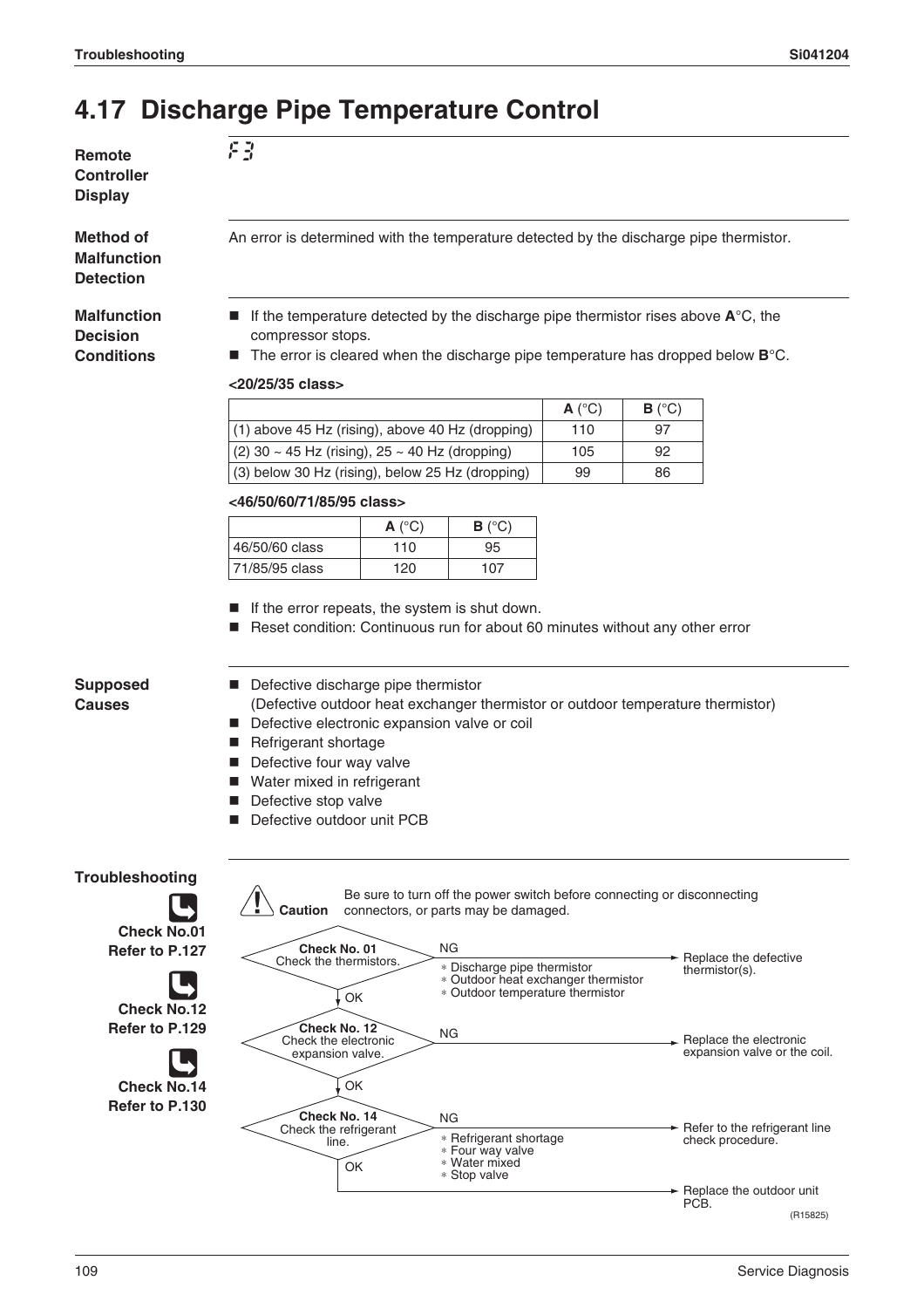### **4.18 High Pressure Control in Cooling**

| Remote<br><b>Controller</b><br><b>Display</b>                  | FS                                                                                                                                                                                                                                                                                  |                                                                                            |  |
|----------------------------------------------------------------|-------------------------------------------------------------------------------------------------------------------------------------------------------------------------------------------------------------------------------------------------------------------------------------|--------------------------------------------------------------------------------------------|--|
| <b>Method of</b><br><b>Malfunction</b><br><b>Detection</b>     | High-pressure control (operation halt, frequency drop, etc.) is activated in cooling operation if<br>the temperature sensed by the outdoor heat exchanger thermistor exceeds the limit.                                                                                             |                                                                                            |  |
| <b>Malfunction</b><br><b>Decision</b><br><b>Conditions</b>     | The temperature sensed by the outdoor heat exchanger thermistor rises above about<br>ш<br>$60 \sim 65^{\circ}$ C.<br>The error is cleared when the temperature drops below about 50°C.                                                                                              |                                                                                            |  |
| <b>Supposed</b><br><b>Causes</b>                               | The installation space is not large enough.<br>Dirty outdoor heat exchanger<br>Defective outdoor fan motor<br>Defective stop valve<br>ш<br>Defective electronic expansion valve or coil<br>ш<br>Defective outdoor heat exchanger thermistor<br>ш<br>Defective outdoor unit PCB<br>■ |                                                                                            |  |
| <b>Troubleshooting</b><br><b>Check No.01</b><br>Refer to P.127 | Be sure to turn off the power switch before connecting or disconnecting<br>$\angle$ Caution<br>connectors, or parts may be damaged.<br>Check the installation space.                                                                                                                |                                                                                            |  |
| <b>Check No.12</b><br>Refer to P.129                           | Check No. 17<br>NG<br>Check the installation<br>condition.<br>OK                                                                                                                                                                                                                    | Change the installation<br>location or direction.<br>Clean the outdoor heat<br>exchanger.  |  |
| <b>Check No.17</b><br>Refer to P.134                           | Check No. 19<br>ΝG<br>Check the outdoor fan.<br>OK                                                                                                                                                                                                                                  | Replace the outdoor fan<br>motor.<br>Reconnect the connector or<br>fan motor lead wires.   |  |
| <b>Check No.18</b><br>Refer to P.134<br><b>Check No.19</b>     | Check No. 18<br>ΝG<br>Check the discharge<br>pressure.<br>OK                                                                                                                                                                                                                        | $\rightarrow$ Replace the stop valve.                                                      |  |
| Refer to P.135                                                 | Check No. 12<br>ΝG<br>Check the electronic<br>expansion valve.<br>OK                                                                                                                                                                                                                | Replace the electronic<br>expansion valve or the coil.<br>Replace the outdoor unit<br>PCB. |  |
|                                                                | Check No. 01<br>ΝG<br>Check the outdoor heat<br>exchanger thermistor.<br>OK                                                                                                                                                                                                         | Replace the outdoor heat<br>exchanger thermistor.                                          |  |
|                                                                |                                                                                                                                                                                                                                                                                     | Replace the outdoor unit<br>PCB.<br>(R15667)                                               |  |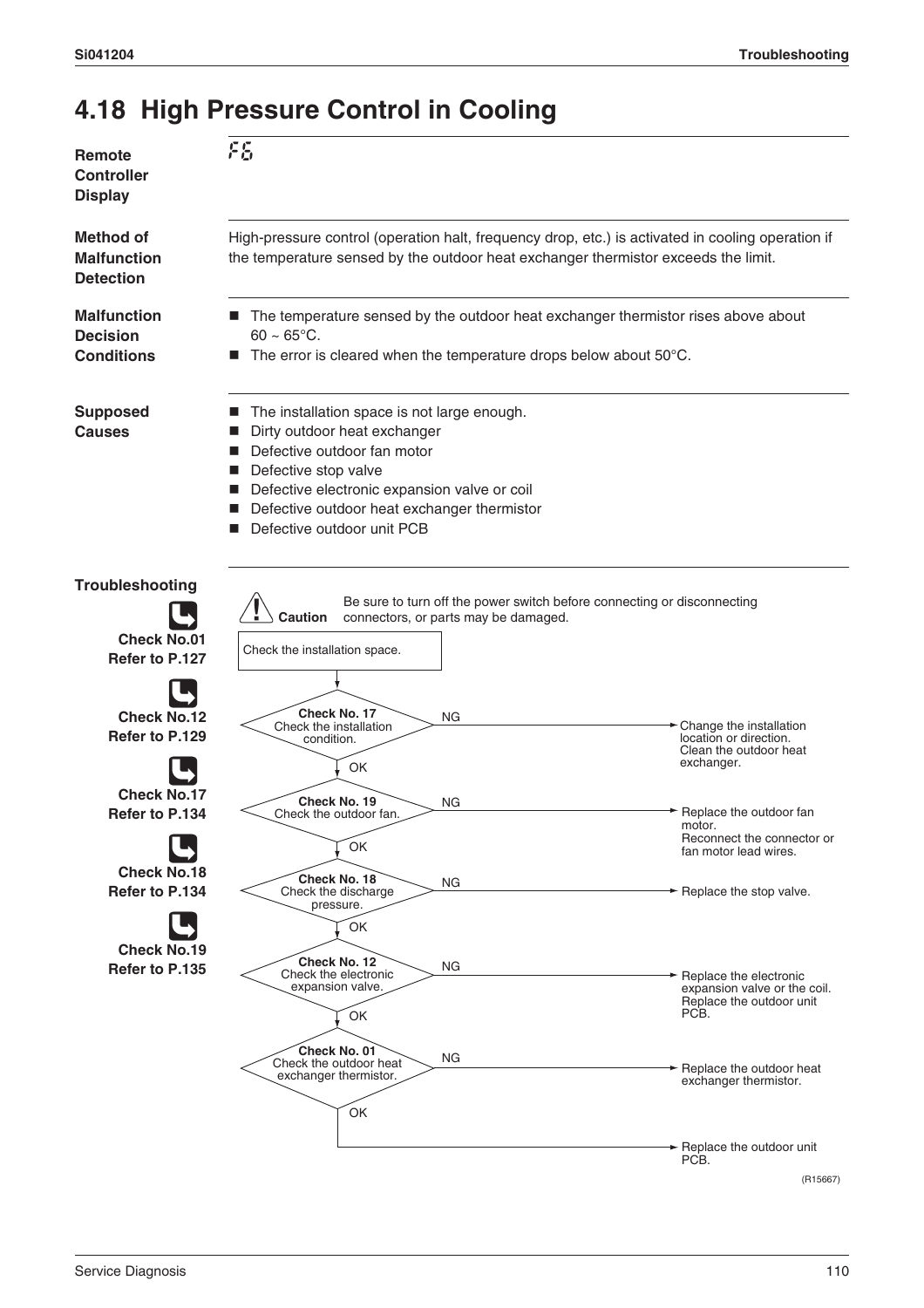### **4.19 Compressor System Sensor Abnormality 4.19.1 20/25/35/46/50/60 Class**

|                                                            | 出身                                                                                                                                                                                                                                                                                                    |
|------------------------------------------------------------|-------------------------------------------------------------------------------------------------------------------------------------------------------------------------------------------------------------------------------------------------------------------------------------------------------|
| Remote<br>Controller<br><b>Display</b>                     |                                                                                                                                                                                                                                                                                                       |
| <b>Method of</b><br><b>Malfunction</b><br><b>Detection</b> | The system checks the DC current before the compressor starts.                                                                                                                                                                                                                                        |
| <b>Malfunction</b><br><b>Decision</b><br><b>Conditions</b> | The DC current before compressor start-up is out of the range $0.5 \sim 4.5$ V (sensor output<br>$\blacksquare$<br>converted to voltage value)<br>The DC voltage before compressor start-up is below 50 V.<br>ш                                                                                       |
| <b>Supposed</b><br><b>Causes</b>                           | Broken or disconnected harness<br>■<br>Defective outdoor unit PCB<br>■                                                                                                                                                                                                                                |
| Troubleshooting                                            | Be sure to turn off the power switch before connecting or disconnecting<br>connectors, or parts may be damaged.<br>Caution<br>Check the relay harness for the<br>compressor.<br><b>YES</b><br>Is the harness broken?<br>► Replace the harness.<br>Į no<br>Turn off the power and turn it on<br>again. |
|                                                            | Restart operation<br><b>NO</b><br>No problem.<br>and error displayed<br>Keep on running.<br>again?<br><b>YES</b><br>Replace the outdoor unit                                                                                                                                                          |
|                                                            | PCB.<br>(R11712)                                                                                                                                                                                                                                                                                      |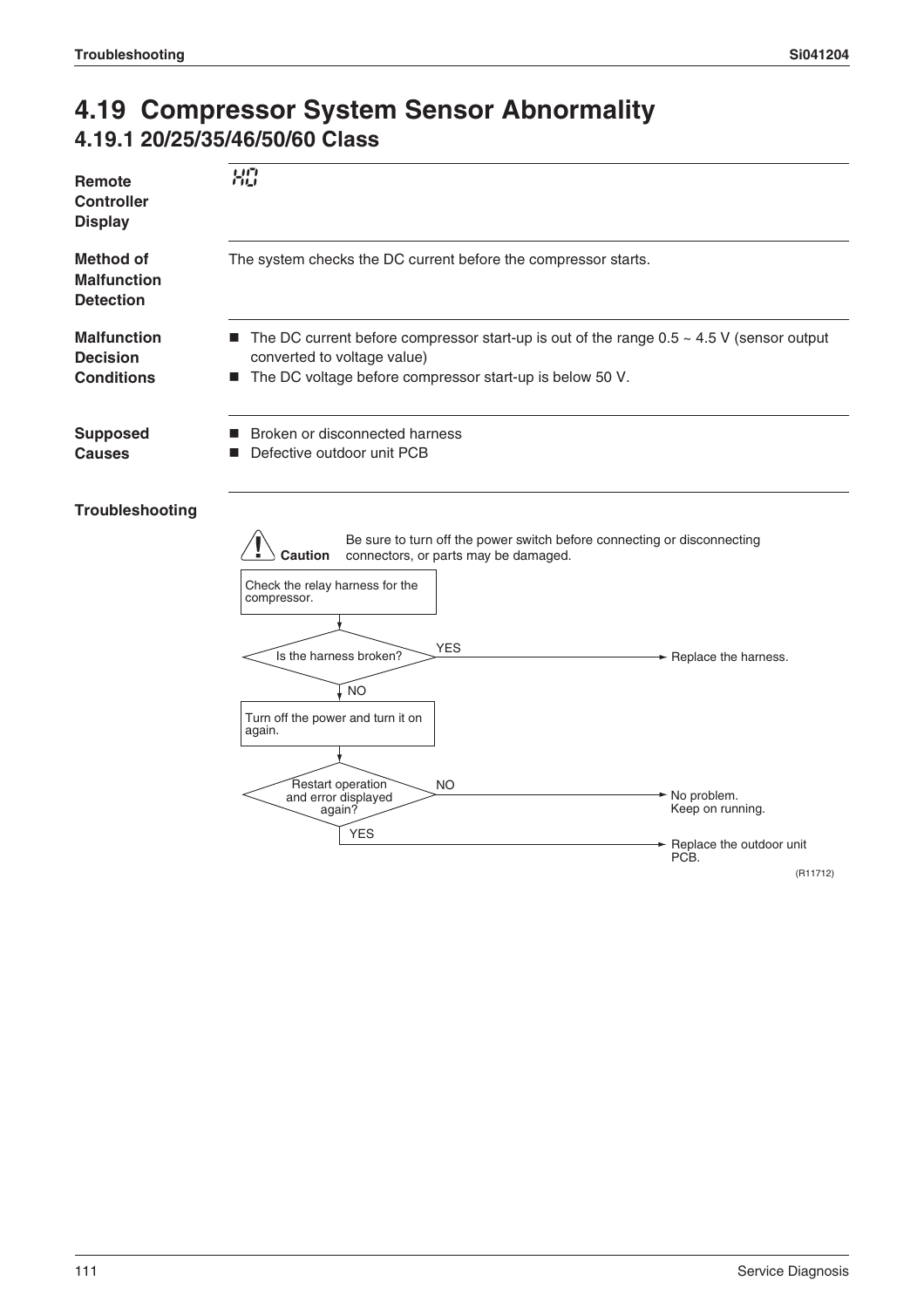### **4.19.2 71/85/95 Class**

 $H<sub>0</sub>$ 

**Remote Controller Display**

**Method of Malfunction Detection**

**Malfunction Decision Conditions**

**Causes**

- The system checks the supply voltage and the DC voltage before the compressor starts.
- The system checks the compressor current right after the compressor starts.
	- The supply voltage and the DC voltage is obviously low or high.
	- The compressor current does not run when the compressor starts.

**Supposed** 

- 
- Disconnection of reactor Disconnection of compressor harness
- Defective outdoor unit PCB
- Defective compressor

### **Troubleshooting**

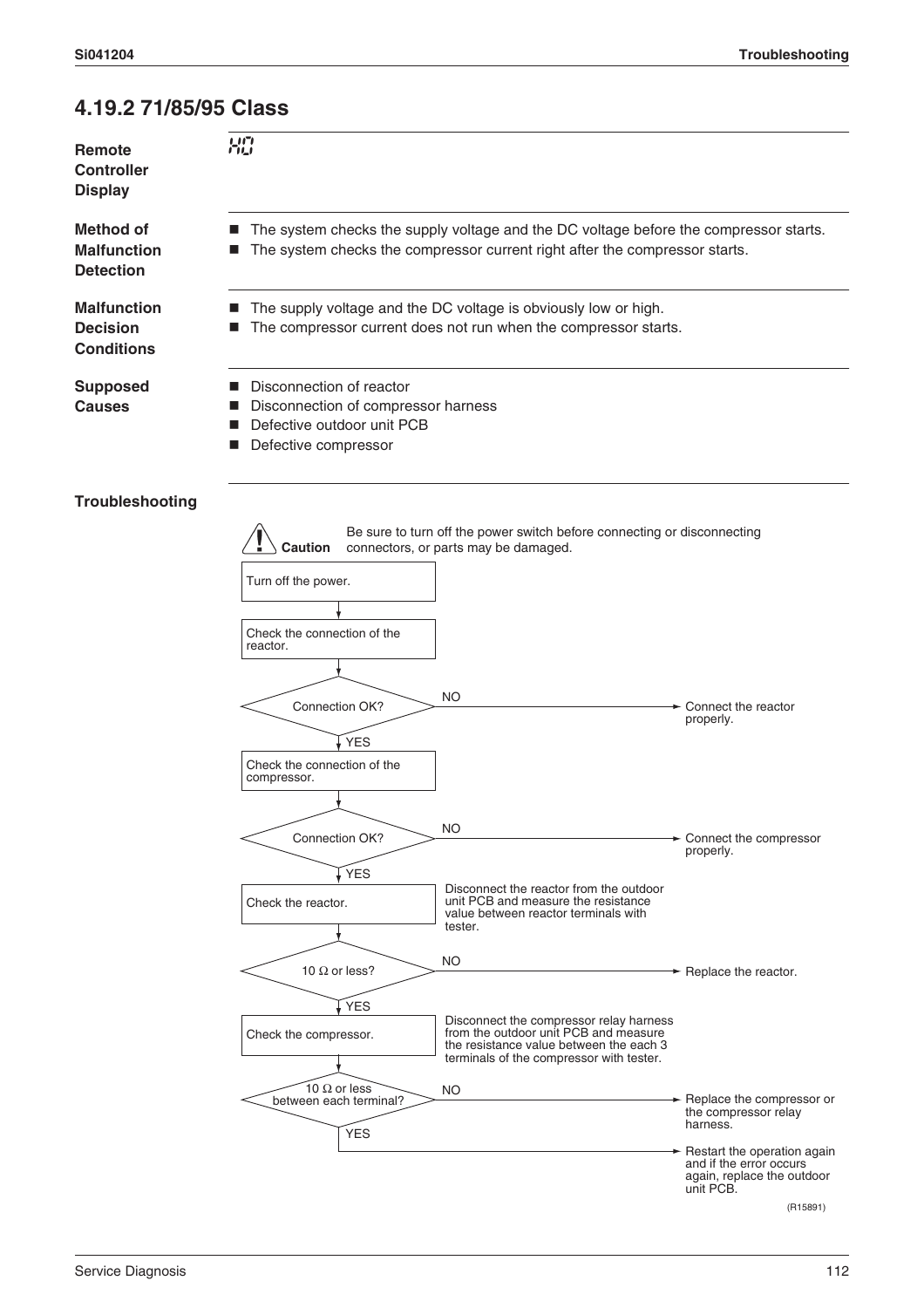## **4.20 Position Sensor Abnormality**

| Remote<br><b>Controller</b><br><b>Display</b>              | 吊后                                                                                                                                                                                           |
|------------------------------------------------------------|----------------------------------------------------------------------------------------------------------------------------------------------------------------------------------------------|
| Method of<br><b>Malfunction</b><br><b>Detection</b>        | A compressor start-up failure is detected by checking the compressor running condition through<br>the position detection circuit.                                                            |
| <b>Malfunction</b><br><b>Decision</b><br><b>Conditions</b> | If the error repeats, the system is shut down.<br>■ Reset condition: Continuous run for about 11 minutes (20/25/35 class) or 5 minutes (46/50/<br>60/71/85/95 class) without any other error |
| <b>Supposed</b><br><b>Causes</b>                           | Disconnection of the compressor relay cable<br>Defective compressor<br>Defective outdoor unit PCB<br>Start-up failure caused by the closed stop valve                                        |

**Input voltage is outside the specified range.**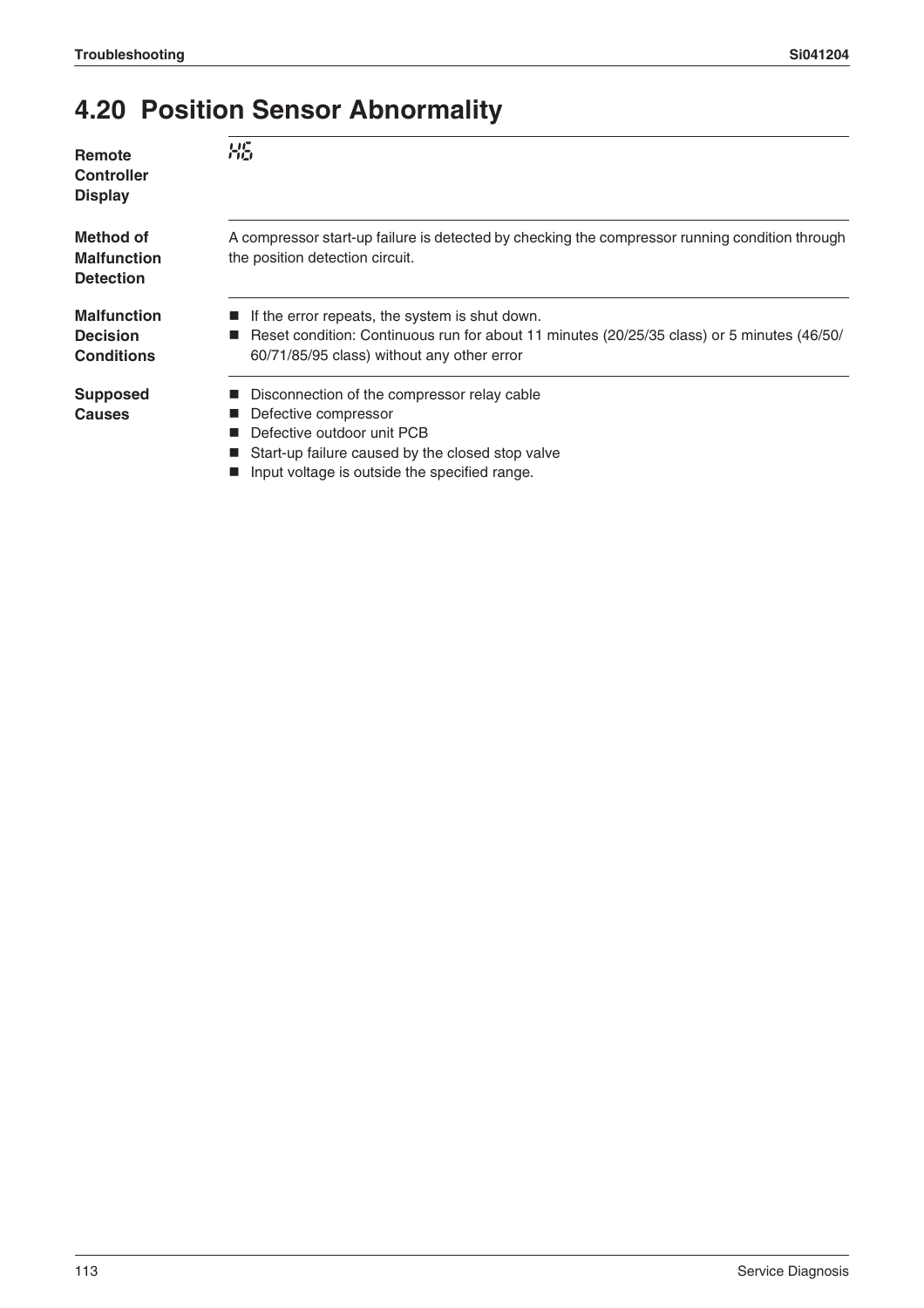

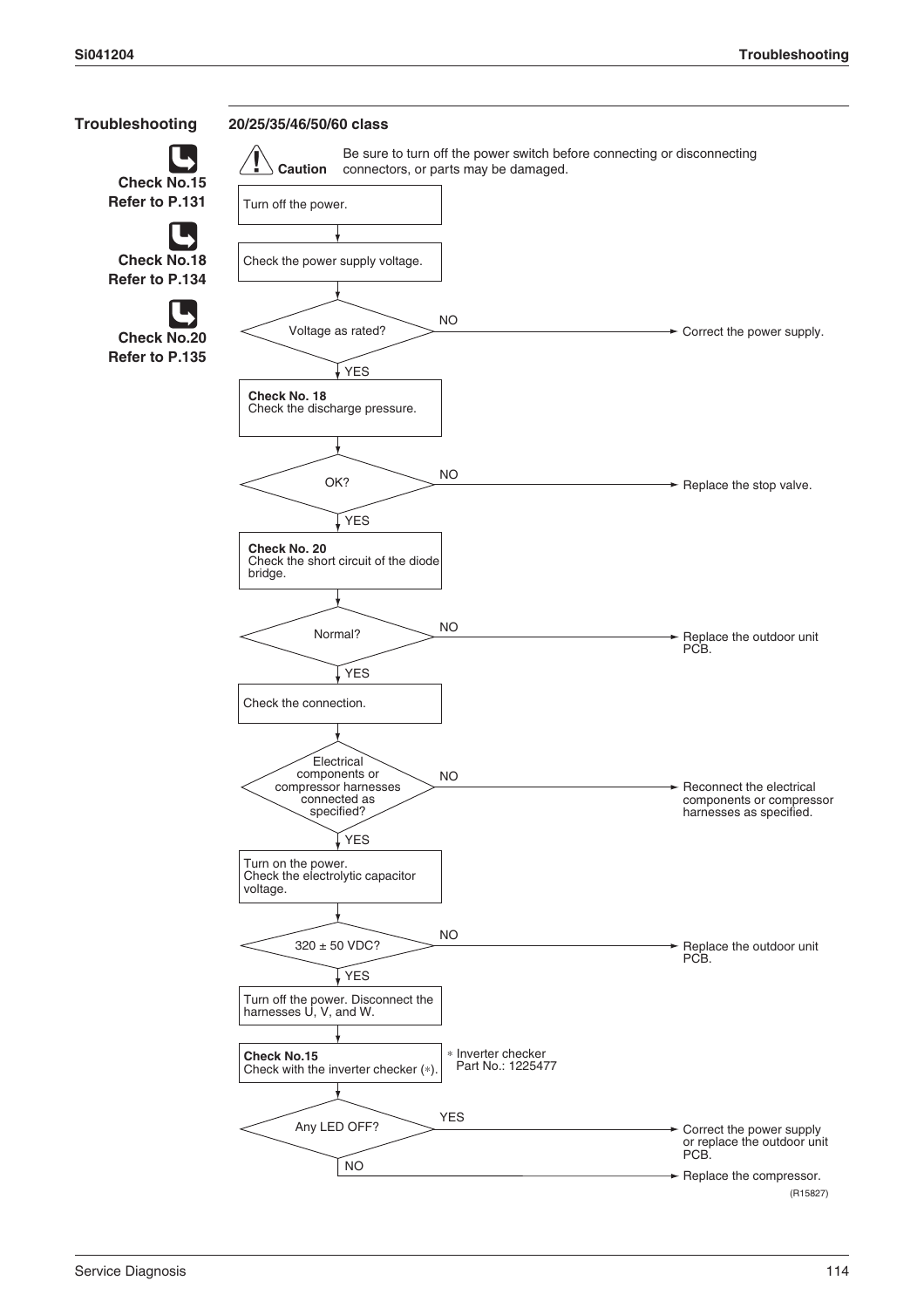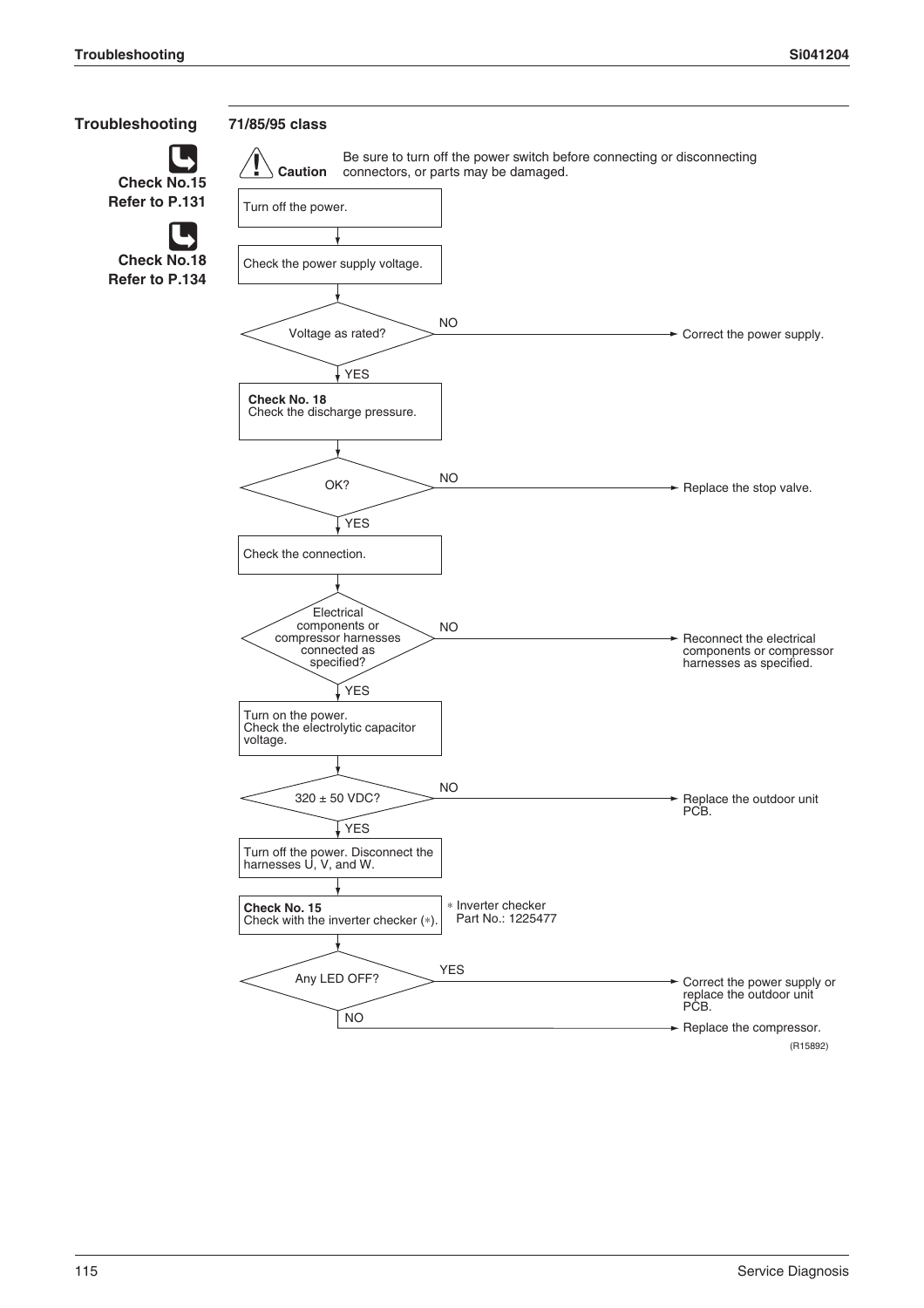### **4.21 DC Voltage / Current Sensor Abnormality (20/25/35 Class Only)**

| <b>Remote</b><br><b>Controller</b><br><b>Display</b>       | 88                                                                                                                             |  |
|------------------------------------------------------------|--------------------------------------------------------------------------------------------------------------------------------|--|
| <b>Method of</b><br><b>Malfunction</b><br><b>Detection</b> | DC voltage or DC current sensor abnormality is identified based on the compressor running<br>frequency and the input current.  |  |
| <b>Malfunction</b><br><b>Decision</b><br><b>Conditions</b> | If the error repeats, the system is shut down.<br>Reset condition: Continuous run for about 60 minutes without any other error |  |
| <b>Supposed</b><br><b>Causes</b>                           | Defective outdoor unit PCB                                                                                                     |  |
| <b>Troubleshooting</b>                                     |                                                                                                                                |  |
|                                                            | Be sure to turn off the power switch before connecting or disconnecting<br>Caution<br>connectors, or parts may be damaged.     |  |

**Replace the outdoor unit PCB.**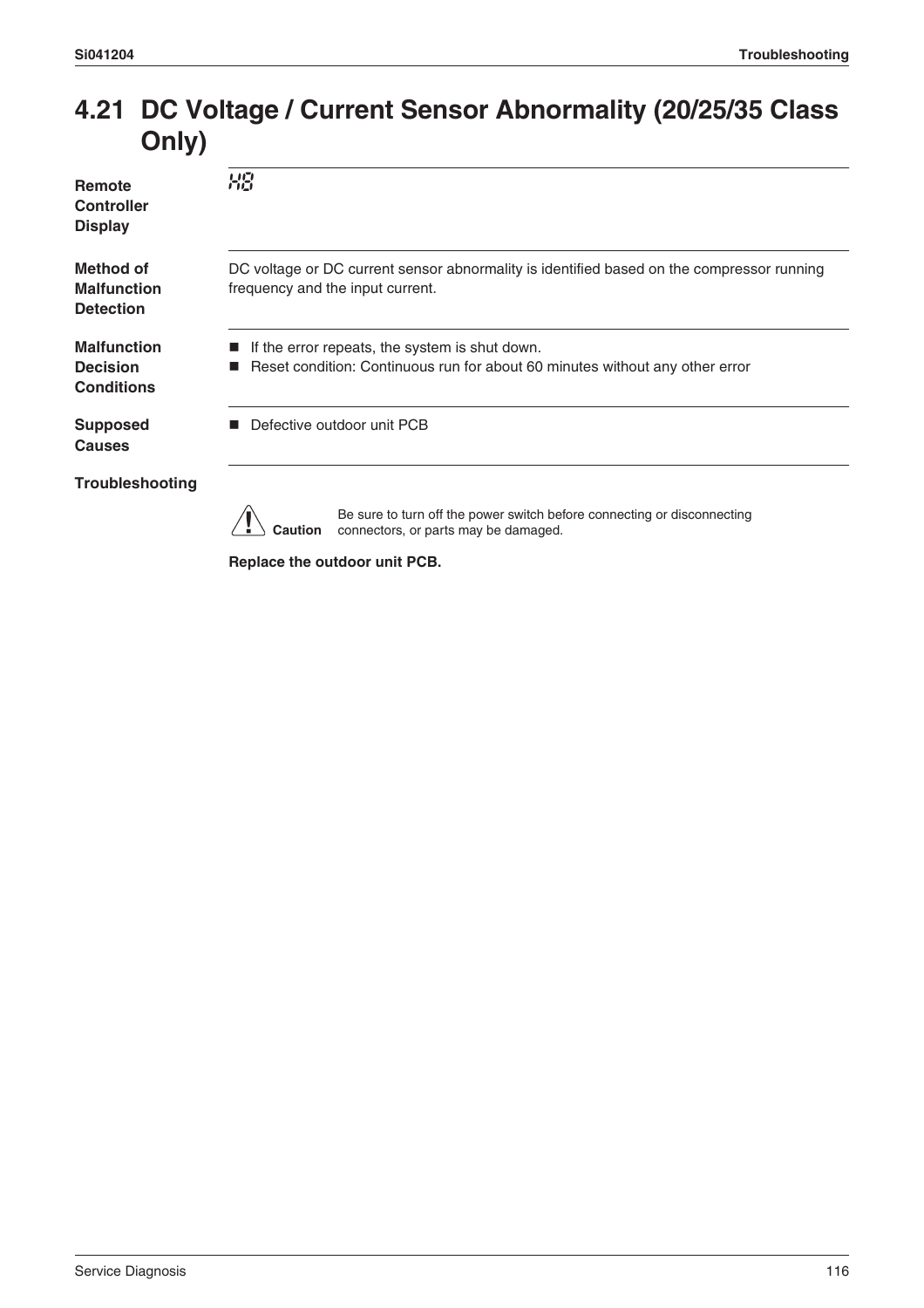### **4.22 CT or Related Abnormality (71/85/95 Class Only)**

| Remote                              | XS               |  |
|-------------------------------------|------------------|--|
| <b>Controller</b><br><b>Display</b> |                  |  |
| Method of                           | A CT or related  |  |
| <b>Malfunction</b>                  | detected input c |  |

error is detected by checking the compressor running frequency and CTdetected input current.

**Malfunction Decision Conditions**

**Detection**

■ The compressor running frequency is more than **A** Hz, and the CT input current is less than **B** A.

| A(Hz) | B(A) |
|-------|------|
| 32    | 0.5  |

- $\blacksquare$  If the error repeats, the system is shut down.
- Reset condition: Continuous run for about 60 minutes without any other error

**Supposed Causes**

- **Defective power module**
- Broken or disconnected wiring
- Defective reactor
- Defective outdoor unit PCB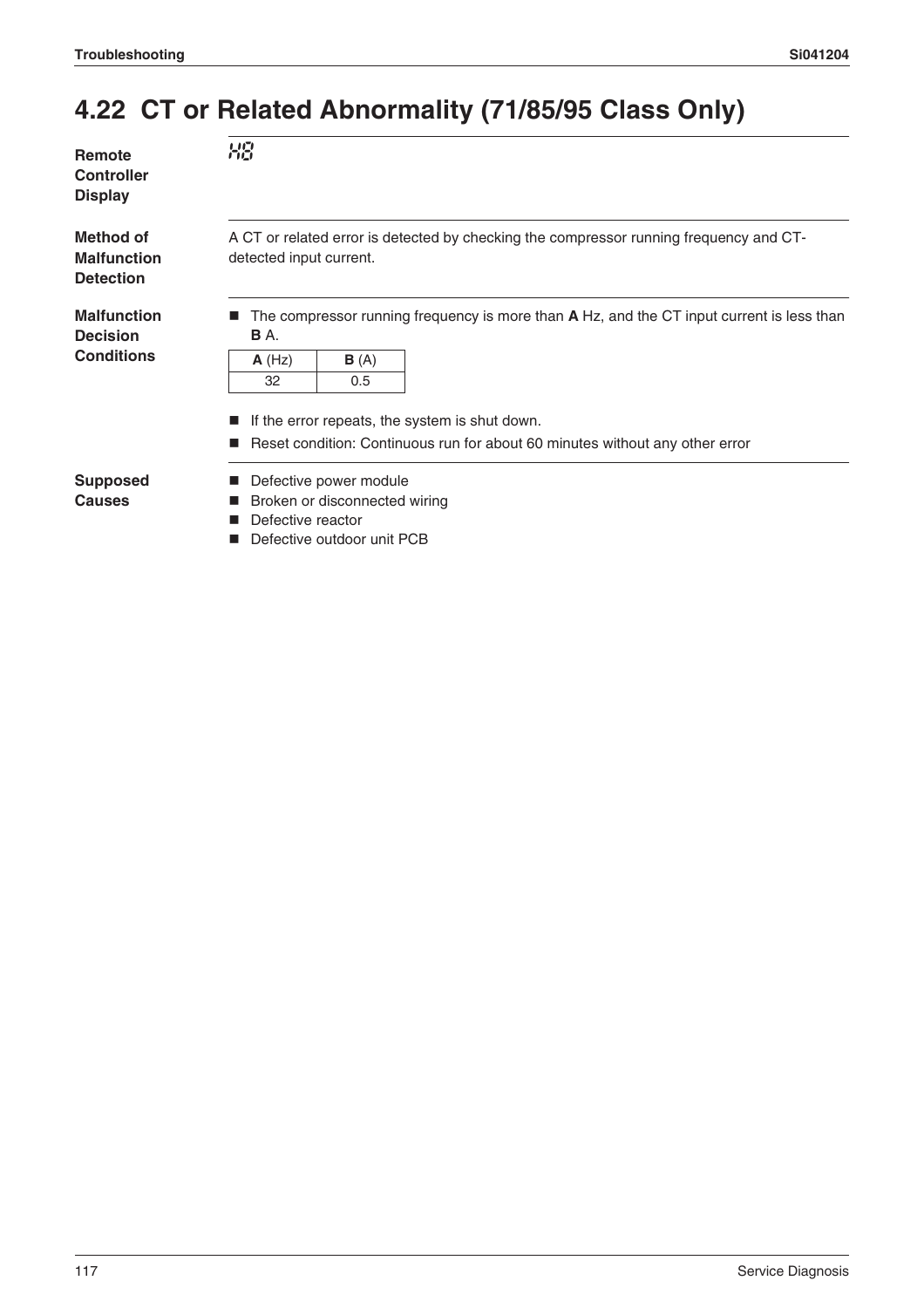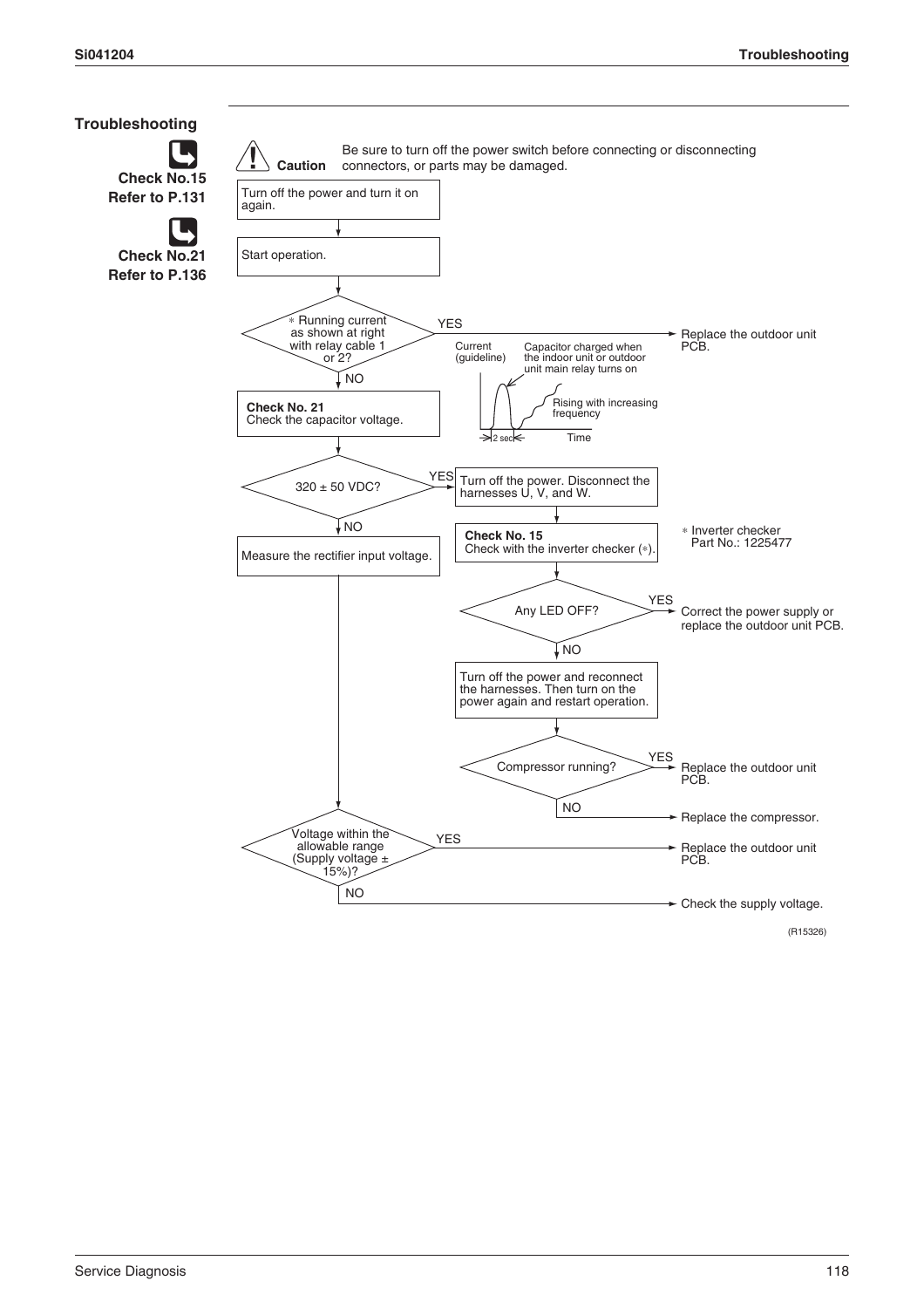## **4.23 Thermistor or Related Abnormality (Outdoor Unit)**

| Remote<br><b>Controller</b><br><b>Display</b>              | 89, 33, 36, 89                                                                                                                                                                                                                                                                                                               |
|------------------------------------------------------------|------------------------------------------------------------------------------------------------------------------------------------------------------------------------------------------------------------------------------------------------------------------------------------------------------------------------------|
| <b>Method of</b><br><b>Malfunction</b><br><b>Detection</b> | This fault is identified based on the thermistor input voltage to the microcomputer.<br>A thermistor fault is identified based on the temperature sensed by each thermistor.                                                                                                                                                 |
| <b>Malfunction</b><br><b>Decision</b><br><b>Conditions</b> | The thermistor input voltage is above 4.96 V or below 0.04 V with the power on.<br>3 error is judged if the discharge pipe temperature is lower than the heat exchanger<br>temperature.                                                                                                                                      |
| <b>Supposed</b><br>Causes                                  | Disconnection of the connector for the thermistor<br>Defective thermistor corresponding to the error code<br>Defective heat exchanger thermistor in the case of J3 error (outdoor heat exchanger<br>thermistor in cooling operation, or indoor heat exchanger thermistor in heating operation)<br>Defective outdoor unit PCB |
| Troubleshooting                                            | In case of "PY"<br>Be sure to turn off the power switch before connecting or disconnecting<br>Caution<br>connectors, or parts may be damaged.<br>Replace the outdoor unit PCB.                                                                                                                                               |

P4 : Radiation fin thermistor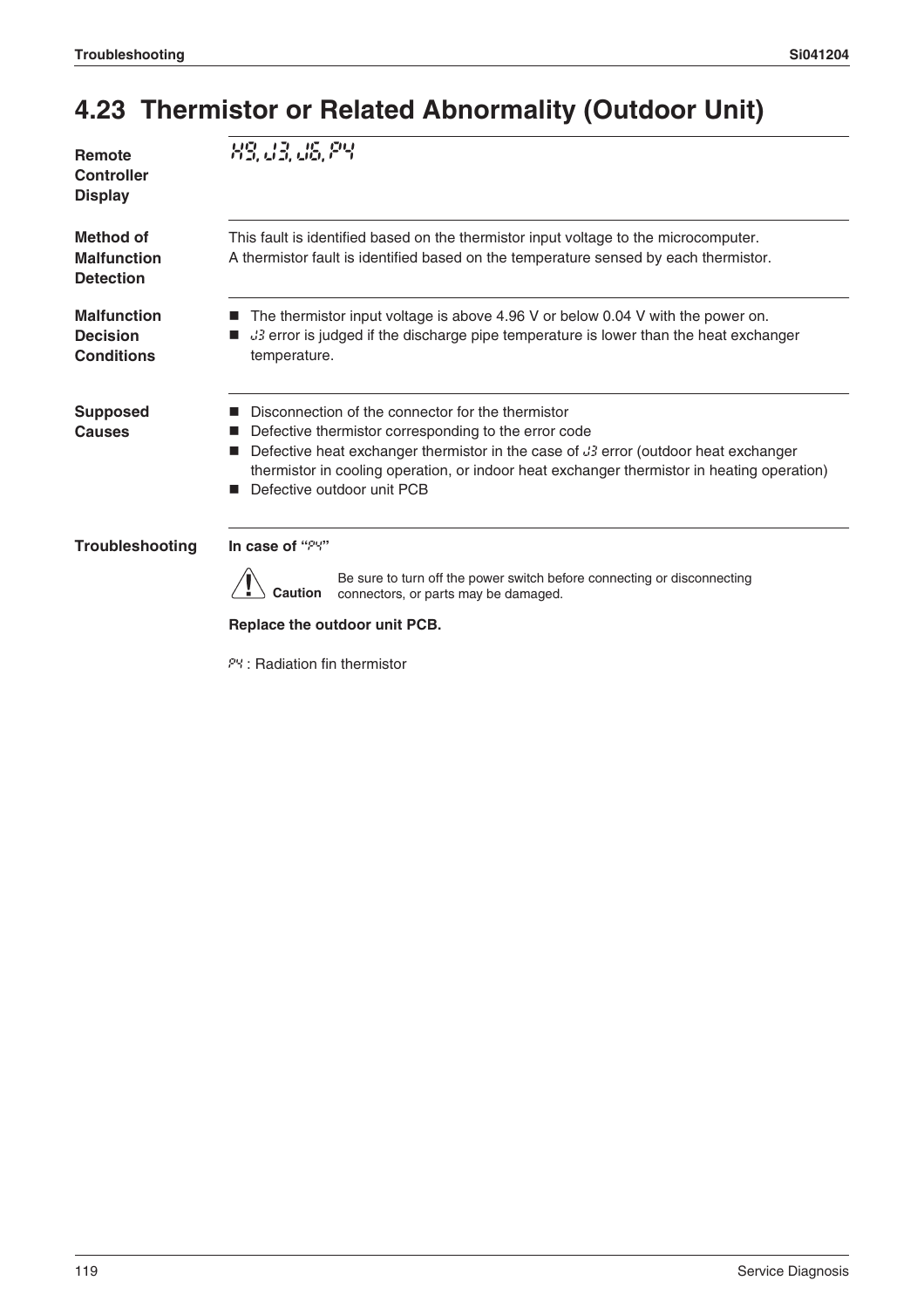

H9 : Outdoor temperature thermistor

- J3 : Discharge pipe thermistor
- J6 : Outdoor heat exchanger thermistor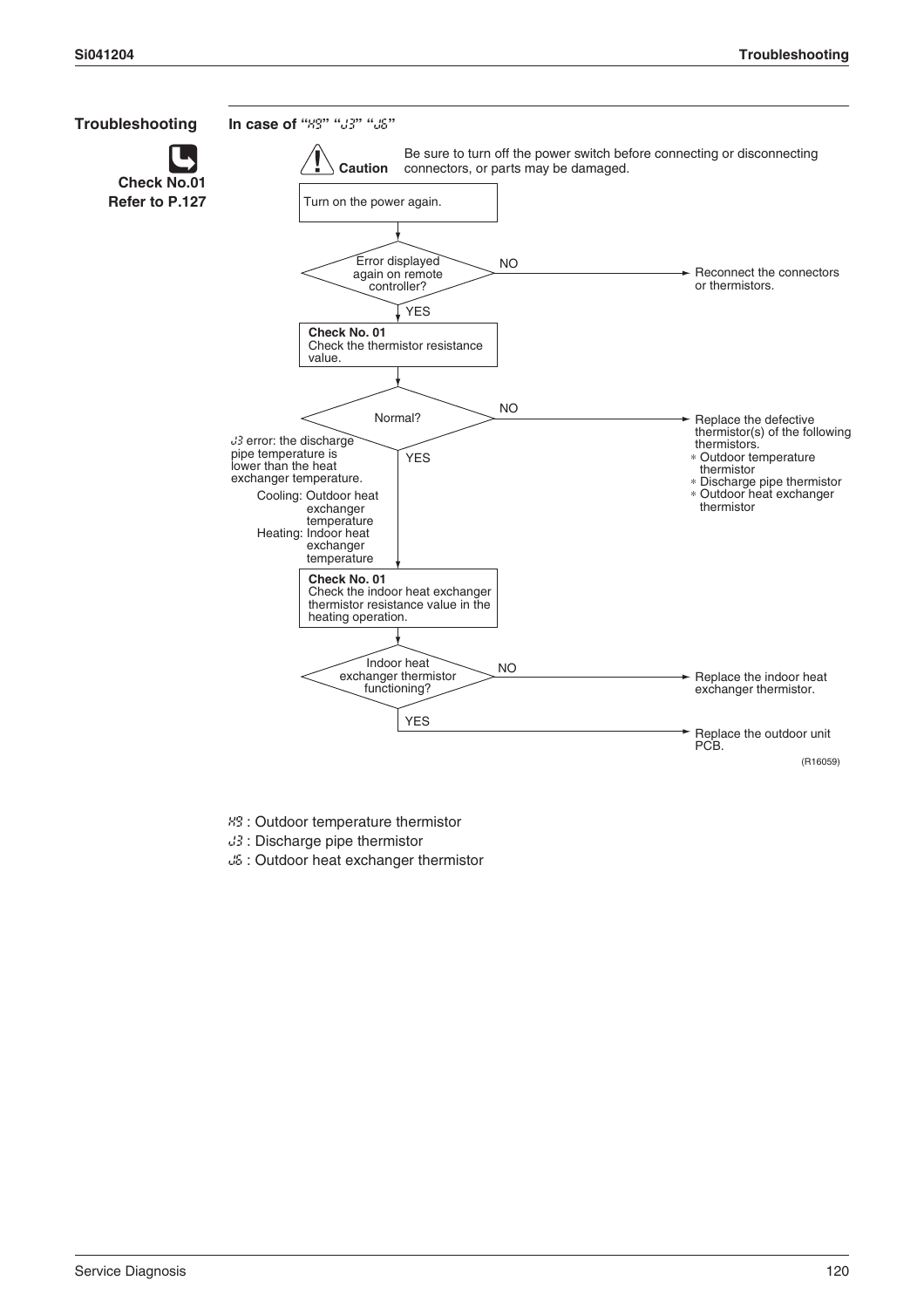### **4.24 Electrical Box Temperature Rise**

L3

**Remote Controller Display**

**Method of Malfunction Detection**

**Malfunction Decision Conditions**

An electrical box temperature rise is detected by checking the radiation fin thermistor with the compressor off.

- With the compressor off, the radiation fin temperature is above  $A^{\circ}C$ .
- The error is cleared when the radiation fin temperature drops below **B**°C.
- To cool the electrical components, the outdoor fan starts when the radiation fin temperature rises above **C**°C and stops when it drops below **B**°C.

|                | $A(^{\circ}C)$ | $B(^{\circ}C)$ | $C(^{\circ}C)$ |
|----------------|----------------|----------------|----------------|
| 20/25/35 class | 98             | 75             | 83             |
| 46/50/60 class | 122            | 64             | 113            |
| 71/85/95 class | 100            | 70             | 85             |

#### **Supposed Causes**

- Defective outdoor fan motor
- Short circuit
- Defective radiation fin thermistor
- Disconnection of connector
- Defective outdoor unit PCB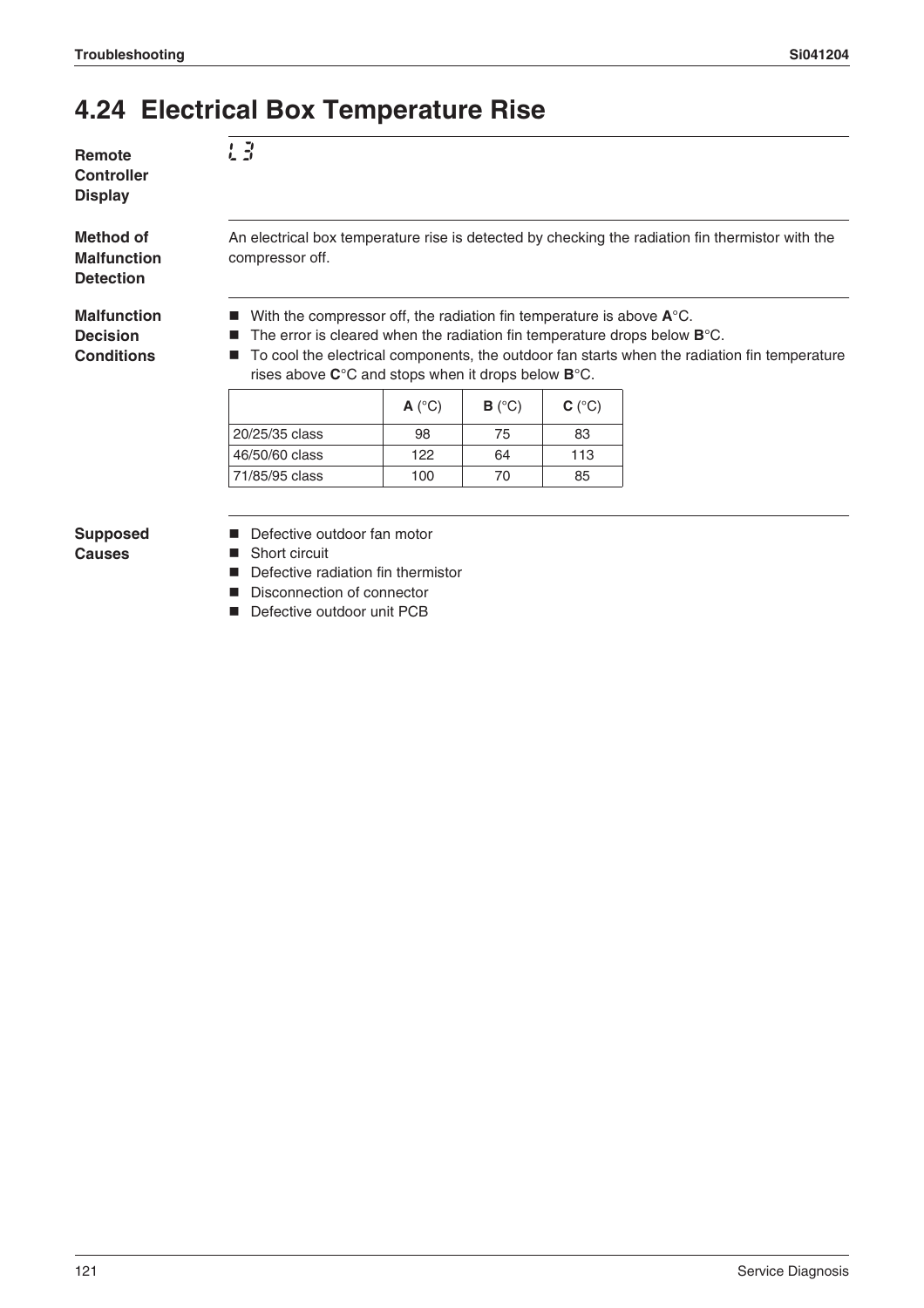

|                | $A(^{\circ}C)$ | $B(^{\circ}C)$ | $C(^{\circ}C)$ |
|----------------|----------------|----------------|----------------|
| 20/25/35 class | 98             | 75             | 83             |
| 46/50/60 class | 122            | 64             | 113            |
| 71/85/95 class | 100            | 70             | 85             |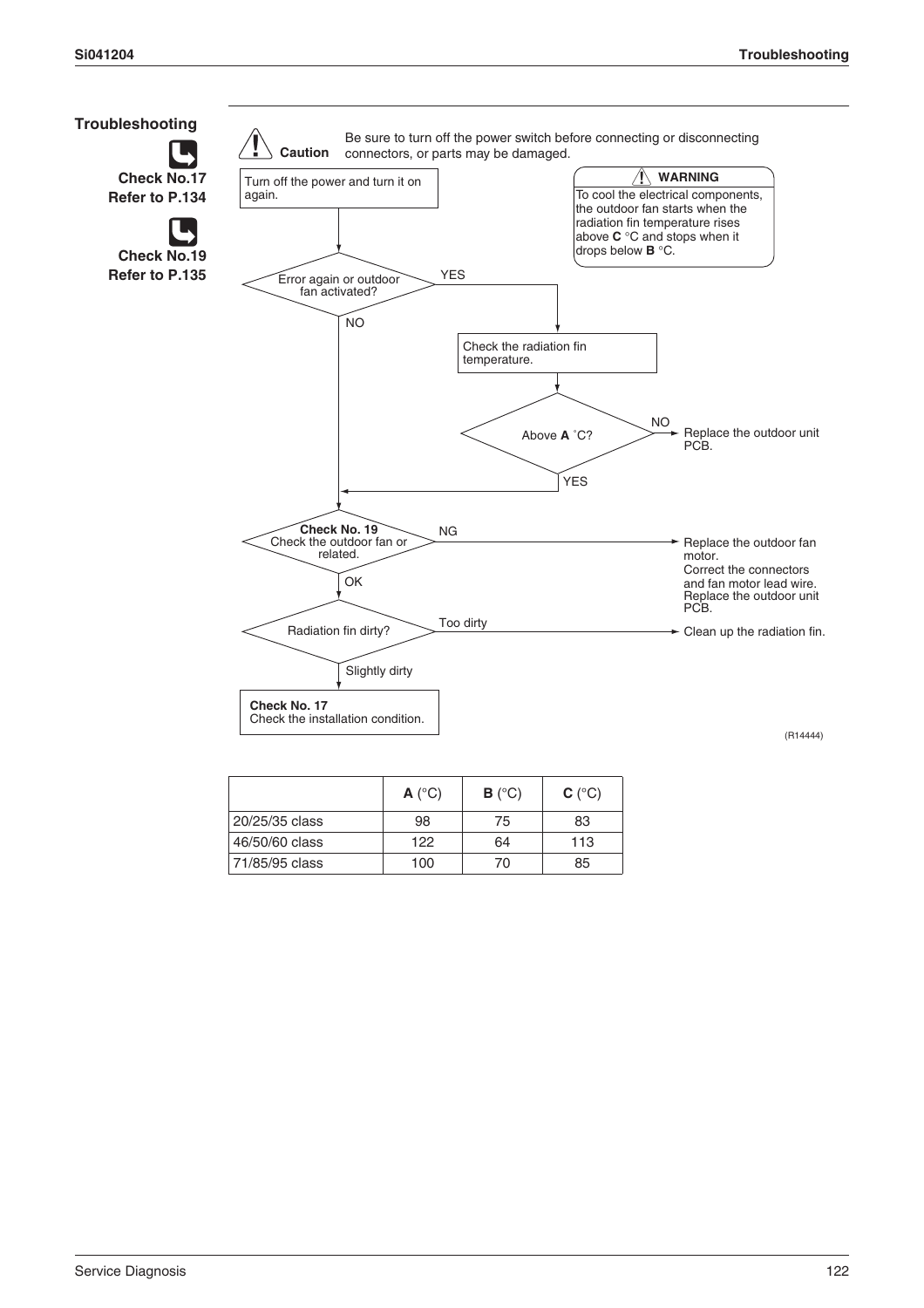### **4.25 Radiation Fin Temperature Rise**

 $L<sub>4</sub>$ 

**Remote Controller Display**

**Method of Malfunction Detection**

**Malfunction Decision Conditions**

A radiation fin temperature rise is detected by checking the radiation fin thermistor with the compressor on.

- If the radiation fin temperature with the compressor on is above  $A^{\circ}C$ .
- The error is cleared when the radiation fin temperature drops below **B**°C.
- $\blacksquare$  If the error repeats, the system is shut down.
- Reset condition: Continuous run for about 60 minutes without any other error

|                | $A(^{\circ}C)$ | $B(^{\circ}C)$ |
|----------------|----------------|----------------|
| 20/25/35 class | 98             | 78             |
| 46/50/60 class | 85             | 56             |
| 71/85/95 class | 105            |                |

**Supposed Causes**

- Defective outdoor fan motor
- Short circuit
- Defective radiation fin thermistor
- Disconnection of connector
- **Defective outdoor unit PCB**
- Silicon grease is not applied properly on the radiation fin after replacing the outdoor unit PCB.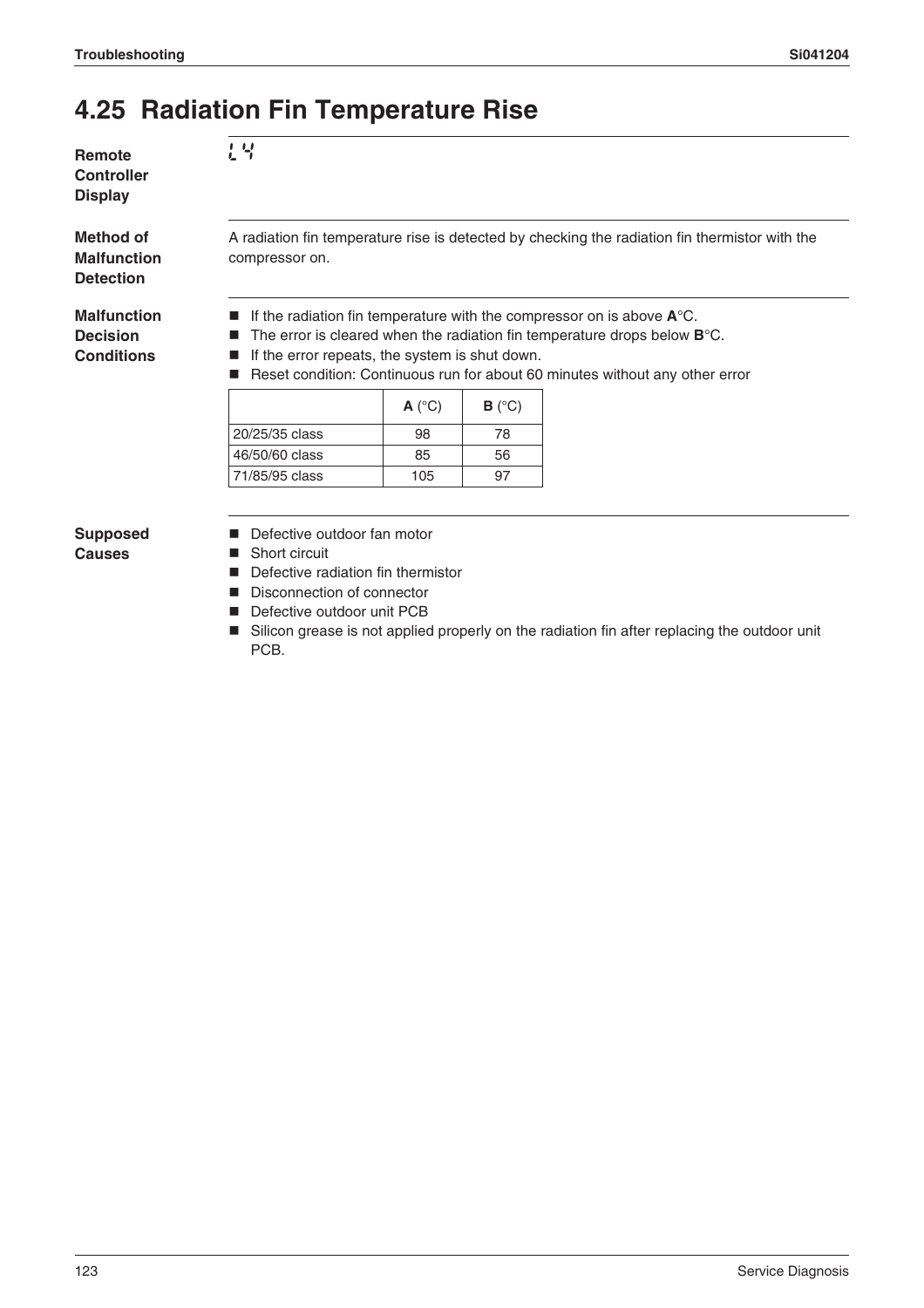

|                | $A(^{\circ}C)$ |
|----------------|----------------|
| 20/25/35 class | 98             |
| 46/50/60 class | 85             |
| 71/85/95 class | 105            |



**Note:** Refer to "Application of silicon grease to a power transistor and a diode bridge" on page 351 for detail.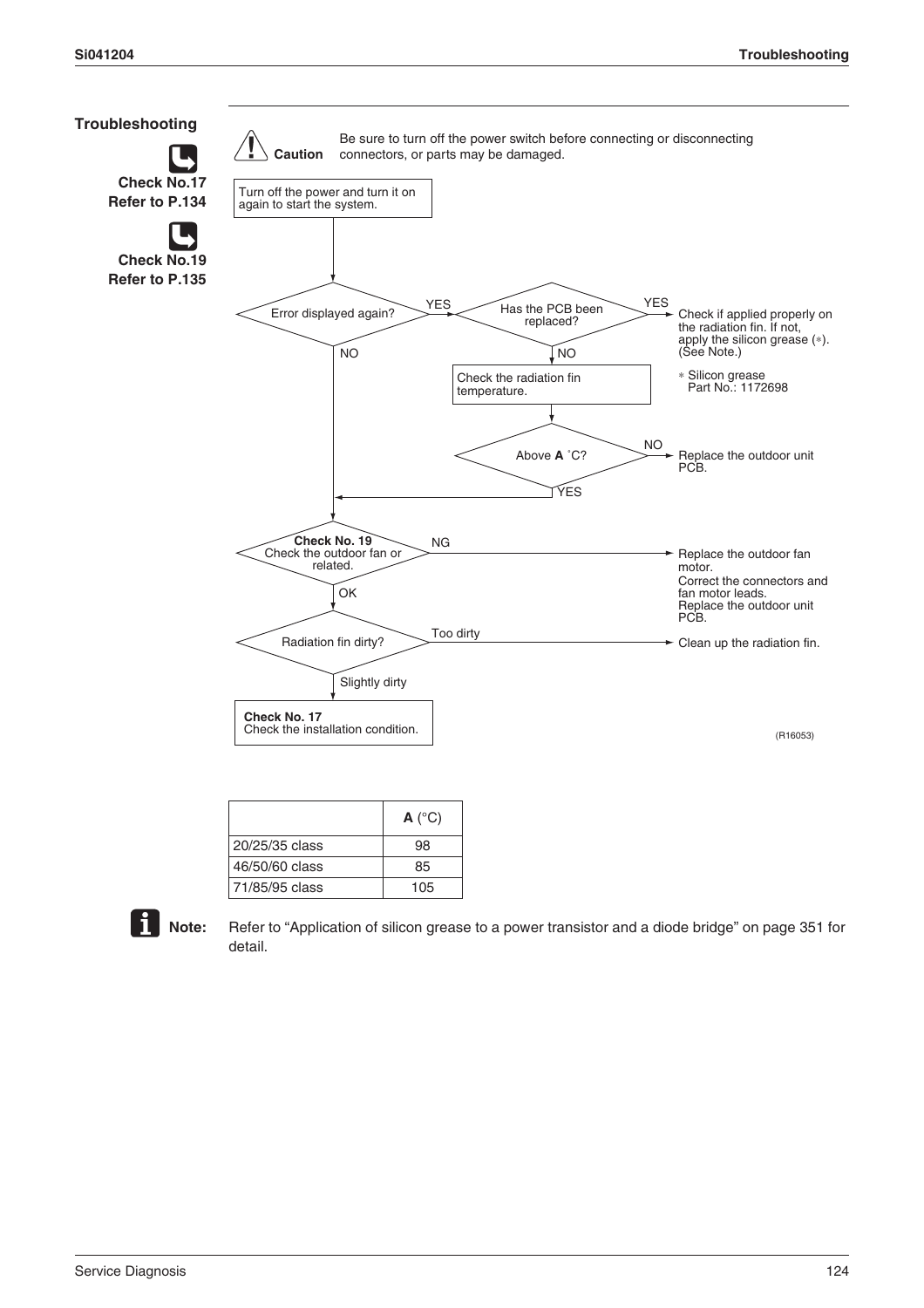### **4.26 Output Overcurrent Detection**

| Remote<br>Controller<br><b>Display</b>                     | L S                                                                                                                                                                                                                                                                                                                                                                                                                                  |
|------------------------------------------------------------|--------------------------------------------------------------------------------------------------------------------------------------------------------------------------------------------------------------------------------------------------------------------------------------------------------------------------------------------------------------------------------------------------------------------------------------|
| Method of<br><b>Malfunction</b><br><b>Detection</b>        | An output overcurrent is detected by checking the current that flows in the inverter DC section.                                                                                                                                                                                                                                                                                                                                     |
| <b>Malfunction</b><br><b>Decision</b><br><b>Conditions</b> | A position signal error occurs while the compressor is running.<br>A speed error occurs while the compressor is running.<br>An output overcurrent signal is fed from the output overcurrent detection circuit to the<br>microcomputer.<br>If the error repeats, the system is shut down.<br>Reset condition: Continuous run for about 11 minutes (20/25/35 class) or 5 minutes (46/50/<br>60/71/85/95 class) without any other error |
| <b>Supposed</b><br>Causes                                  | Poor installation condition<br>Closed stop valve<br>Defective power module<br>Wrong internal wiring<br>Abnormal power supply voltage<br>Defective outdoor unit PCB<br>Defective compressor                                                                                                                                                                                                                                           |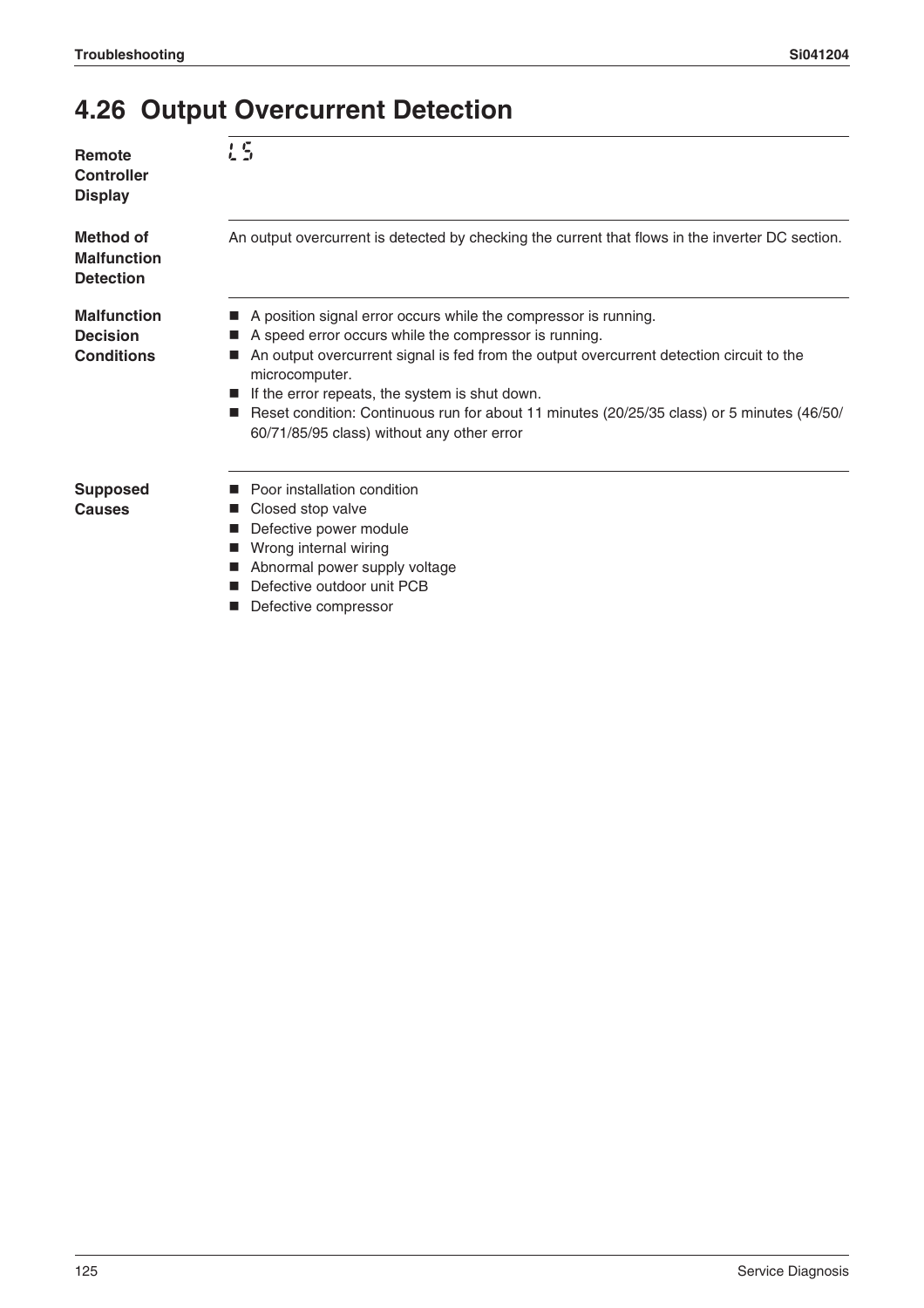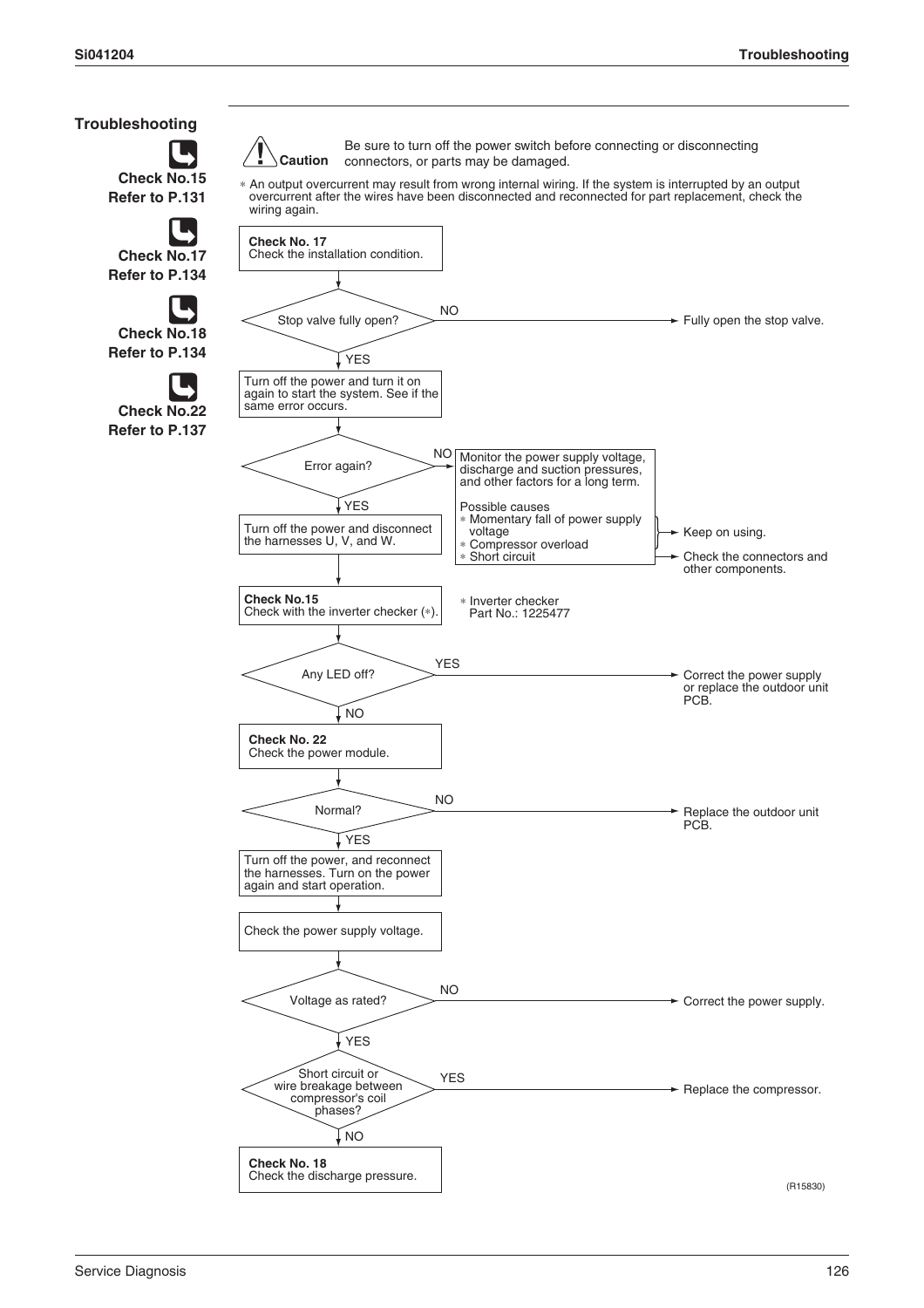### **5. Check 5.1 Thermistor Resistance Check**

**Check No.01** Disconnect the connectors of the thermistors from the PCB, and measure the resistance of each thermistor using tester.

> The relationship between normal temperature and resistance is shown in the table and the graph below.

| Thermistor temperature (°C) | Resistance ( $k\Omega$ ) |
|-----------------------------|--------------------------|
| $-20$                       | 197.8                    |
| $-15$                       | 148.2                    |
| $-10$                       | 112.1                    |
| $-5$                        | 85.60                    |
| 0                           | 65.93                    |
| 5                           | 51.14                    |
| 10                          | 39.99                    |
| 15                          | 31.52                    |
| 20                          | 25.02                    |
| 25                          | 20.00                    |
| 30                          | 16.10                    |
| 35                          | 13.04                    |
| 40                          | 10.62                    |
| 45                          | 8.707                    |
| 50                          | 7.176                    |

The data is for reference purpose only.

 $(R25^{\circ}C = 20 k\Omega, B = 3950 K)$ 



- The room temperature thermistor is directly mounted on the display PCB. Remove the display PCB from the control PCB to measure the resistance.
- When the indoor heat exchanger thermistor is soldered on the PCB, remove the thermistor and measure the resistance.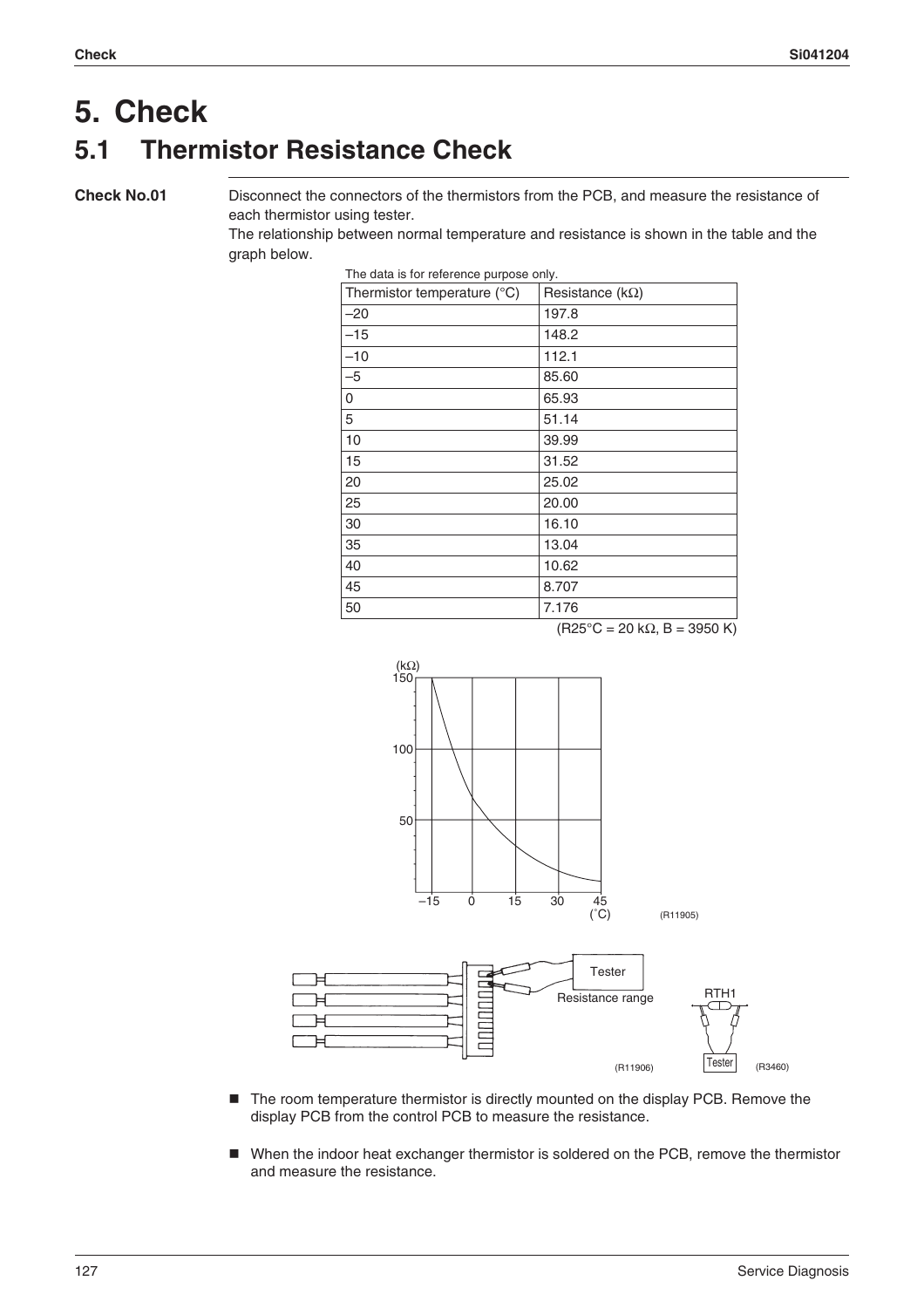### **5.2 Fan Motor Connector Output Check**

- **Check No.02** 1. Check the connection of connector.
	- 2. Check the motor power supply voltage output (pins 4 7).
	- 3. Check the motor control voltage (pins 4 3).
	- 4. Check the rotation command voltage (pins 4 2).
	- 5. Check the rotation pulse (pins 4 1).



### **5.3 Power Supply Waveforms Check**

**Check No.11** Measure the power supply waveform between No. 1 and No. 2 on the terminal board, and check the waveform disturbance.

- $\blacksquare$  Check to see if the power supply waveform is a sine wave. (Fig.1)
- Check to see if there is waveform disturbance near the zero cross. (sections circled in Fig.2) **Fig.1 Fig.2**

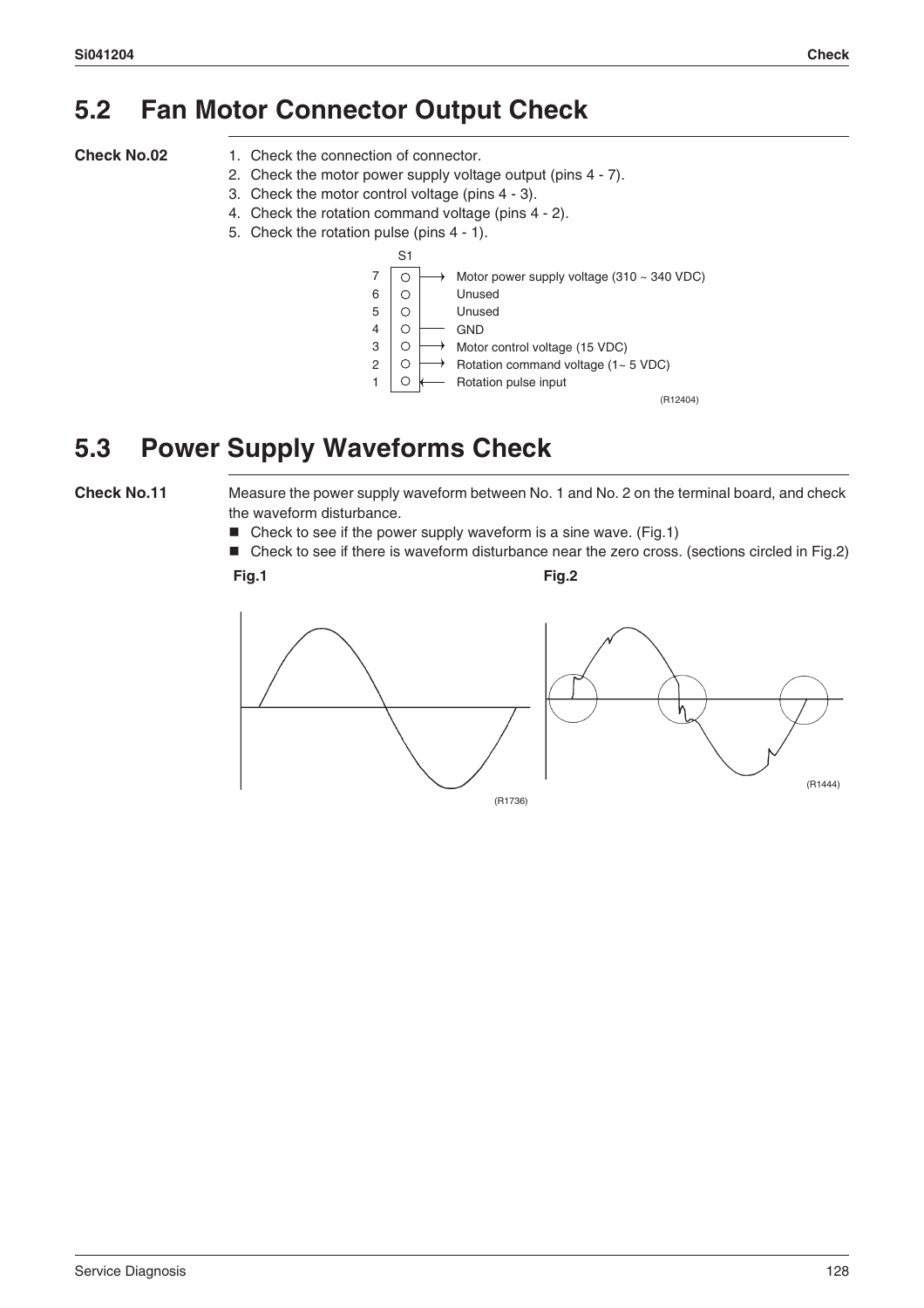### **5.4 Electronic Expansion Valve Check**

**Check No.12** Conduct the followings to check the electronic expansion valve (EV).

- 1. Check to see if the EV connector is correctly connected to the PCB.
- 2. Turn the power off and on again, and check to see if the EV generates a latching sound.
- 3. If the EV does not generate a latching sound in the above step 2, disconnect the connector and check the continuity using a tester.
- 4. Check the continuity between the pins 1 6, 2 6, 3 6, and 4 6. If there is no continuity between the pins, the EV coil is faulty.



5. If the continuity is confirmed in step 3, the outdoor unit PCB is faulty.



**Note:** Please note that the latching sound varies depending on the valve type.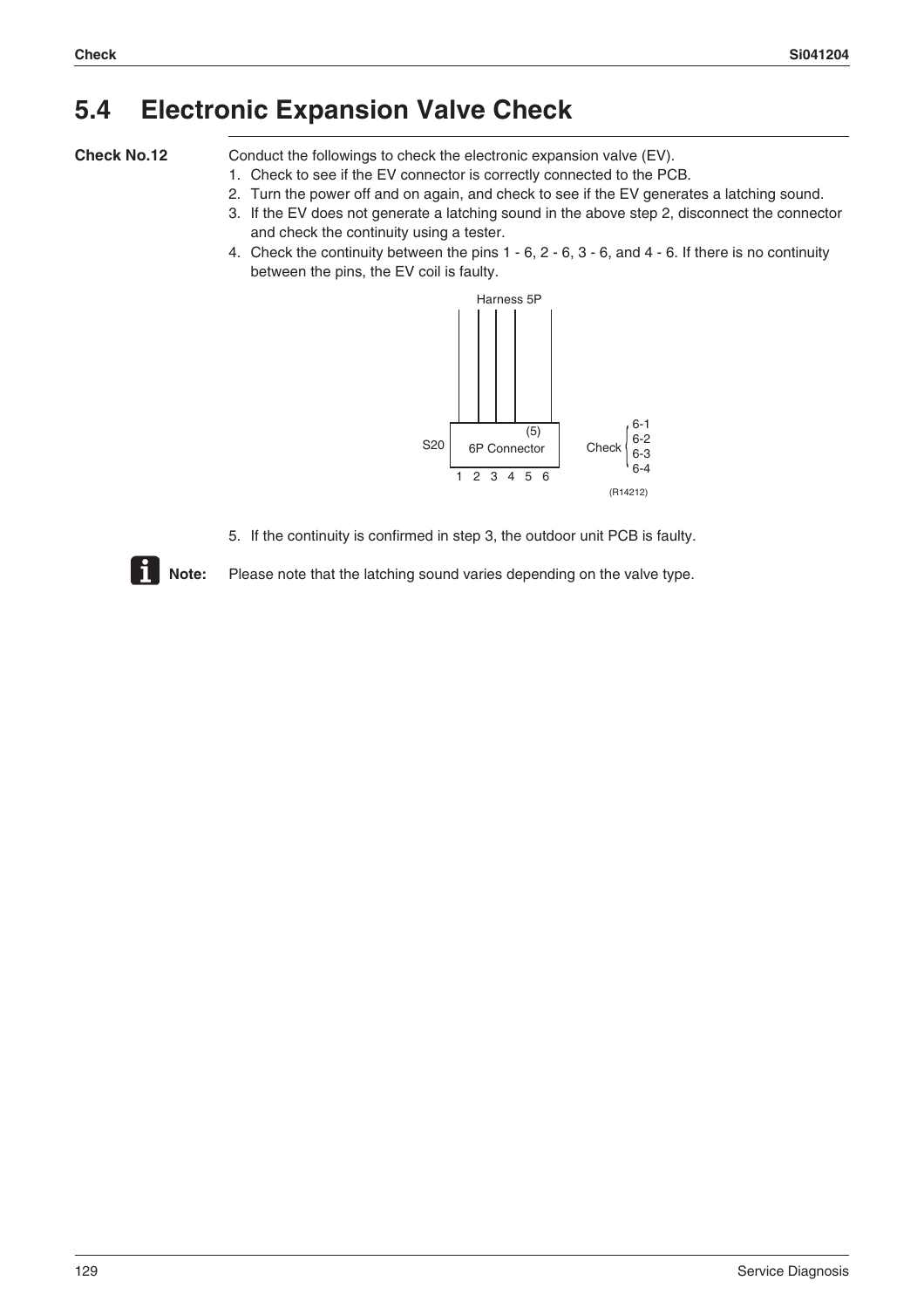### **5.5 Four Way Valve Performance Check**

#### **Check No.13**



### **5.6 Inverter Units Refrigerant System Check**

#### **Check No.14**



(R15833)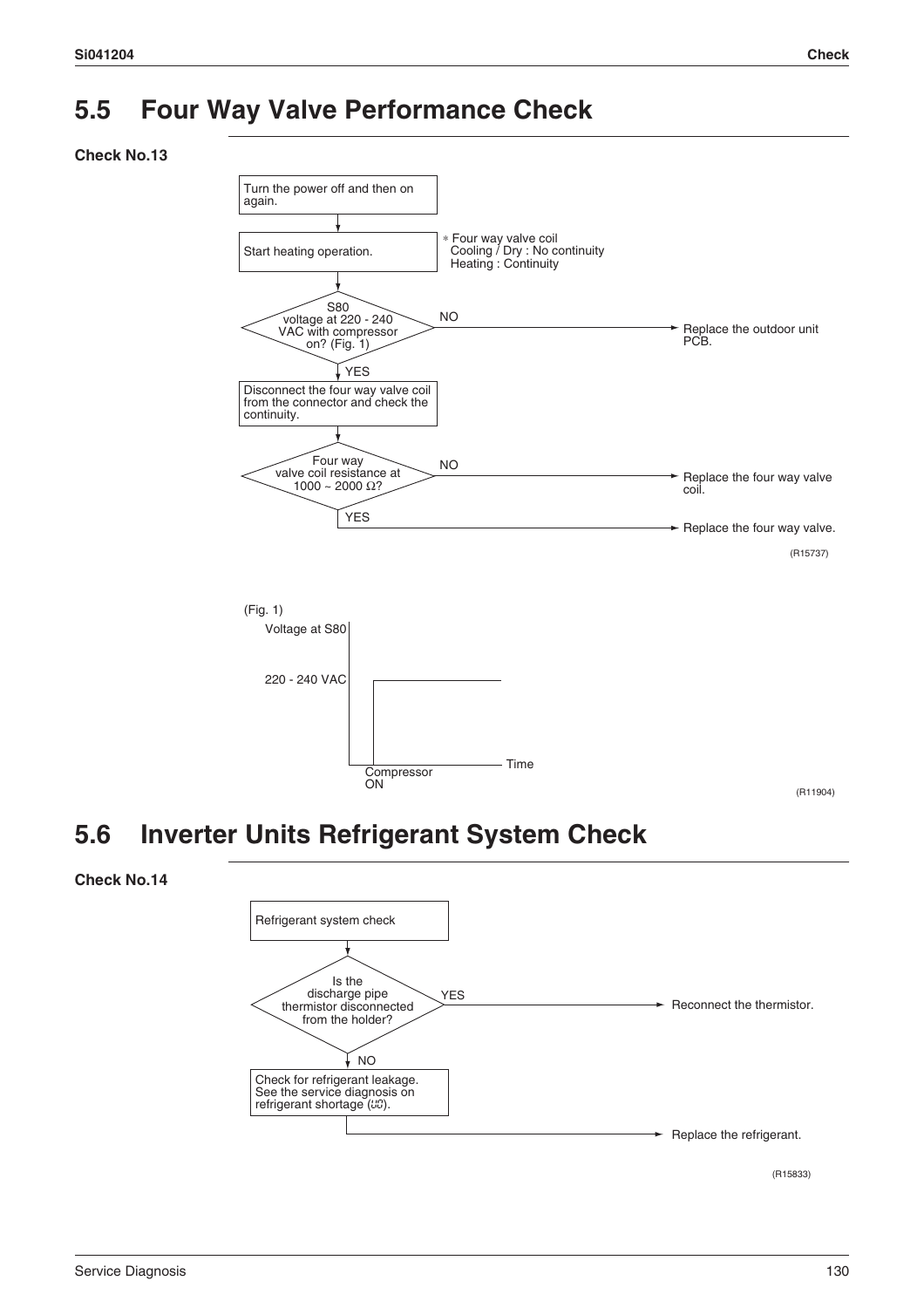### **5.7 "Inverter Checker" Check**

#### **Check No.15 Characteristics**

If an abnormal stop occurs due to compressor startup failure or overcurrent output when using an inverter unit, it is difficult to judge whether the stop is caused by the compressor failure or some other failure (control PCB, power module, etc.). The inverter checker makes it possible to judge the cause of trouble easily and securely. (Connect this checker as a quasi-compressor instead of compressor and check the output of the inverter)

#### **Operation Method**

#### **Step 1**

Be sure to turn the power off.

#### **Step 2**

Install the inverter checker instead of a compressor.

#### Note:

Make sure the charged voltage of the built-in smoothing electrolytic capacitor drops to 10 VDC or below before carrying out the service work.



#### Reference:

If the terminals of the compressor are not FASTON terminals (difficult to remove the wire on the terminals), it is possible to connect wires available on site to the outdoor unit from output side of PCB. (Do not connect them to the compressor at the same time, otherwise it may result in incorrect detection.)

#### **Step 3**

Activate the power transistor test operation from the outdoor unit.

1) Press the forced cooling operation [ON/OFF] button for 5 seconds.

- (Refer to page 346 for the position.)
- $\rightarrow$  Power transistor test operation starts.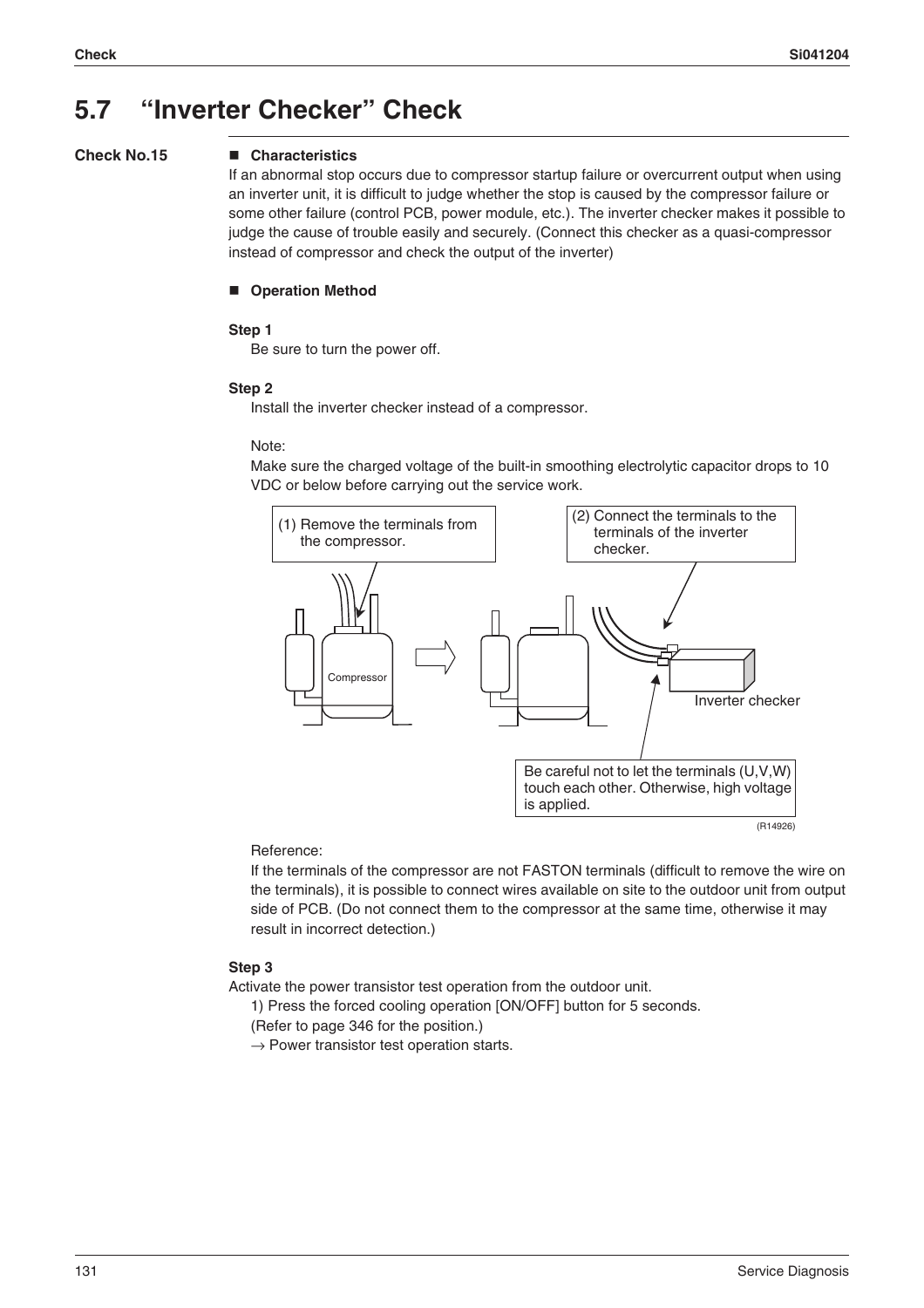- Diagnose method (Diagnose according to 6 LEDs lighting status.)
- (1) If all the LEDs are lit uniformly, the compressor is defective.  $\rightarrow$  Replace the compressor.
- (2) If the LEDs are not lit uniformly, check the power module. → Refer to **Check No.22**.
- (3) If NG in **Check No.22**, replace the power module. (Replace the main PCB. The power module is united with the main PCB.) If OK in **Check No.22**, check if there is any solder cracking on the PCB.
- (4) If any solder cracking is found, replace the PCB or repair the soldered section. If there is no solder cracking, replace the PCB.



### **Caution**

- (1) When the output frequency is low, the LEDs blink slowly. As the output frequency increases, the LEDs blink quicker. (The LEDs look like they are lit.)
- (2) On completion of the inverter checker diagnosis, be sure to re-crimp the FASTON terminals. Otherwise, the terminals may be burned due to loosening.

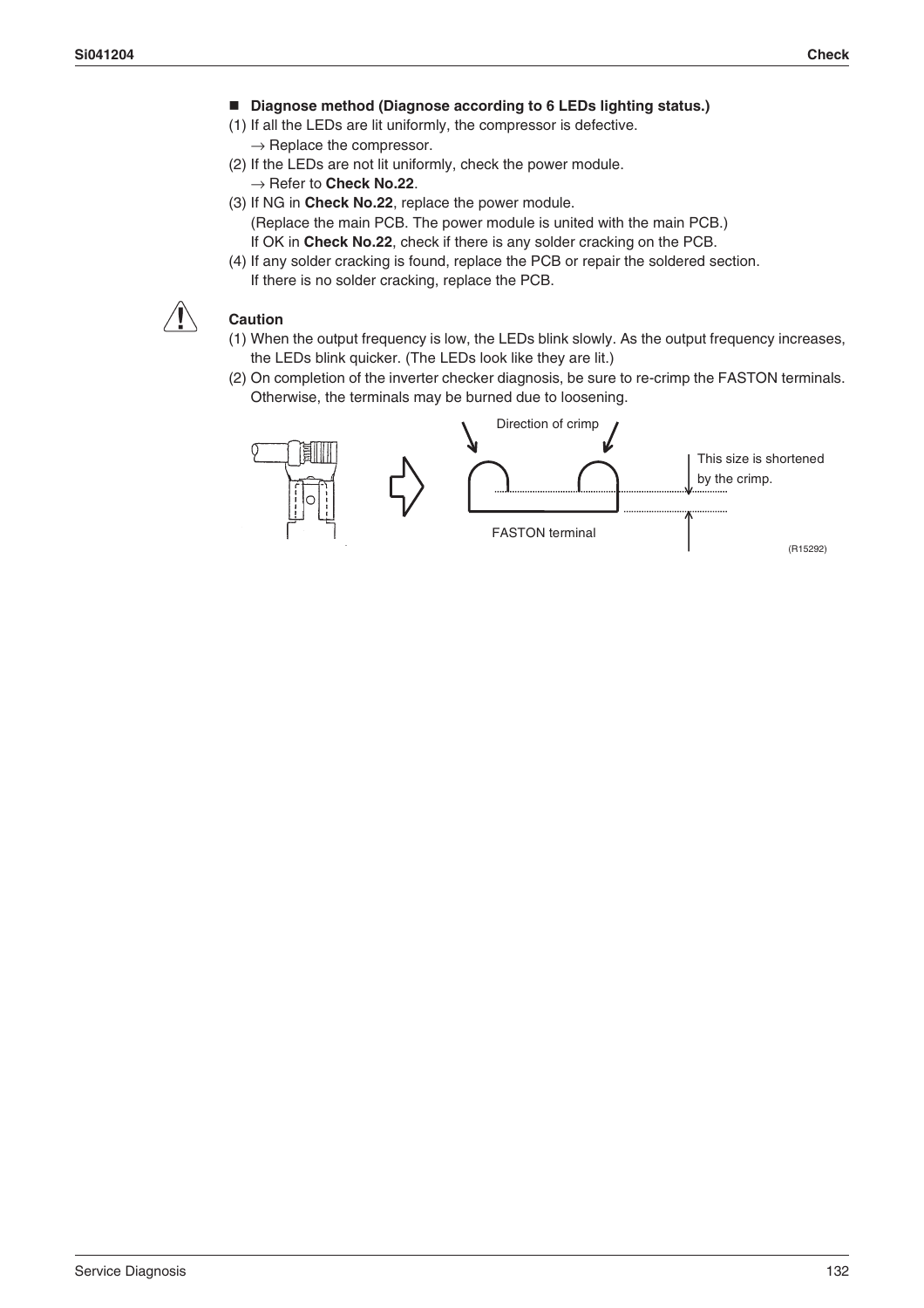### **5.8 Rotation Pulse Check on the Outdoor Unit PCB**

#### **Check No.16 20/25/35 class**

- 1. Check that the voltage between the pins 10 11 is 15 VDC.
- 2. Check if the Hall IC generates the rotation pulse ( $0 \sim 15$  VDC) 4 times between the pins 10 -12, 10 - 13, when the fan motor is manually rotated once.



#### **46/50/60/71/85/95 class**

Make sure that the voltage of  $320 \pm 30$  V is applied.

- 1. Set operation off and power off. Disconnect the connector S70.
- 2. Check that the voltage between the pins 4 7 is 320 VDC.
- 3. Check that the control voltage between the pins 3 4 is 15 VDC.
- 4. Check that the rotation command voltage between the pins  $2 4$  is  $0 \sim 15$  VDC.
- 5. Keep operation off and power off. Connect the connector S70.
- 6. Check whether 2 pulses ( $0 \sim 15$  VDC) are output at the pins 1 4 when the fan motor is rotated 1 turn by hand.

15 VDC

When the fuse is melted, check the outdoor fan motor for proper function.

 $7 \mid$  0  $\rightarrow$  320 VDC

m

| If NG in step 2 $\rightarrow$ Defective PCB     | $\rightarrow$ Replace the outdoor unit PCB.  |
|-------------------------------------------------|----------------------------------------------|
| If NG in step 4 $\rightarrow$ Defective Hall IC | $\rightarrow$ Replace the outdoor fan motor. |

If OK in both steps 2 and 4  $\rightarrow$  Replace the outdoor unit PCB.



S70

 $\circ$  $\overline{O}$  $\circ$  $\circ$ 

 $\circ$  $\circ$ 



Rotation command pulse input (0 ~ 15VDC)

(R10811)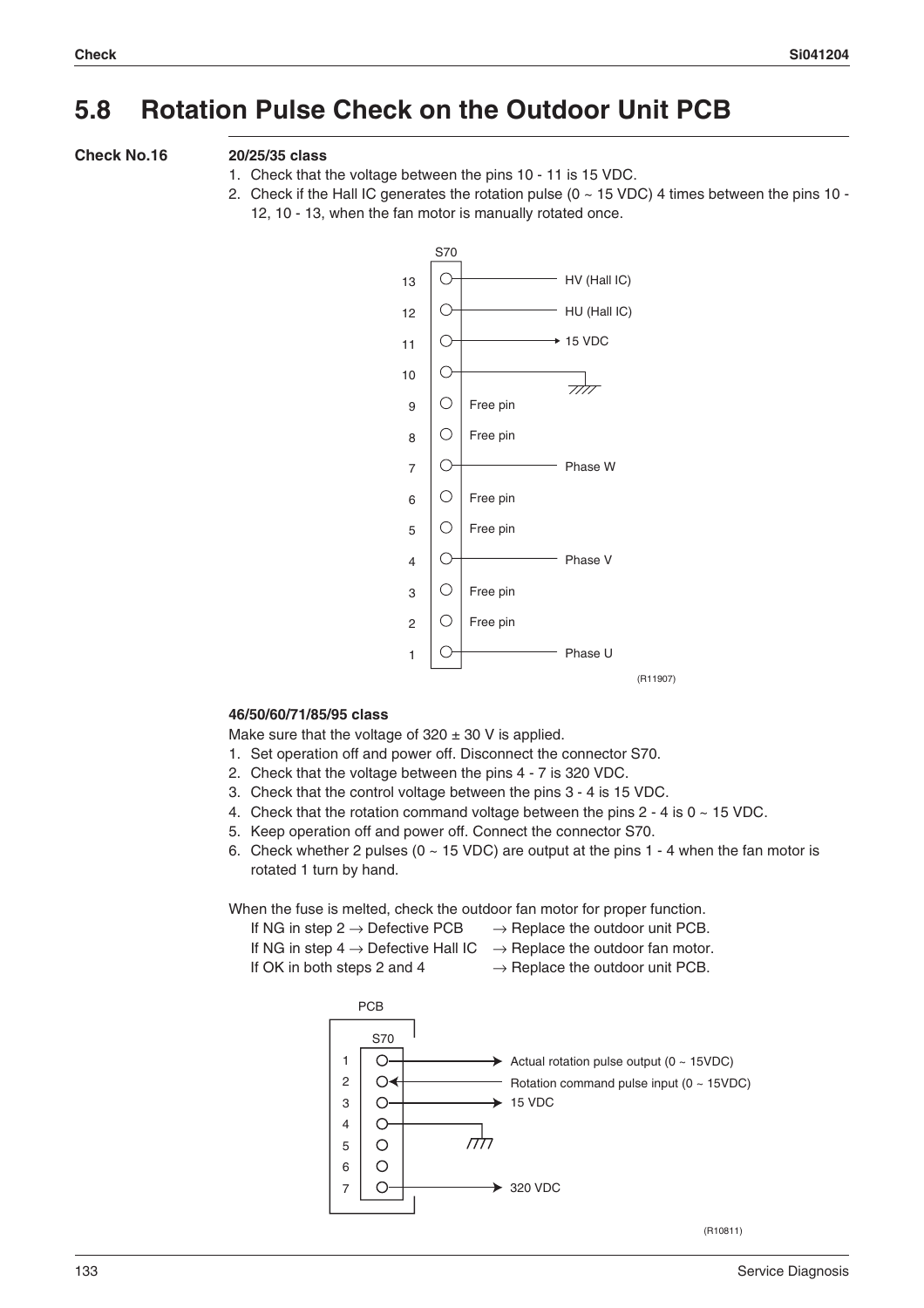### **5.9 Installation Condition Check**

**Check No.17**



### **5.10 Discharge Pressure Check**



**Check No.18**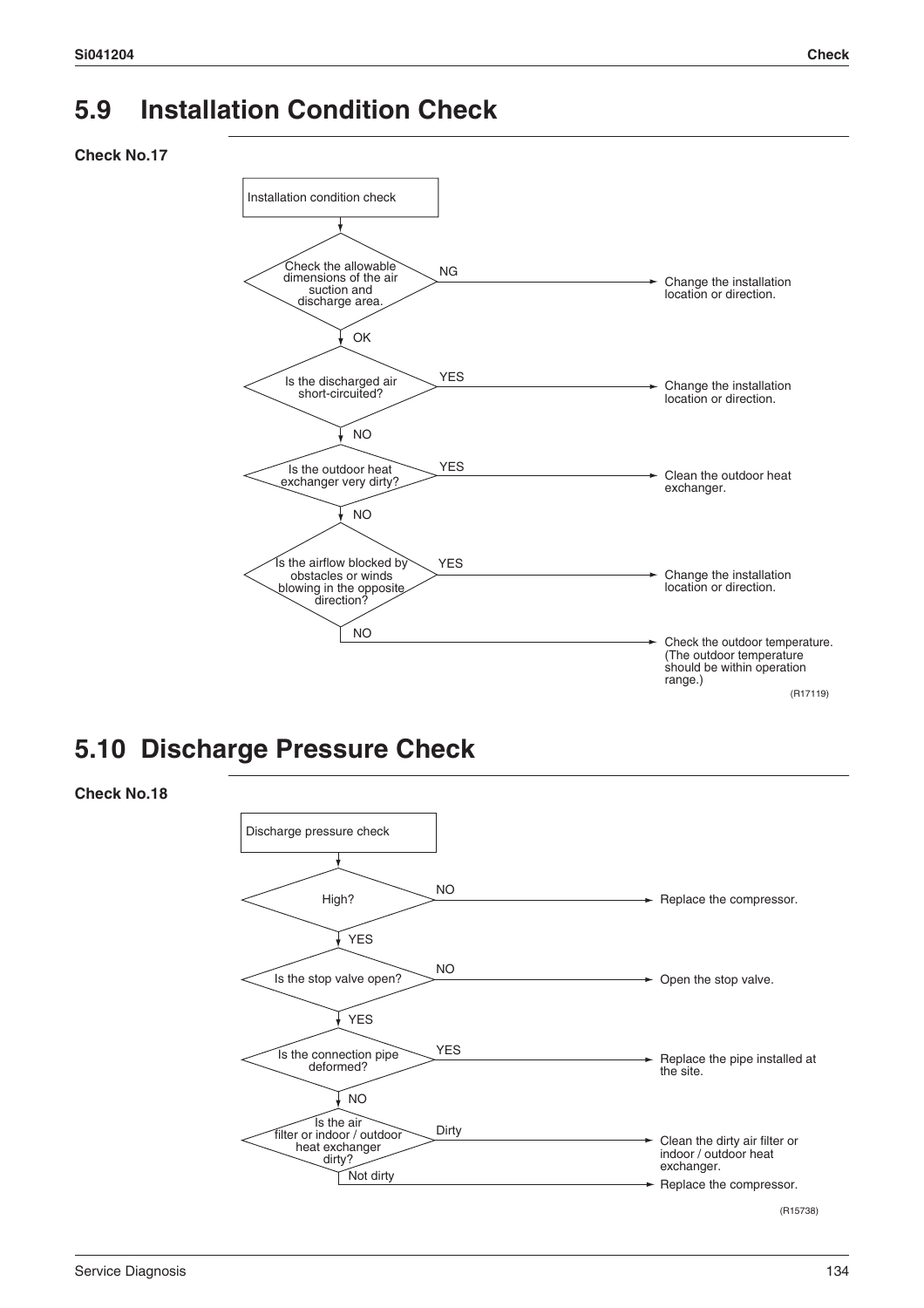### **5.11 Outdoor Fan System Check**



### **5.12 Main Circuit Short Check**

#### **Check No.20**



Note: Check to make sure that the voltage between (+) and (-) of the diode bridge (DB1) is approx. 0 V before checking.

- Measure the resistance between the pins of the DB1 referring to the table below.
- If the resistance is  $\infty$  or less than 1 kΩ, short circuit occurs on the main circuit.

| Negative $(-)$ terminal of<br>tester (positive terminal<br>$(+)$ for digital tester) | $\sim$ (2, 3)                                   | $+ (4)$       | $\sim$ (2, 3) | $- (1)$                                        |
|--------------------------------------------------------------------------------------|-------------------------------------------------|---------------|---------------|------------------------------------------------|
| Positive $(+)$ terminal of<br>tester (negative terminal<br>$(-)$ for digital tester) | $+ (4)$                                         | $\sim$ (2, 3) | $- (1)$       | $\sim$ (2, 3)                                  |
| Resistance is OK.                                                                    | several k $\Omega$<br>$\sim$ several M $\Omega$ | $\infty$      | $\infty$      | several $k\Omega$<br>$\sim$ several M $\Omega$ |
| Resistance is NG.                                                                    | 0 $\Omega$ or $\infty$                          |               |               | 0 $\Omega$ or $\infty$                         |

#### **20/25/35 class**

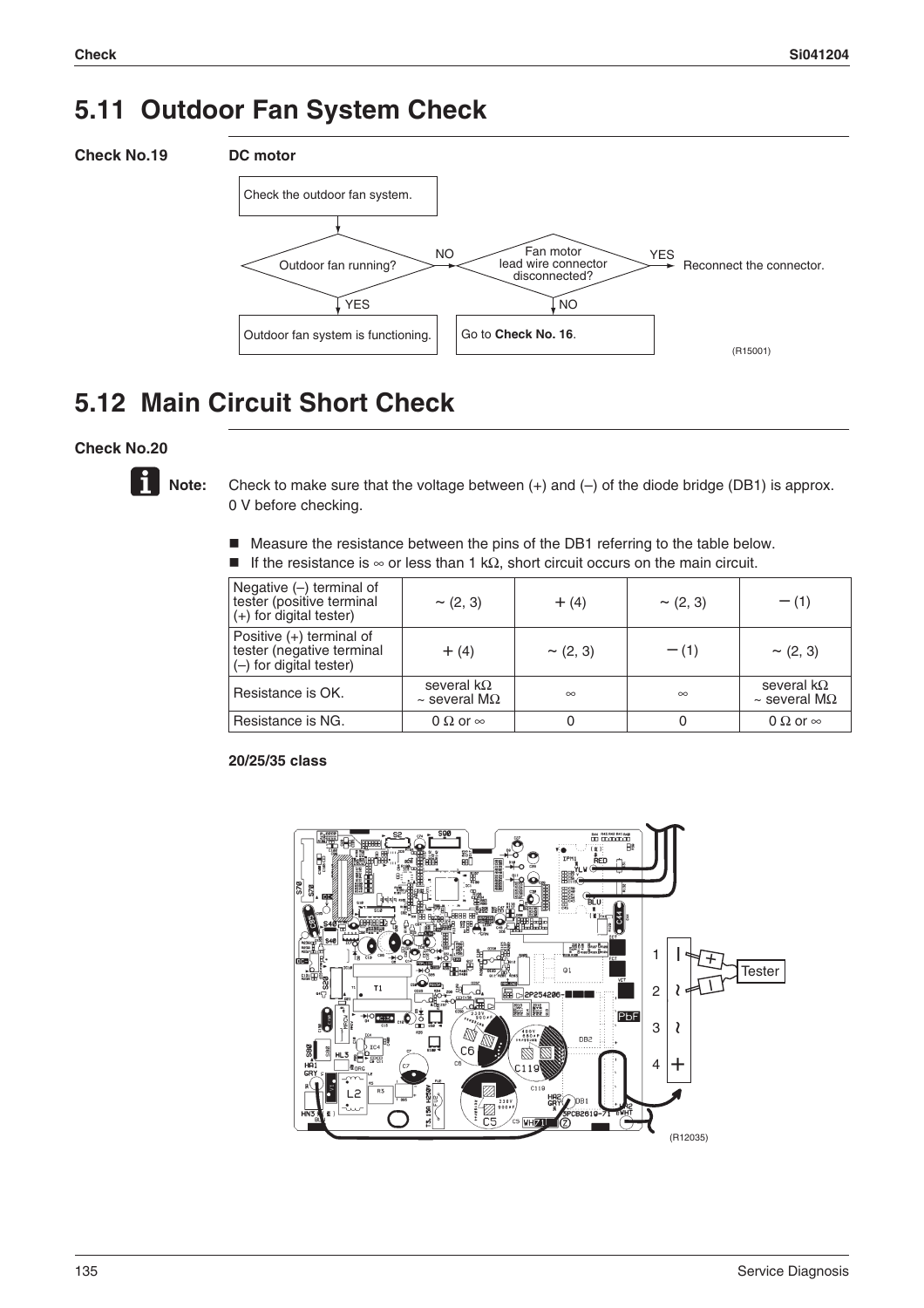### ć  $L<sub>2</sub>$  $T1$ œ  $\overline{c51}$ **YUZ1 DIP PLF** 2P273854  $\tilde{D}$ .<br>N1 158×195 4 3 2 1  $\frac{4}{+}$   $\frac{3}{-}$   $\frac{2}{-}$ +/ \ –**Tester** (R14700)

#### **46/50/60 class**

### **5.13 Capacitor Voltage Check**

**Check No.21** Before this check, be sure to check the main circuit for short circuit. With the circuit breaker still on, measure the voltage according to the drawing of the model in question. Be careful never to touch any live parts.

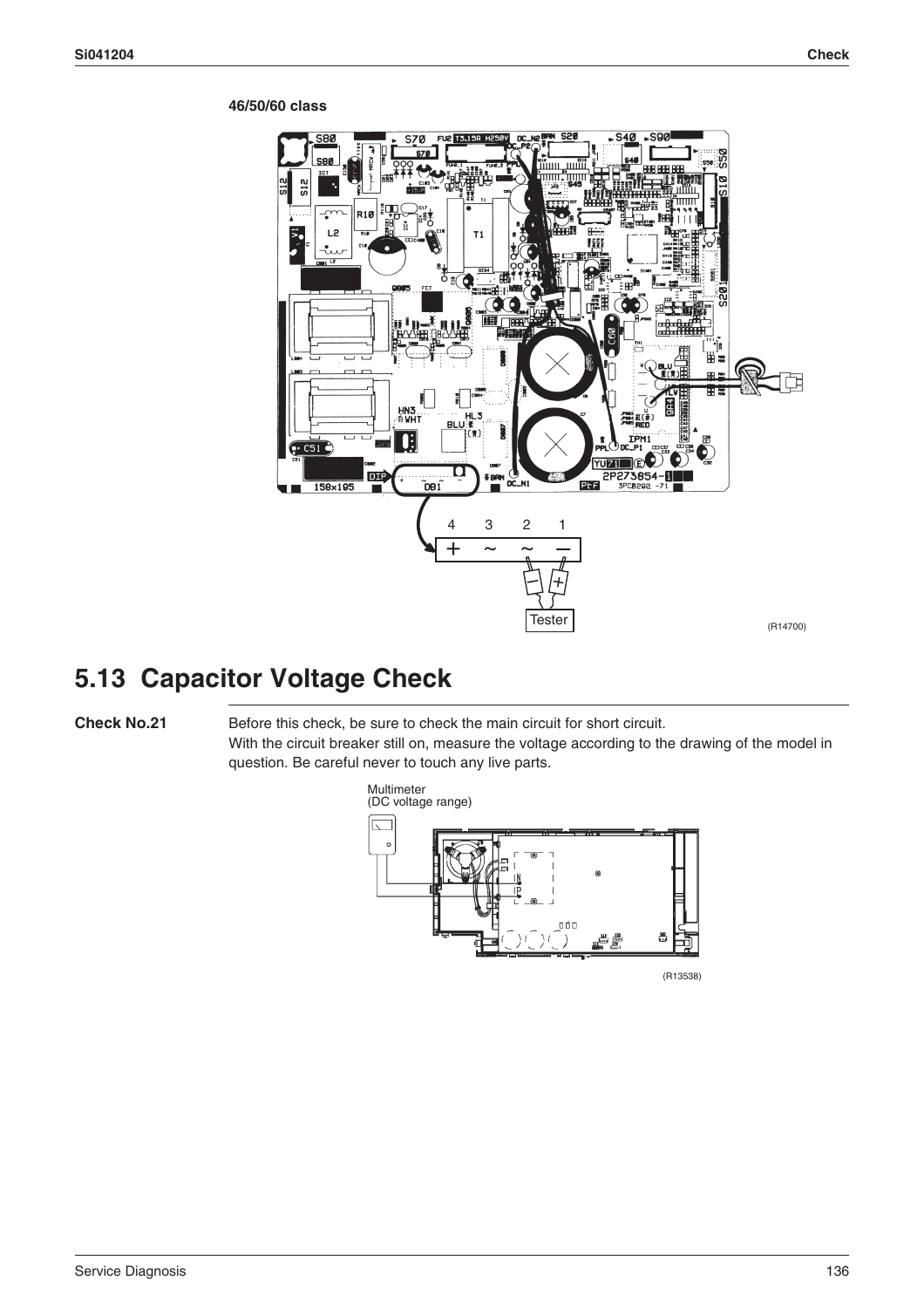### **5.14 Power Module Check**

#### **Check No.22**



**Note:** Check to make sure that the voltage between (+) and (-) of the power module is approx. 0 V before checking.

- Disconnect the compressor harness connector from the outdoor unit PCB. To disengage the connector, press the protrusion on the connector.
- **F** Follow the procedure below to measure resistance between the terminals of the power module and the terminals of the compressor with a multi-tester. Evaluate the measurement results referring to the following table.

| Negative $(-)$ terminal of<br>tester (positive terminal<br>$(+)$ for digital tester) | Power module<br>$^{(+)}$                | <b>UVW</b>            | Power module<br>$(-)$ | <b>UVW</b>   |
|--------------------------------------------------------------------------------------|-----------------------------------------|-----------------------|-----------------------|--------------|
| Positive $(+)$ terminal of<br>tester (negative terminal<br>(-) for digital tester)   | <b>UVW</b>                              | Power module<br>$(+)$ | <b>UVW</b>            | Power module |
| Resistance is OK.                                                                    | several k $\Omega$ ~ several M $\Omega$ |                       |                       |              |
| Resistance is NG.                                                                    | 0 $\Omega$ or $\infty$                  |                       |                       |              |

#### **20/25/35 class**



(R16069)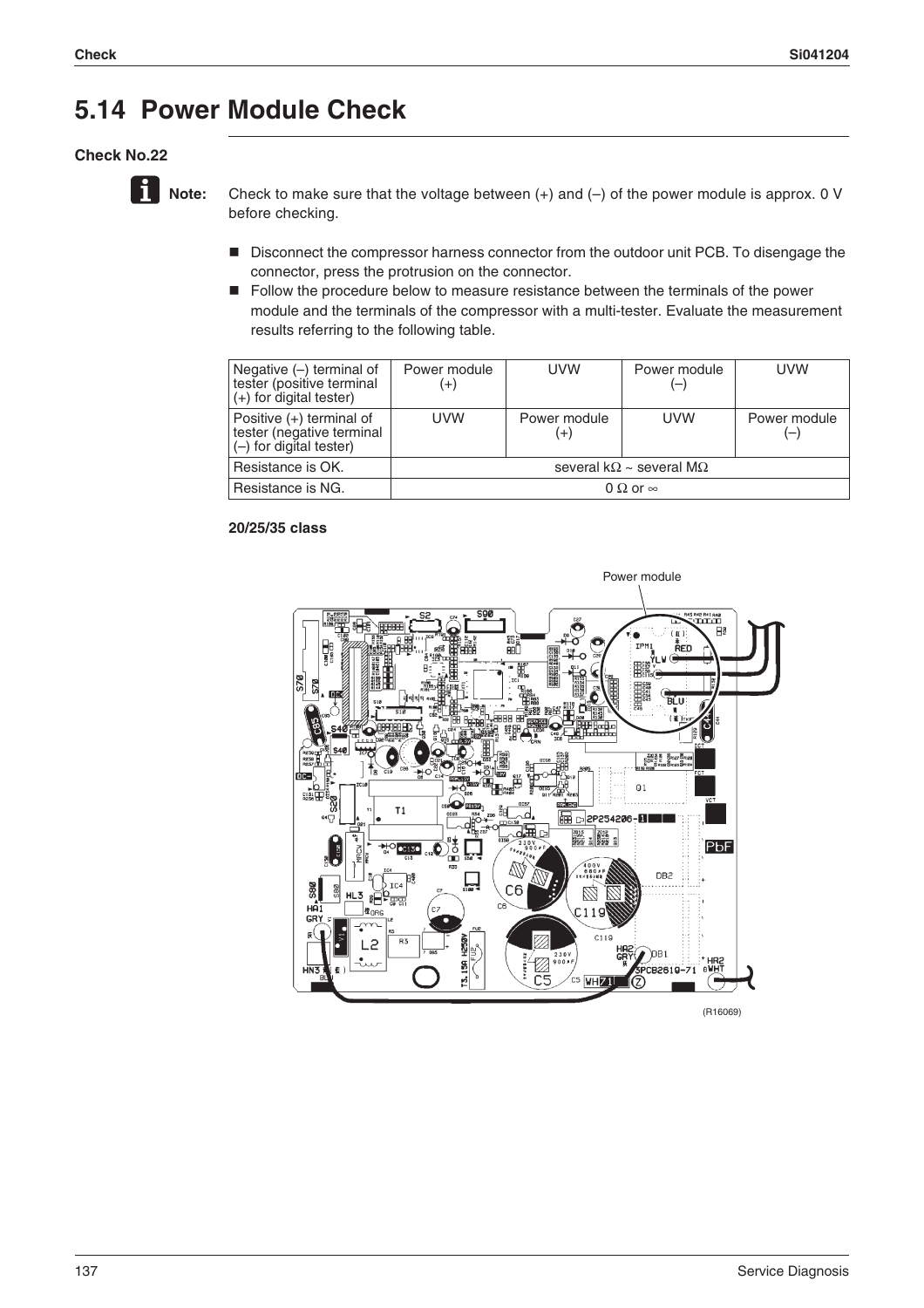#### **46/50/60 class**



### **71/85/95 class**



(R16073)